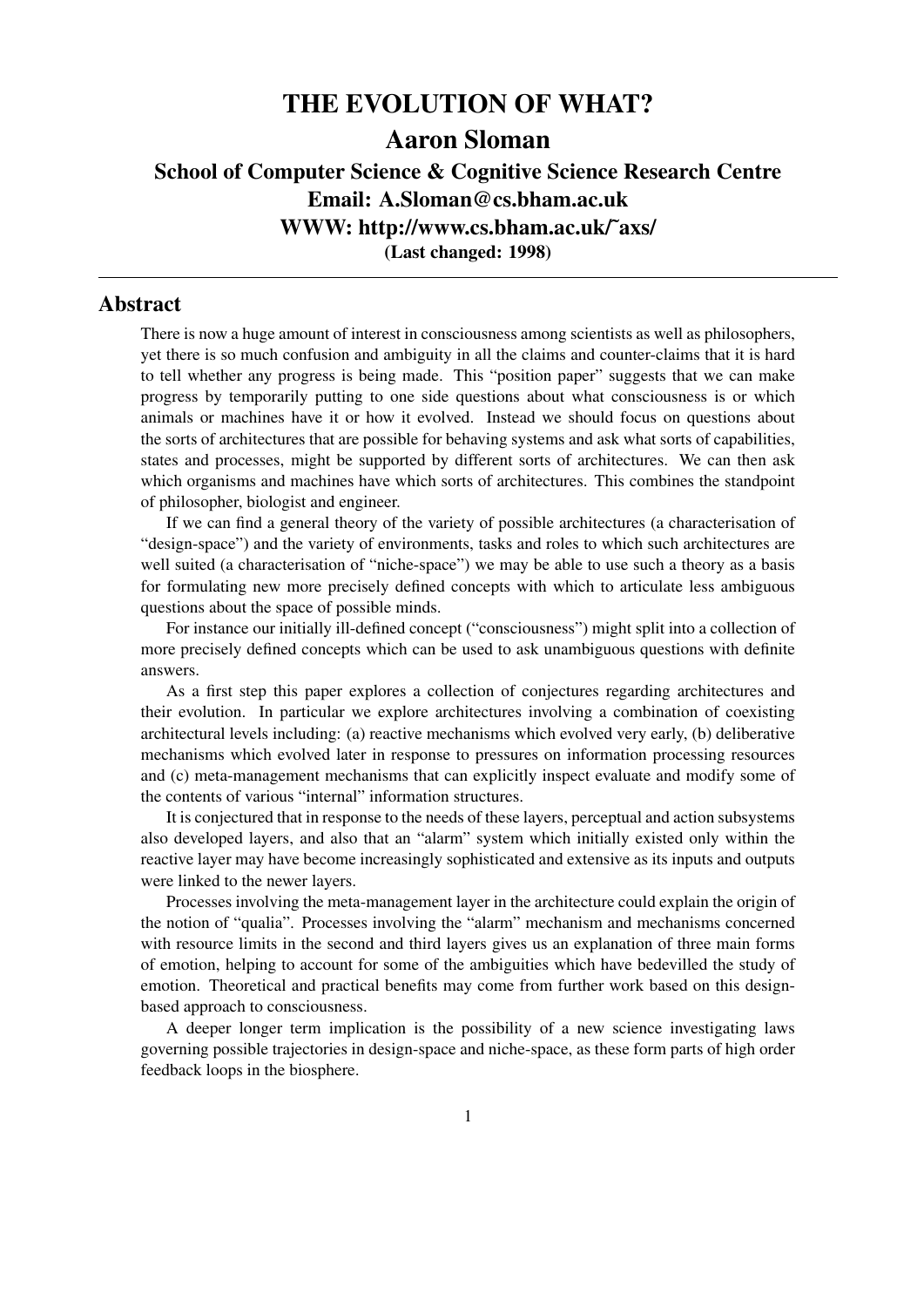# **Contents**

| 1              | Consciousness is back in fashion, but                                                                                                                                                                                                                                                                                                                                                                                  | 3                                                              |
|----------------|------------------------------------------------------------------------------------------------------------------------------------------------------------------------------------------------------------------------------------------------------------------------------------------------------------------------------------------------------------------------------------------------------------------------|----------------------------------------------------------------|
| $\overline{2}$ | <b>Conflicting views on consciousness</b><br>2.1<br>2.2                                                                                                                                                                                                                                                                                                                                                                | 5<br>5<br>$\overline{7}$                                       |
| 3              | Towards a multidisciplinary solution<br>Empirical questions, design questions and conceptual questions $\dots \dots \dots \dots \dots \dots$<br>3.1<br>Empirical questions (and conceptual confusions) $\dots \dots \dots \dots \dots \dots \dots \dots \dots$<br>3.2<br>Design questions and ontologies $\ldots \ldots \ldots \ldots \ldots \ldots \ldots \ldots \ldots \ldots \ldots \ldots \ldots 10$<br>3.3<br>3.4 | 9<br>9<br>9<br>13                                              |
| $\overline{4}$ | More evidence for conceptual confusion<br>Seeing yet not seeing $\ldots \ldots \ldots \ldots \ldots \ldots \ldots \ldots \ldots \ldots \ldots \ldots \ldots$<br>4.1<br>Dealing with conceptual confusions $\ldots \ldots \ldots \ldots \ldots \ldots \ldots \ldots \ldots \ldots \ldots$<br>4.2                                                                                                                        | 15<br>-17                                                      |
| 5              | A mind is an information processing control system<br>5.1<br>5.2<br>5.3<br>5.4<br>5.5<br>Word processors and graphics packages <i>vs</i> cameras $\ldots \ldots \ldots \ldots \ldots \ldots \ldots \ldots$<br>5.6<br>5.7<br>5.8<br>5.9<br>5.10                                                                                                                                                                         | 17<br>19<br>20<br>22<br>23<br>24<br>24<br>25<br>26<br>26<br>28 |
| 6              | Ordinary and philosophical concepts of experience<br>6.1<br>6.2                                                                                                                                                                                                                                                                                                                                                        | 29<br>30<br>31                                                 |
| 7              | Layers of implementation or supervenience                                                                                                                                                                                                                                                                                                                                                                              | 32                                                             |
|                | The importance of architecture                                                                                                                                                                                                                                                                                                                                                                                         | 34                                                             |
| 9              | <b>Discontinuities and dichotomies</b><br>9.1                                                                                                                                                                                                                                                                                                                                                                          | 35<br>36                                                       |
|                | 10 Some capabilities involved in having experiences                                                                                                                                                                                                                                                                                                                                                                    | 37<br>38<br>39<br>39                                           |
|                | 11 Evolution of architectural layers                                                                                                                                                                                                                                                                                                                                                                                   | 40<br>40                                                       |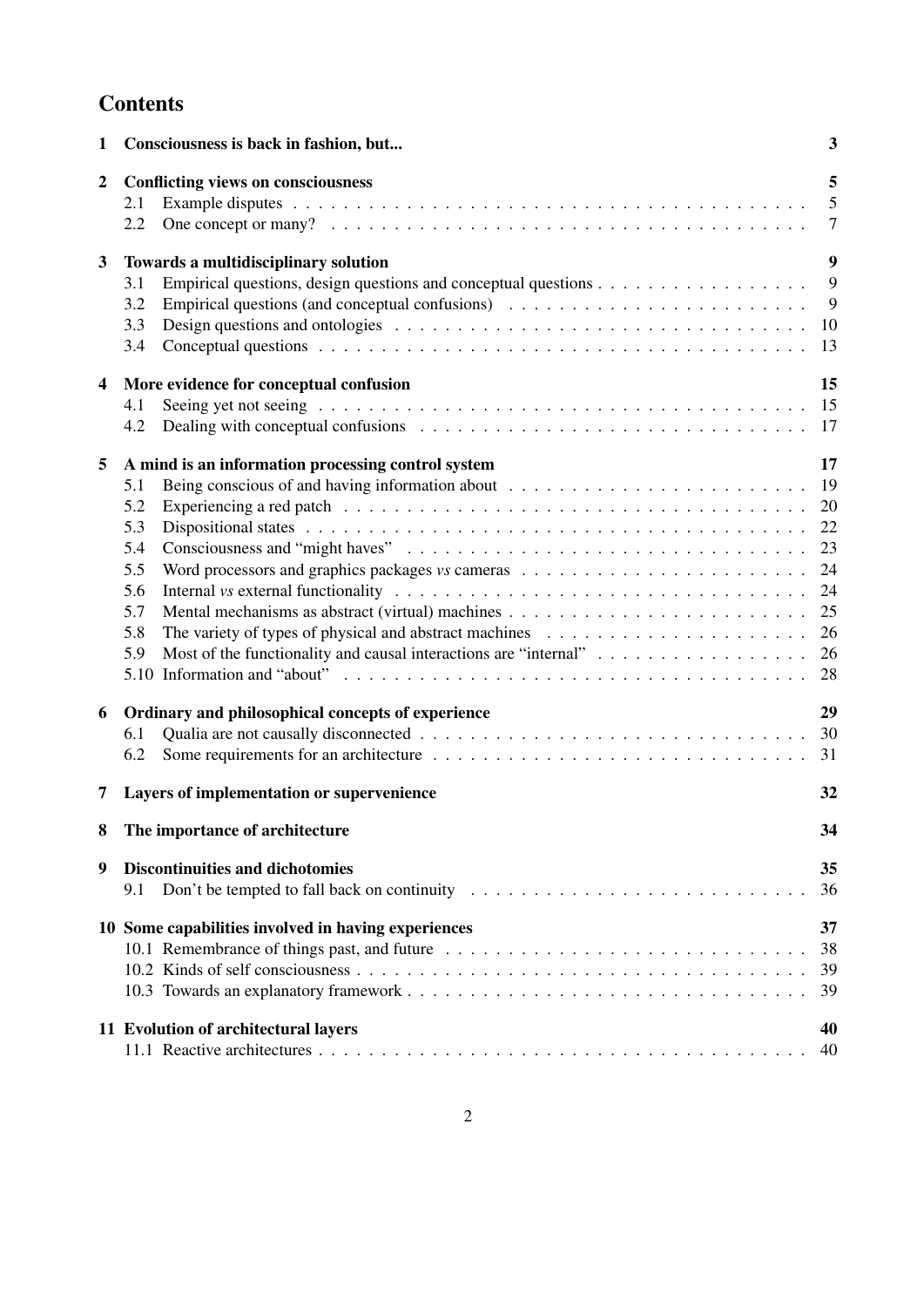|                                                                    | 43 |
|--------------------------------------------------------------------|----|
| 12 Reactive, deliberative and reflective mechanisms                | 45 |
| 13 Perception can use an intricate architecture                    | 48 |
| 14 Varieties of perceptual consciousness                           | 49 |
| 15 Control states of varying scope and duration                    | 50 |
| 16 Designs and niches                                              | 52 |
| 17 Architecturally grounded concepts                               | 53 |
| <b>18 Relations to Dennett's work</b>                              | 55 |
| 19 Caveat: currently understood mechanisms may, or may not suffice | 56 |
| 20 Conclusion                                                      | 58 |
| NOTE: 25 Jan 2019                                                  |    |

The Turing-inspired Meta-Morphogenesis project has added a lot of relevant material concerning evolution of information processing, since 2012

http://www.cs.bham.ac.uk/research/projects/cogaff/misc/meta-morphogenesis.html

### 1 Consciousness is back in fashion, but...

Consciousness has become a fashionable topic in the past few years. There are workshops, conferences, journals, books, international email lists and no doubt many other manifestations of a revival of respectability. Despite this, there is evidence of widespread confusion and much argumentation at cross-purposes. This paper attempts first to identify some of the conceptual confusions, partly by articulating questions on which there appear to be irreconcilable differences of opinion, and partly by indicating sources of the confusion.

A strategy is outlined for replacing the muddled questions with new ones on which real progress can be made. I'll try to show that this is not a case of turning from deep and difficult questions to shallower and easier ones, as often happens when scientists propose new answers to old philosophical problems, like the proverbial drunkard looking for his lost keys only underneath the street lamp.

Notice that I am not claiming that we shouldn't talk about consciousness in scientific or philosophical contexts, but that we need to find a new way of talking about it instead of assuming that our pre-analytical concepts suffice to identify topics for investigation. The new strategy is based on the notion of types of *architectures* capable of supporting various types of mental states and processes. This provides a framework for enriching and refining our ordinary concepts with a collection of far more precisely defined concepts.

Unfortunately it is very difficult at present to put forward such a theory without triggering a host of preconceptions associated with shallow notions of representation, computation, functionalism and reductionism.

That is because although I'll be referring to mechanisms, representations, and functional relationships, I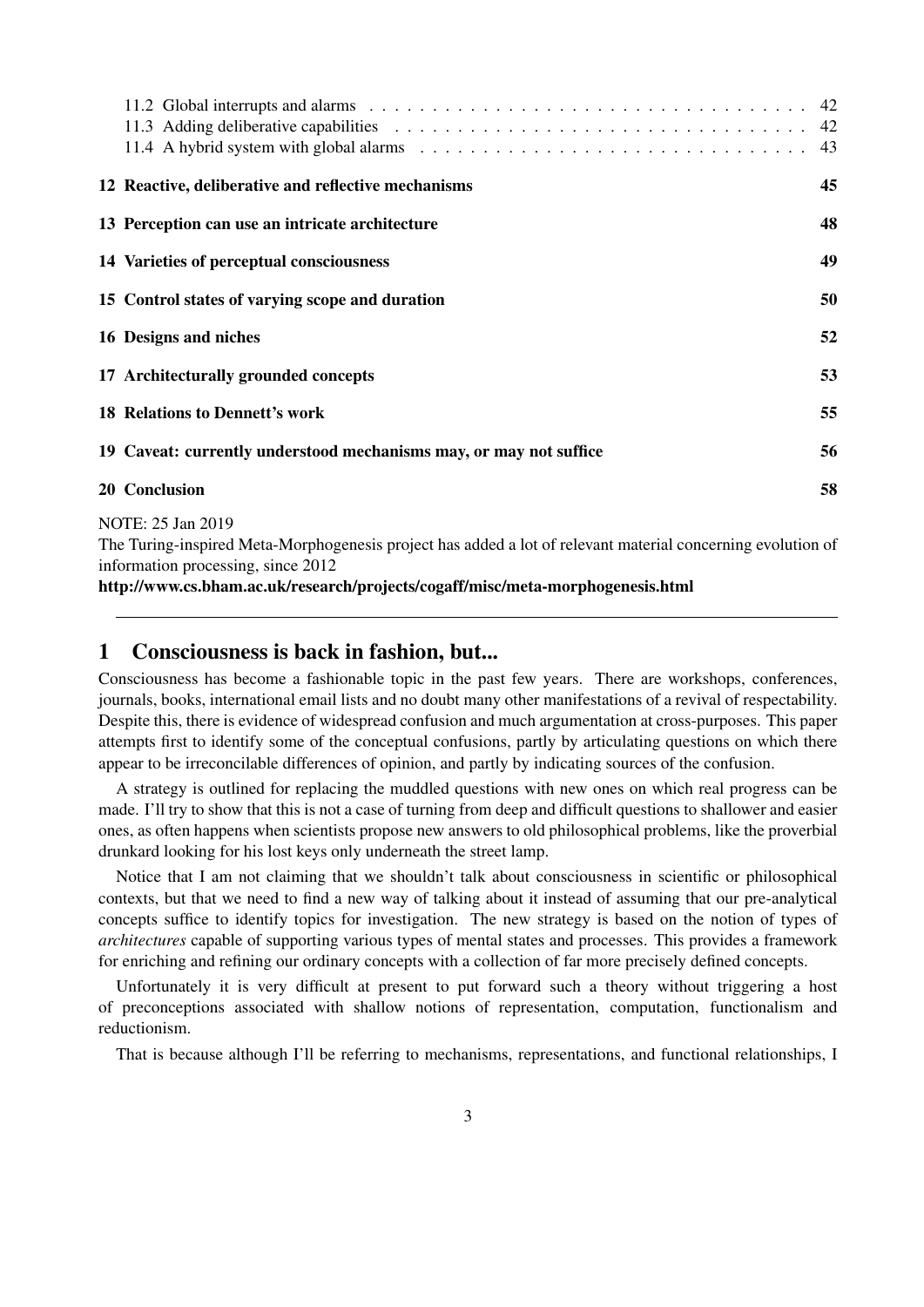need to do so in such a way as to avoid commitments to a range of false assumptions, and it may be hard for readers familiar with different ways of thinking about these things to avoid drawing wrong conclusions from what I say. For example, I use a notion of representation which is not committed to any particular type of embodiment or any particular form of representation, or any particular type of syntax, or any particular type of semantic correspondence. That's because<sup>1</sup> information can be embedded not only in physical symbols but also in "virtual machines" of various kinds, and there are widely different types of syntax, widely different types of functional roles for representations, within a wide range of types of information users, human, animal and artificial.

For this and other reasons this paper has a bootstrapping problem: I cannot explain the main theory without using unusual variants of familiar concepts, and I cannot explain those concepts except in the context of the whole theory. All I can hope is that open-minded readers will find that the illustrative examples and the increasingly detailed presentation of the theoretical ideas will gradually enable them to grasp the concepts required. This will enable them to distinguish between relevant counter arguments and counter evidence and irrelevant ones directed at superficially similar theories.

I'll start by briefly summarising some of the apparently unanswerable questions and irresolvable disagreements. Instead of concluding that the whole subject is vacuous and not worth discussing at all, or that discussion is premature<sup>2</sup> I'll adopt a more constructive stance. This involves sketching, in several stages, the explanatory architecture generating a new conceptual framework, while explaining some of its implications, e.g. providing a basis for distinguishing concepts like "motivation", "mood", "attitude", and different sorts of emotion concepts linked to functional roles of different "layers" in the architecture. Various more ore less closely related notions of consciousness can be based on different architectures, and also on different subsets of mechanisms within a multi-functional architecture.

An organism whose (virtual machine) architecture is not static but develops after birth may therefore be capable of having different sorts of consciousness at different developmental stages. This may help us clarify questions about whether a new born infant is conscious or even whether a foetus can feel pain.

The architecture proposed for humans is linked to evolution insofar as it is conjectured that different aspects of the architecture evolved at different times. This raises questions about what sorts of pressures are likely to have influenced evolution, since many different architectures can in principle be functionally equivalent as regards the behaviour they can produce in a range of environments.

By drawing attention to some tradeoffs which are not always noticed in discussions of these issues (especially in some recent attacks on "good old fashioned AI") I hope to lend some credibility to the architectural ideas proposed, though these are tentative arguments open to refutation by further investigations, in the context of the broader study of trajectories in "design-space" and "niche-space".

Most of the ideas presented here are not new: though perhaps the particular combination is. For example, there are many similarities to the writings of Daniel Dennett.<sup>3</sup> However there are also some important differences which I'll spell out in a later section. In particular, whereas he tries to rule out any coherent notion of qualia I'll try to show how such a notion arises naturally within the framework of the architecture proposed. In particular, it is to be expected that robots designed with that sort of architecture will re-discover all the deep and puzzling questions about consciousness that have troubled human philosophers. And many of the philosophical robots will fall into the same confusions, for the same reasons.

<sup>1</sup>A point I have tried to elaborate previously, e.g. (Sloman 1971; 1978; 1985; 1994; 1996b)

 $^{2}$ As I previously claimed in (Sloman 1990)

<sup>3</sup>E.g. (Dennett 1978; 1991; 1996)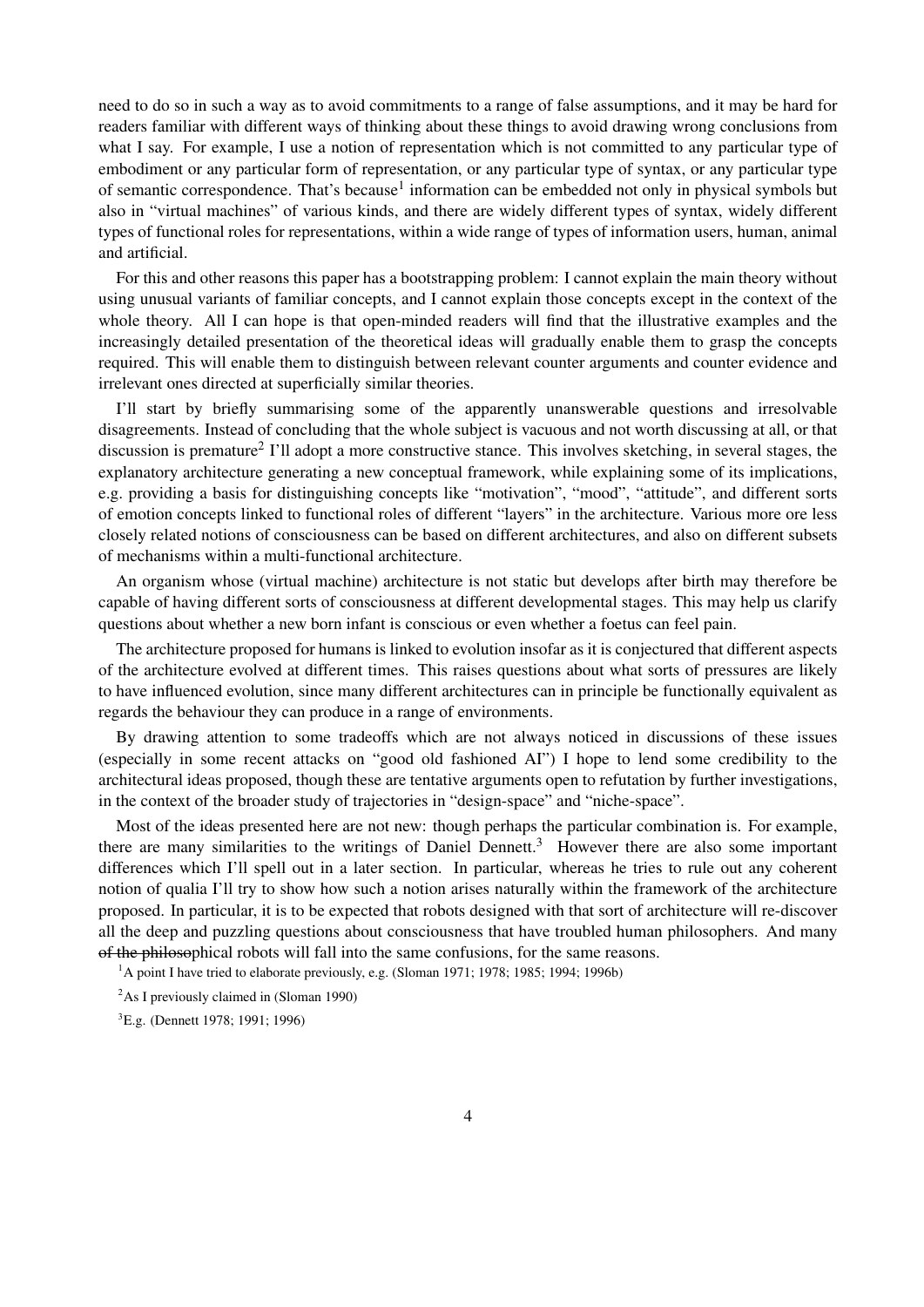## 2 Conflicting views on consciousness

I shall now outline some of the difficulties in talking about consciousness, which suggest that when we get involved in philosophical or scientific debates we may be deeply confused about what we are referring to, even if in non-academic contexts we use the notions without any problems (e.g. asking if an accident victim has regained consciousness yet.)

There are many disagreements over consciousness which at first seem to be disagreements on matters of fact, but after much debate appear to be irresolvable. This suggests that there may be some unclarity as to which questions are being asked. I'll briefly survey some examples in this section, before proposing a way forward.

#### 2.1 Example disputes

One of the most familiar disagreements concerns which other animals have consciousness and what would count as evidence that they have it. Is a single-celled organism which flinches when touched conscious at all? Where should we draw the line between animals with and without consciousness? There does not seem to be any clear division, which leads some philosophers and scientists to say that consciousness is simply a matter of degree and perhaps even a bacterium has it to a small degree. Others think it cannot be a matter of degree: it is present or absent, though its contents can vary in kind and amount. It is not at all clear how such disagreements could ever be resolved.

There are many who believe consciousness can survive the destruction of physical bodies, and even relish (or fear) the prospect of an afterlife, while others say it can exist only in living organisms (and possibly robots of the future), so that it must end with bodily death – though they may disagree on what counts as death, a matter which could be of some concern to organ donors.

An issue on which there is ethical as well as factual disagreement concerns whether an unborn foetus has some sort of consciousness. Some regard reactions to noises and other external stimuli as indications that the unborn child has some sort of consciousness. Others argue that there cannot be full consciousness until the brain is fully formed, which happens only some time after birth. Both sides cite evidence about the reactions and brain structures of unborn or newly born infants. However, it is not at all clear what kind of evidence could possibly settle the question unambiguously.

This can also lead to disagreements over whether a newborn infant which opens its eyes and looks around is really conscious or whether it merely gives the impression of consciousness to admiring adults. Similar questions arise over whether the unborn or recently born child feels pain, or merely produces expressions of pain as part of a biological mechanism for triggering remedial actions in adults. Adoring parents generally have no doubt that their child, when awake, is conscious and experiencing its environment. A cautious scientist might regard the question as unsettled. Later I shall suggest a way of reformulating the question so that we can hope to find answers.

Even one individual may answer questions differently at different times. Most people would tend to regard it as obvious that consciousness is absent in unconscious states, and would regard the main difference between being awake and asleep as involving the presence or absence of consciousness. At other times some of them also feel inclined to say that they are conscious when dreaming, although fast asleep. Sleepwalking is another state in which our normal concepts seem to fall into disarray: the sleepwalker is asleep and therefore unconscious, yet sees the door and is therefore conscious.

There are those who say consciousness, or at least some of its main features, have been explained (see for example (Baars 1988; Dennett 1991)), those who say it cannot be explained, for it is not reducible to anything else, e.g. (Chalmers 1996)).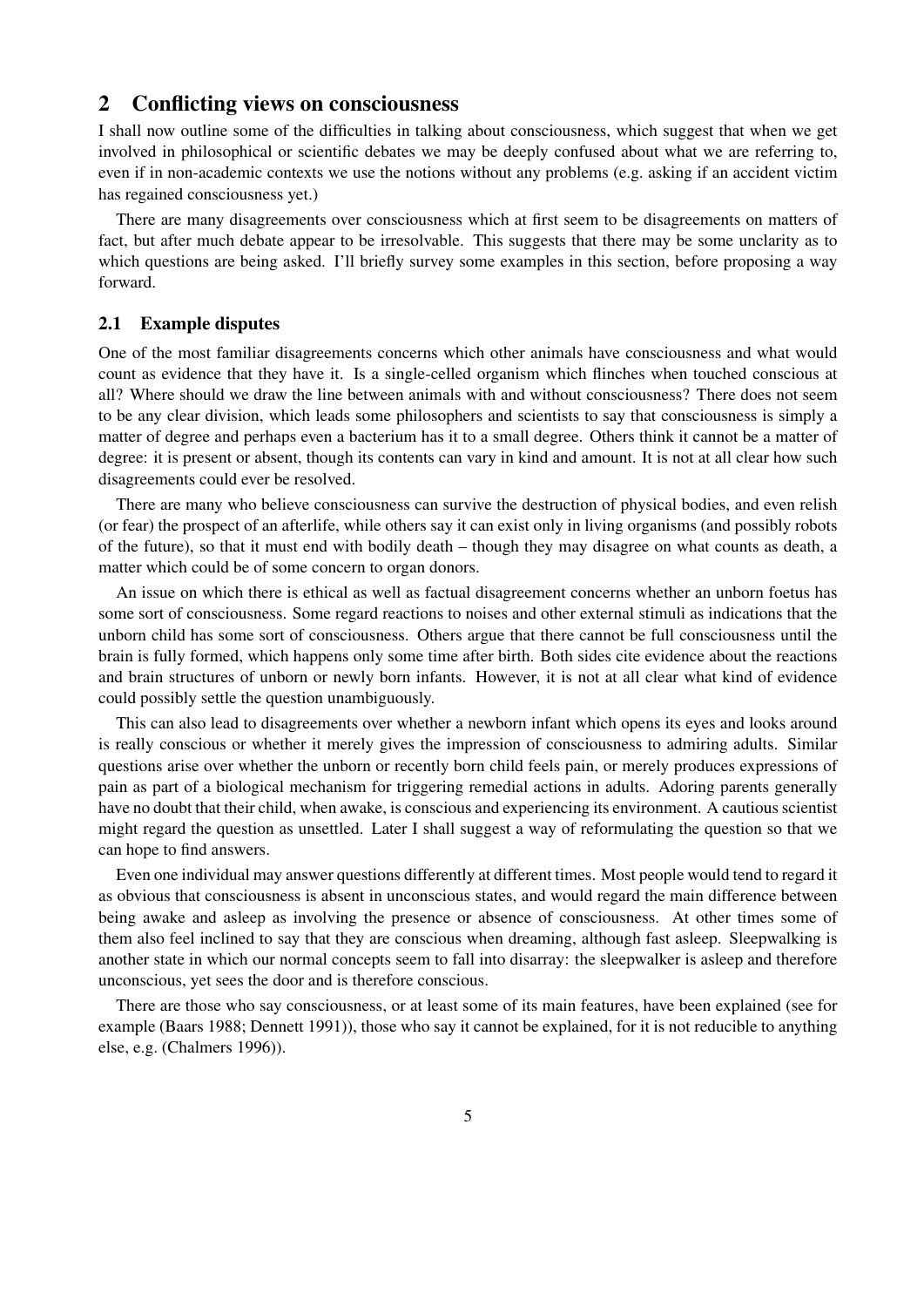Some scientists assume that it has a biological function, while others say cannot, because all biological functions are adequately performed by physical processes in the brain and body and therefore consciousness, which is clearly not a physical phenomenon, cannot add anything and therefore cannot have a biological function.

On the first view, the evolution of consciousness is explained at least to the extent that organisms with consciousness have some biological advantage over similar organisms without it. On the second view, consciousness cannot confer any biological advantage and therefore could not have evolved through natural selection, and is therefore biologically inexplicable.

There are controversies about the relation of consciousness to other things. For instance, it is often claimed that having an emotion (e.g. joy, sadness, anger) involves consciousness of having it, whereas it is also often claimed that someone is angry, or afraid, or infatuated, or jealous without being aware of that fact, even if his friends are. Novelists and playwrights often use such scenarios, although they did not invent the phenomenon.

There are some who say a machine could have consciousness, while others deny that possibility, and among the former there are conflicting theories about whether consciousness can or cannot be implemented in computational systems or whether it requires analog circuits or hitherto unknown mechanisms, perhaps mechanisms which will be discovered by brain scientists, or physicists of the future.

There are clearly irreconcileable differences regarding the relevance of some arguments regarding consciousness, as shown by all the critical commentaries on (Searle 1980) and Searle's response. Searle and many of his admirers regard his "Chinese room" argument as a conclusive refutation of the claim that something like human consciousness (e.g. the sort involved in understanding Chinese text) can arise simply out of the implementation of some sort of computer program. His opponents disagree not only with him, but also among themselves: some argue that as long as the machine running the program is embodied in something like a robot actually sensing and acting on its environment there must be conscious understanding, while others argue that understanding (and consciousness) can be produced whether or not the system is causally embedded in a physical environment.

More generally there are disagreements on the question whether some sort of "disconnected" information processor (not necessarily computational) might be conscious or whether causal embedding in a body located in an environment that can be sensed and acted on is essential for the existence of consciousness or any sort of mental states with semantic content.<sup>4</sup>

Another issue on which entrenched positions seem to be unshiftable is whether consciousness (and more generally mental states with semantic content) can exist only in connection with an organism that has a biological evolutionary history, with mechanisms that proved their usefulness in a process of natural selection. A positive answer would rule out the possibility of machines with minds.<sup>5</sup>

Some people (whether aware of these arguments or not) claim to have built machines that already have consciousness (perhaps in a rudimentary form) while others argue that those machines have nothing remotely like consciousness: e.g. all they can do is classify input patterns, or follow rules mechanically, doing only the sort of thing the designer intended them to do, possibly with minor variations due to primitive forms of learning.

Some say that computers running trainable neural nets have a type of consciousness because they are not directly programmed but construct their own categories, whereas others respond that they are no more conscious than any other type of self-modifying computer program. There are those who say that if robots are ever built with "internal" (virtual machine) processes that have all the causal and functional properties of our

<sup>4</sup> See, for example, Dennett's brilliant and entertaining "brain in a vat" scenario in the final chapter of (Dennett 1978).

 $5$ The issue is discussed, for example in (Young 1994).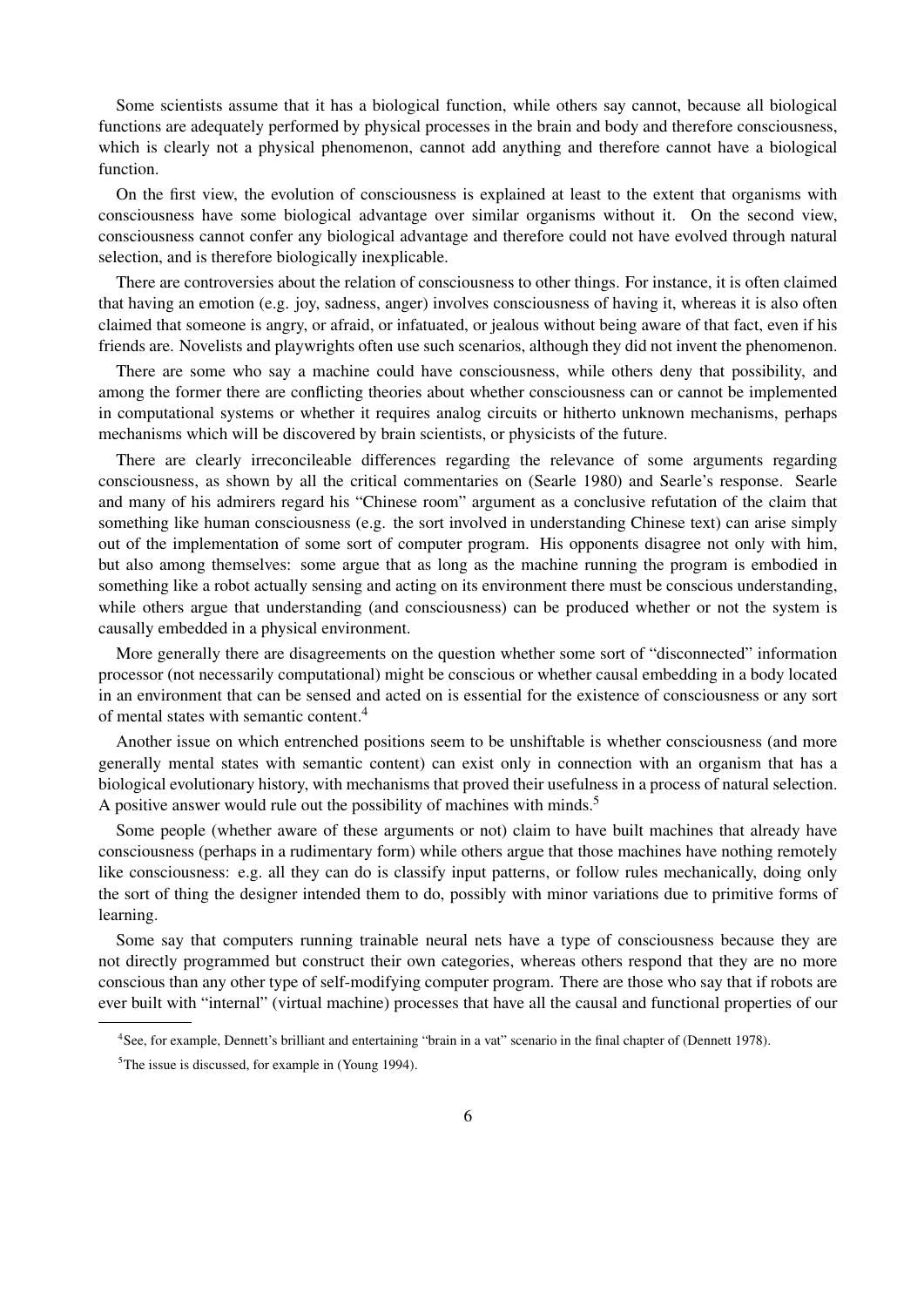mental states and processes, then those robots will by definition have consciousness, since our consciousness is nothing more than a collection of internal functional capabilities and resulting states and processes.

Others argue that no matter which causal powers and functional relationships are replicated in a robot, it is still a possibility that it will lack consciousness and simply be a "zombie". I shall return to that issue later, since people understand "functional" in different ways. E.g. some take "functional" to refer to *external* behavioural capabilities whereas others talk about functions involving externally unobservable *mental* processes similar to processes occurring in what computer scientists and software engineers call "virtual machines": this leads to the idea of virtual machine functionalism, a notion which will become clearer later.

A more subtle form of disagreement concerns the question whether we have any mental processes of which we are not conscious and which are essentially similar in kind to those involved in consciousness. For example one familiar type of conscious process is following a rule, whether memorised (as a novice car driver remembers the sequence of actions to perform when starting to drive), or read off a set of instructions, e.g. for installing a new software package. It is often suggested that very similar processes can also happen unconsciously. For example, very young children somehow pick up the rules of the language in their environment, without apparently being at all conscious of what they are doing, at least not for the first few years. Some people infer from this that unconscious mental processes must be involved both in the learning of those rules, triggered perhaps by what the child hears consciously, and also in subsequently using the rules (including over-using them, as when a child uses "hitted" for the past tense of "hit", though he has never heard an adult say that).

Fluent adult speakers of a language implicitly use many linguistic rules both in producing and in understanding sentences, yet, unless they have taken courses in theoretical linguistics they are generally totally unconscious of any of the rules. This suggests that speech comprehension and production both involve many unconscious processes in which linguistic rules are used. Others argue that the fact that we can *describe* the linguistic products in terms of rules does not imply that there is anything like rule-following actually going on unconsciously: it could simply be a vast collection of physical processes which happen to produce the same result, but without anything in those processes corresponding to an encoding of the rules or any mechanism for interpreting such an encoding.

Unfortunately this leads into another morass of ill-defined questions regarding whether there is any absolute difference between processes which do involving rule-following and processes which do not, and a closely related debate about whether brains use representations or not, a distinction I have criticised at length in (Sloman 1996c), since instead of a distinction between systems with and systems without representations we need to consider many dimensions in which the types of information used by systems can differ, including how the information is stored, how it is manipulated, how it is used, and what it is used for.

Often the arguments on one side look compelling to their proponents and seem irrelevant or just wrong to their opponents, without there being any way of settling the issue: a very reliable indicator of conceptual confusion and arguments that are at cross purposes because the disputants cannot tell when they are talking about different things.

The danger in all these discussions is starting from the assumption that we know what questions we are asking, when we may simply be (unwittingly) deceiving ourselves.

#### 2.2 One concept or many?

Underlying all this confusion, and partly explaining it, is confusion and disagreement about the definability and uniqueness of the concept of "consciousness".

Some people think it is blindingly obvious what words like "consciousness" and "subjective experience" refer to because we all have direct awareness of the referent, whereas others argue that such ostensive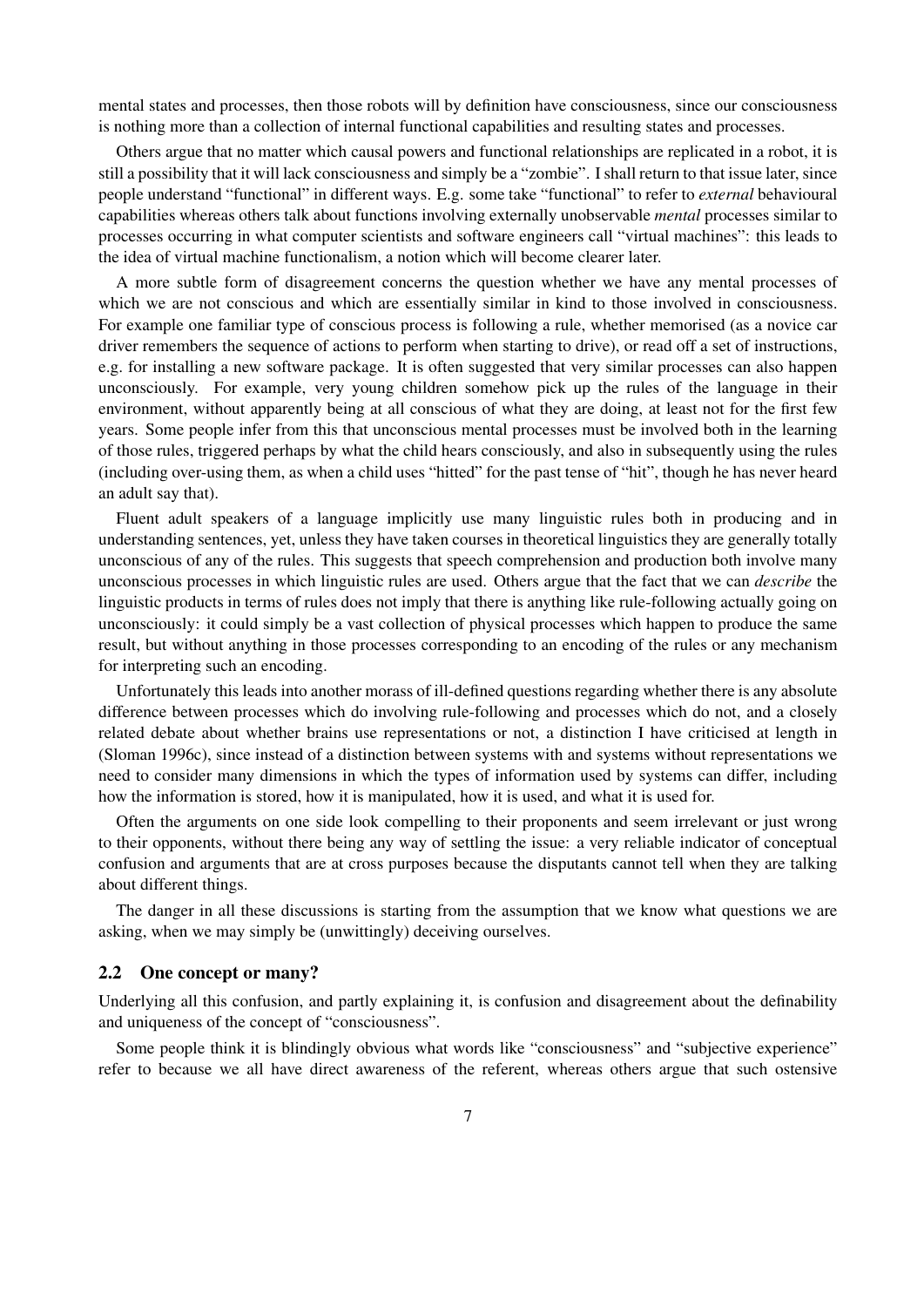definitions fail to identify anything unique (just as thinking about two simultaneous experiences does not define "simultaneous").

Some think the concepts are riddled with ambiguity and confusion and inherently unsuitable for use in serious scientific debate or research: this was for a long time a common view among scientific psychologists. Others accept that there is considerable ambiguity and confusion at present, while allowing that there is a subject matter suitable for scientific investigation, and that progress is possible following conceptual clarification.

Dennett, at times (e.g. (Dennett 1978)) argues as if there is no *factual* question whether humans, animals or robots actually have consciousness or any mental states. Rather it is more like a *practical* question, e.g. whether it is convenient in the long term to adopt "the intentional" stance in thinking and talking about them. Others (Nagel 1981) argue that what it is like to be a bat is a matter of fact, though not something that can be investigated by any of the methods of science. David Chalmers has even argued in (Chalmers 1996) that there might be a law of nature linking consciousness to certain physical configurations.

When there is so much disagreement both concerning which things are or can be conscious, and also higher order disagreements regarding what sort of evidence or argument could relevant to answer the question, then something is probably wrong with the concepts used to pose the question. The best way to demonstrate this is to provide a new more powerful collection of concepts, which is the aim of this essay.

If the ideas presented below are correct, it will turn out that many such discussions, including some written by distinguished scientists and philosophers, are based on deep conceptual confusions, due in part to the radical ambiguity of the word "consciousness" (some revealed for example in (Block 1995) and the commentaries on his paper), so that there is no clearly definable "it" of which all the questions can be asked, such as: How did it evolve? Does it have a function? Do animals have it? Could robots have it? Can it be absent if all the behavioural manifestations of it are present? and so on.

If there is so much ambiguity and confusion would it not be best simply to ignore all this discussion that apparently leads nowhere, and get on with real work, such as finding out how brains work, finding out the details of human sensory, cognitive, motivational and emotional processes and their development, and exploring the detailed similarities and differences between different sorts of animals?

Perhaps, but some of the people who claim to be studying "it" are actually doing really interesting work finding out about various capabilities of human and animal brains and how those capabilities are explained, and how they can go wrong. For instance, there are really important questions about how different streams of visual information entering via two eyes merge into a single percept of a 3-D environment, and why it is that sometimes different visual information presented to two eyes leads to binocular rivalry so that only one is experienced at a time. And there are many important questions about the effects of drugs and brain damage or disease, where the effects are not only visible to observers but change the experience of the afflicted person.

I'll argue below that there is a core collection of important ideas which we can reconstruct within a powerful explanatory framework. Then we can ask new deeper questions, to guide both empirical and theoretical research, and perhaps help us with important practical problems, such as how best to help emotionally disturbed people or how to devise educational programmes that maximise learning opportunities.

Instead of either rejecting consciousness as a confused topic unfit for scientific study or assuming that the questions as originally posed are important and have right and wrong answers, we can look for a way of reconceptualising the phenomena and the problems so that we can make new progress and put aside our irresolvable disputes, when we understand how we have been arguing (to some extent) at cross purposes.

But we must do this in such a way as to avoid the charge that we are simply ignoring the interesting phenomena that raised all the questions in the first place, or that we are simply choosing to formulate questions which our current methods of investigation can answer (searching only under the street lamp).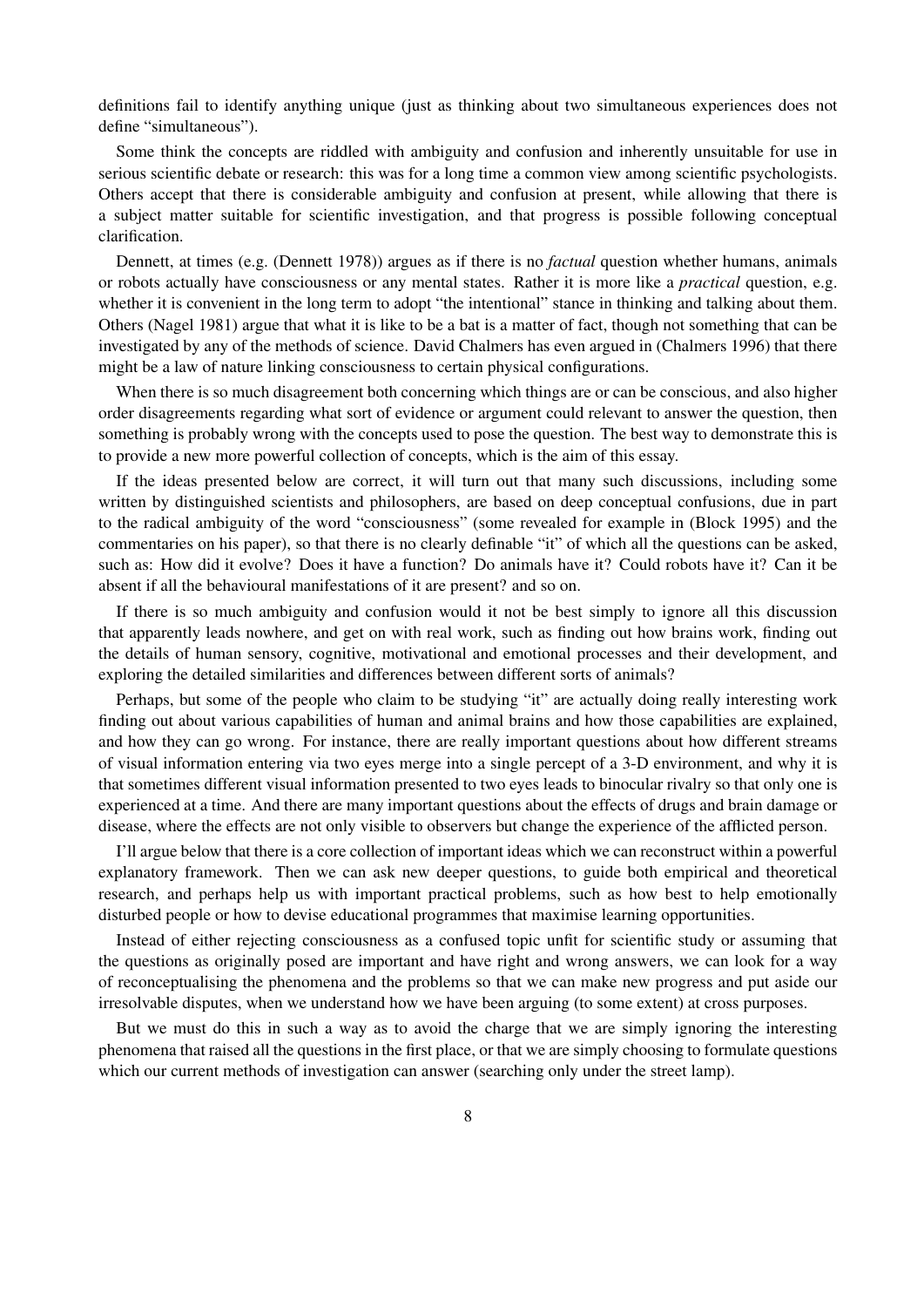# 3 Towards a multidisciplinary solution

Although something very new is needed, it can build on work in progress. Human consciousness, whatever it is or is not, includes a host of specific abilities including seeing, hearing, solving problems, taking decisions, making plans, learning, having desires and emotions, and many more. Instead of assuming we all know what consciousness is and then asking which animals have "it", how "it" evolved, what "its" function is, etc. perhaps we can make more progress by asking such questions about the component abilities.

Even if there isn't any unique, well defined, "it" worth talking about, there may still be a whole cluster of different but related things that are worth talking about, and which at least some of the discussants are referring to, even if they don't always realise exactly what they are referring to.

These phenomena are being studied not only by brain scientists and psychologists, but also by researchers in AI investigating how to give machines specific abilities modelled on human characteristics. Because of present limitations of computer speed and memory capacity, and above all limitations in our own engineering knowhow and our understanding of the problems, only very simplified models have been built so far. Nevertheless there is progress and I shall try to show later how to build on it.

We need to learn how to integrate, within a unifying philosophical framework, the empirical research of biologists, psychologists, social scientists and brain scientists, and also the new design concepts and explanatory models of AI theorists, software engineers and electronic engineers. I believe that within such a framework the real progress in various kinds of research can be accommodated and futile questions and debates can be clearly distinguished from fruitful ones.

Meanwhile, anyone proposing a new theory of consciousness or a new definition of "consciousness" should reflect on how a sincere, intelligent, well-informed scientist or philosopher might raise objections to it. Almost certainly someone already has.

### 3.1 Empirical questions, design questions and conceptual questions

I shall outline some ways in which we can hope to avoid muddles and futile debates and make progress through collaborative, multi-disciplinary research. By doing this work we are sure to learn *something*, though we may not know what till much later!

This paper merely sketches a *research programme*, based on an outline theory which is put forward not as something for which there is already compelling evidence nor as a presumed final solution, but merely as a simplified example of a class of theories that we need to explore. In order to avoid tedious repetition of qualifying phrases, illustrative tentative theoretical ideas and conjectured implications will simply be described *as if* they were established.

Testing these ideas will be a long term collaborative process, involving empirical research, design and implementation of exploratory models, conceptual analysis and testing through both laboratory experiments and applications such as therapeutic techniques based on evolving theories.

We need to distinguish three different types of questions which are not always clearly separated: empirical questions, design questions and conceptual questions. Design questions are at the heart of our problems, since by exploring them we can make conceptual advances, which in turn will enable us to formulate new empirical questions replacing existing questions which look clear but are full of deep ambiguity and confusion.

#### 3.2 Empirical questions (and conceptual confusions)

Empirical questions are about what exists in the world, what evolved when or how, what is correlated with what and what happens if you poke something, give it electric shocks or whatever. Empirical questions may be concerned with the states, properties, capabilities, etc. of *particular* objects or regions of the universe, or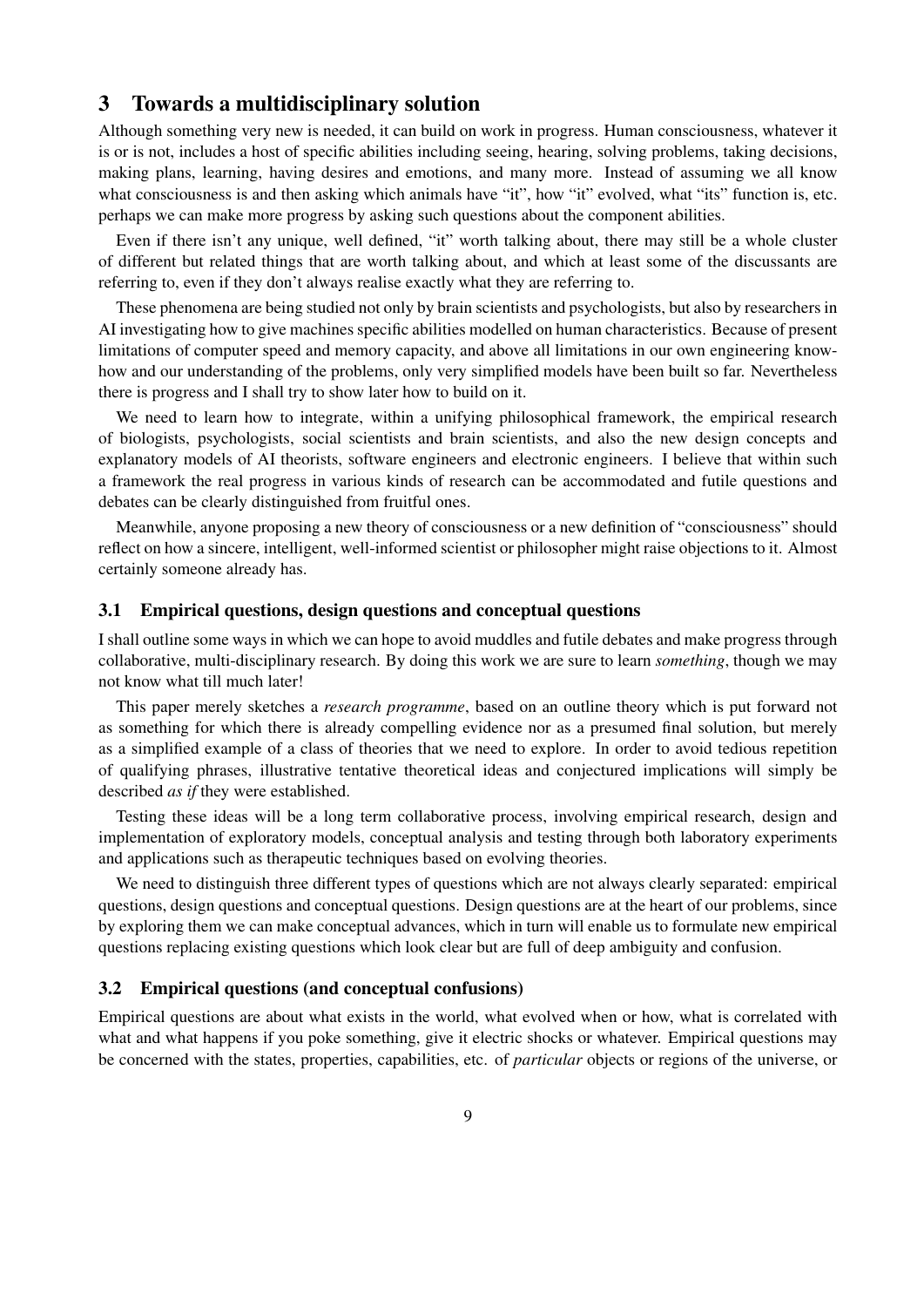with *general* laws constraining possible combinations of states, properties, behaviours in classes of objects.

Deeper empirical questions seek to go beyond what can be directly observed and measured. However, that requires development of theories about hidden structures and processes. Only within the framework of such a theory which extends our ontology can the deeper empirical questions be formulated.<sup>6</sup>.

Often a question which superficially appears to be empirical may be too confused, or based on concepts which are too ill-defined, for the question to have any answers, even if the questions "feel" clear and intelligible to us.<sup>7</sup> Prior to Einstein's devastating critique of ordinary concepts of simultaneity people thought they understood what it meant to talk about any two arbitrary events being simultaneous, and thought questions about which of two events occurred first were unambiguous. Einstein's special theory of relativity provided a new conceptual framework within which simultaneity and temporal ordering depended on a frame of reference, so that whether event E1 is be before, after, or simultaneous with event E2 depends on the frame of reference within which the measurements are being made.

At one time the question: "How fast is the earth moving through space (or through the aether)?" appeared to be a sensible empirical question. Michelson and Morley even designed an ingenious experiment to find out the answer. Instead it eventually turned out that the experiment tested a different question about the invariance of the speed of light as measured in different contexts. Experiments do not necessarily test or measure what the experimenters *think* they do, especially when they are concerned with such ill-defined pre-theoretical concepts as consciousness.

Likewise much empirical research in psychology and neuroscience laboratories is interesting and valuable, until the researchers start claiming that they have discovered something important about consciousness, as if consciousness were a well defined topic for research, like influenza, magnetism, or carbon.

If, as suggested throughout this paper, the concept of "consciousness" currently used by philosophers and scientists is ambiguous and muddled, the empirical questions and empirical claims (e.g. about neural correlates of consciousness) will also be muddled, even if the experiments themselves are interesting and tell us useful things about human or animal brains and human mental functions, for instance which bits of the brain react to which sorts of sensory stimulation, which sorts of sensory stimulation produce binocular rivalry, how the auditory system locates sounds in 3-D space, which capabilities are lost or modified by which forms of brain damage, which cognitive or emotional disorders are linked to particular chemical deficiencies, which visual capabilities remain in patients with blindsight due to cortical damage, and so on.

When empirical research is claimed to shed some light on consciousness, disagreements often ensue regarding either the objectivity of the experiments (e.g. if they involve introspection) or the relevance of the experiments (e.g. if they involve measurements of brain processes). E.g. there are always those who will say that a finding about the brain is not about consciousness as such, but about some biological capability which is closely related to consciousness. I shall try to show below how to avoid such irresolvable disputes. There is, however, no knock-down argument. Readers are simply invited to try out the new approach for a few years, to see whether it offers deeper insights in the long run!

### 3.3 Design questions and ontologies

Design questions are about which kinds of mechanisms and capabilities can be assembled in various ways in order to achieve various new kinds of capabilities. The assembly may or may not involve physical

<sup>6</sup>A distinction can be made concerning empirical questions about *form*, which are about what sorts of things can exist, what sorts of things are possible, and which laws limit those possibilities, and empirical questions about *content*. Many philosophies of science ignore the distinction or get it wrong, regarding form as concerned entirely with laws. See chapter 2 of (Sloman 1978)

<sup>&</sup>lt;sup>7</sup>Consider the question: What is the time in London when it's noon on the moon?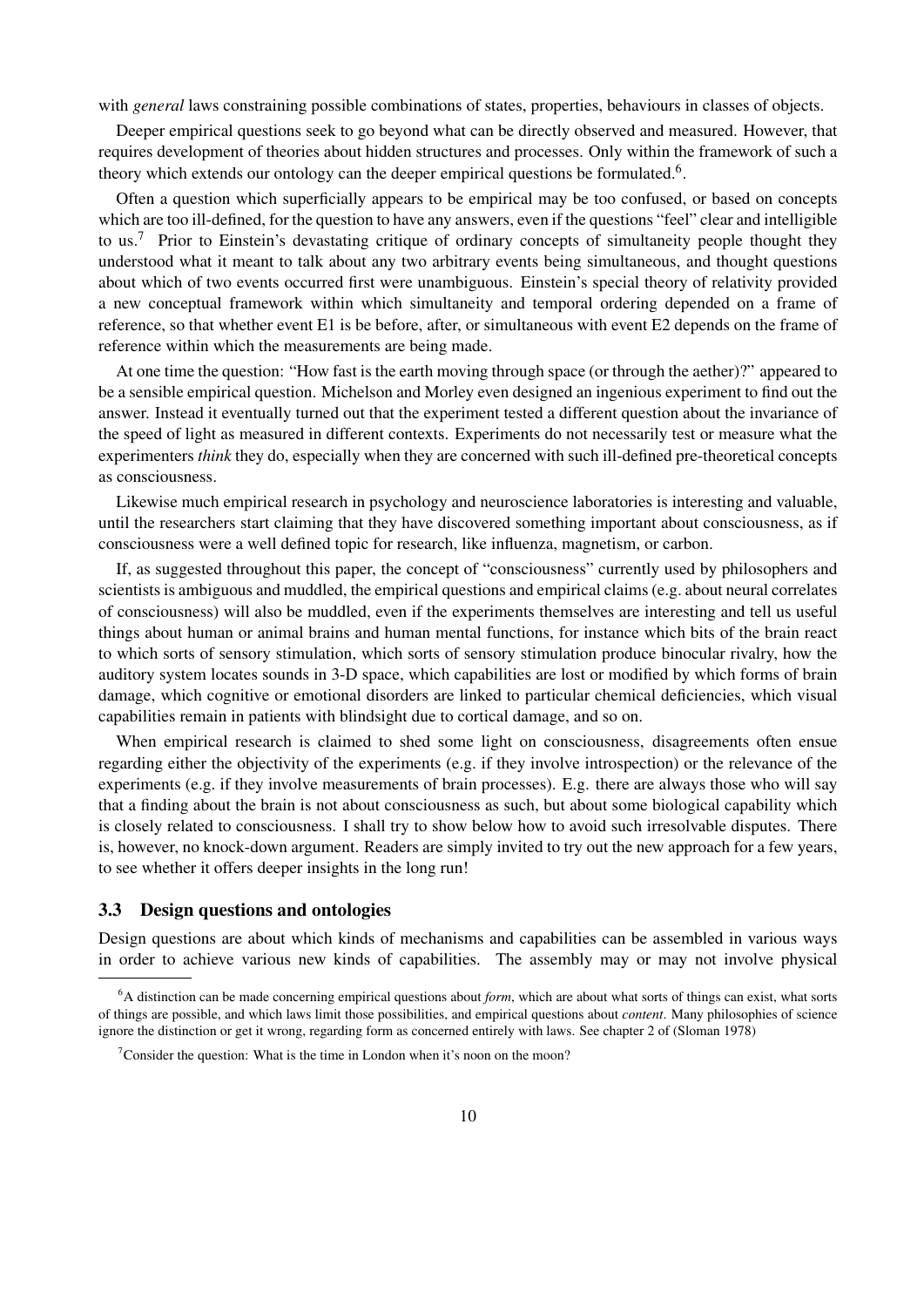construction. For instance, software engineering normally does not.

Engineers, whether concerned with large scale or with small scale systems, whether concerned with physical structures or with abstract software structures, all have to think about designs. So do biologists, brain scientists and psychologists attempting to make sense of existing systems. Some designs provide a basis for creating new systems, whereas others form part of the explanation of existing systems, for example when scientists explain how the design of the cornea and its associated system of muscles enables sharply focused images to be projected to the retina.

This does not imply that somebody designed the animal optical systems, merely that the animal eyes in question involve some general principles which can be deployed in different organisms or in machines, to achieve similar functions. Similarly the design of a bird's wing, like that of an aeroplane's wing, explains how forward motion can generate lift by forcing air to travel further along the upper surface than the lower surface. General principles of aerodynamics apply both to natural and to artificial designs.

Designs can involve assemblies based on very varied ontologies. At one time physical assemblies with mechanical or hydraulic relationships and linkages were the main type of design studied. There has also long been an interest in social assemblies, in human social systems and political organisations of various sorts. More and more complex electronic assemblies were investigated throughout the 20th century, including designs concerned with generation, transmission and transformation of energy, and also designs concerned with transmission of information.

During the last half of the century some of the most important designs have been concerned with storage, transformation and use of information, with or without transmission (except within a machine). Increasingly, design know-how has focused on ways of combining information manipulation mechanisms (some computational, some not) to create more and more complex systems for manipulating information. Some of these interact closely with a human user (e.g. a word-processor or interactive theorem prover), some only with other machines (e.g. an automated factory control system) and some mostly interact with themselves (e.g. a computer operating system which manages complex resources such as main memory, backing store memory, one or more CPUs, all used by a changing collection of competing computational processes). An excellent example involving Tandem Corporation's design for ultra-reliable computers can be found on page 72 of (Picard 1997).

All this has led to development of a fast growing collection of ideas and techniques relevant to the construction of "virtual" or "abstract" machines in which the components are not mechanical, hydraulic or electronic mechanisms such as can be observed and measured using instruments of physics, but more abstract mechanisms such as image analysers, word processors, parsers, compilers, planners, theorem provers, constraint analysers, schedulers, file-managers, etc.

That is one area in which ideas about "design-space", the space of possible designs for working systems, have expanded rapidly in recent years, though it is arguable that we are still only on the threshold of a vast uncharted territory.

Another area of design-space concerns biological mechanisms of many types involved in development, reproduction, resistance to disease, and many brain processes. Larger scale biological mechanisms involving symbiosis, competition and food and energy chains in ecosystems are also part of biological design-space.

Here too our knowledge at the end of the 20th century is fragmentary and in years to come will probably turn out to have covered only a miniscule fraction of the space of designs already implicit in biological organisms and ecosystems. There are signs of considerable overlap between regions of design-space concerned with biological systems and regions concerned with systems which manipulate information. For instance it is already commonplace to refer to DNA as storing information for transmission from one generation to the next, and immune systems seem to use a type of learning. Brains are clearly self-modifying information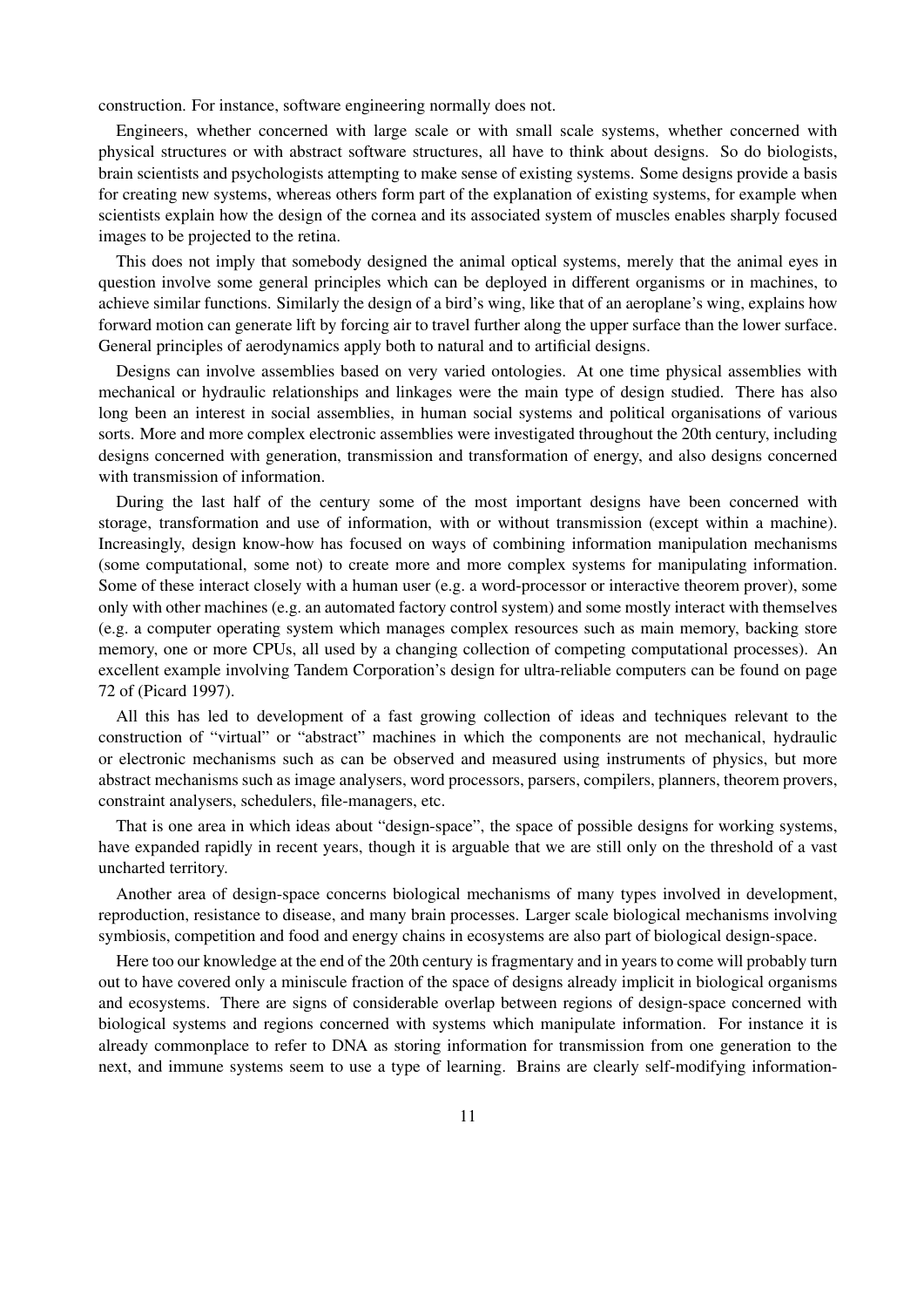processing control systems, although different brains instantiate different designs.

The study of designs for organisations and social systems is very old, going back at least as far as Plato's *Republic*, and is found also in more recent work on political theory, management theory, sociology and anthropology.

It is very likely that the set of concepts currently available for thinking about designs for information processing systems, whether biological, social or artificial, will turn out inadequate and will have to be extended or replaced as our understanding grows, continuing the sort of development which has been accelerating rapidly in the last fifty years.

The concept of "design-space" is fairly familiar. However, there is a closely related notion of "niche-space" which is not so familiar, but will be used below, though it is harder to characterise precisely.

The biologist's notion of an organism's niche is very closely related to the engineer's notion of a set of requirements for a machine or other designed system. Both are abstractions involving notions like tasks, constraints, costs, and an environment or context. To a first approximation we can think of a niche as defined by a description of the requirements which an organism or machine must satisfy in order to be successful in some way. The set of possible requirements specifications will form a space which we refer to as nichespace. Different niche-spaces may be separated out according to what counts as success, or according to other criteria.

More will be said about these two spaces later. For now, note that just as questions can exist which no questioner has asked, and mathematical theorems can exist which nobody has discovered, so designs do not need a designer and requirements do not need a requirer. They are abstractions which can have interesting features and relationships whether or not anyone thinks about them or is concerned about them, or whether they have actual instances or not.

For instance it may be a property of a particular type of design that it allows different inputs to be processed in parallel, and that it requires a particular kind of supporting hardware. The design has those features even though nobody has so far thought of the design, or produced an actual implementation. The design of a lift inducing wing had various properties long before the first flying animal evolved and certainly before any human designer thought about it.

A design does not suddenly acquire these properties when someone first thinks of it, any more than the square root of two suddenly acquired the property of being irrational when people began thinking about numbers. Designs, like numbers, are abstract entities which cannot come in and out of existence. Some readers will find this "platonistic" view unacceptable. There is no space for a full discussion here. I am not concerned with semantic quibbles about what "design", or "exists", really means in ordinary English. I have suggested elsewhere (Sloman 1992)), that arguments between platonists and anti-platonists are vacuous. The only important point for now is that neither designs nor niches have any necessary connection with human designers or requirers. We can talk about the design that is shared by two species of animals just as we can talk about the shape shared between two rocks. Different levels of abstraction can be identified: e.g. two rocks may be cube-shaped, or two rocks may be merely convex in shape. Likewise, two eyes may share designs at different levels of abstraction. Two birds may have eyes sharing a high level design with a mammal and a more specific design with each other. None of this presupposes that anyone has noticed the shape or produced the design.

We can also talk about a set of requirements which might or might not be satisfied by a certain class of designs, for instance controlling stock in a warehouse, or monitoring intensive care patients, or enabling novices to read and send email. Sets of such requirements, like designs, propositions, theorems are abstractions which have features and relationships to classes of designs, whether or not anyone thinks about them. A design which manipulates information by adding new options to a queue can meet a requirement for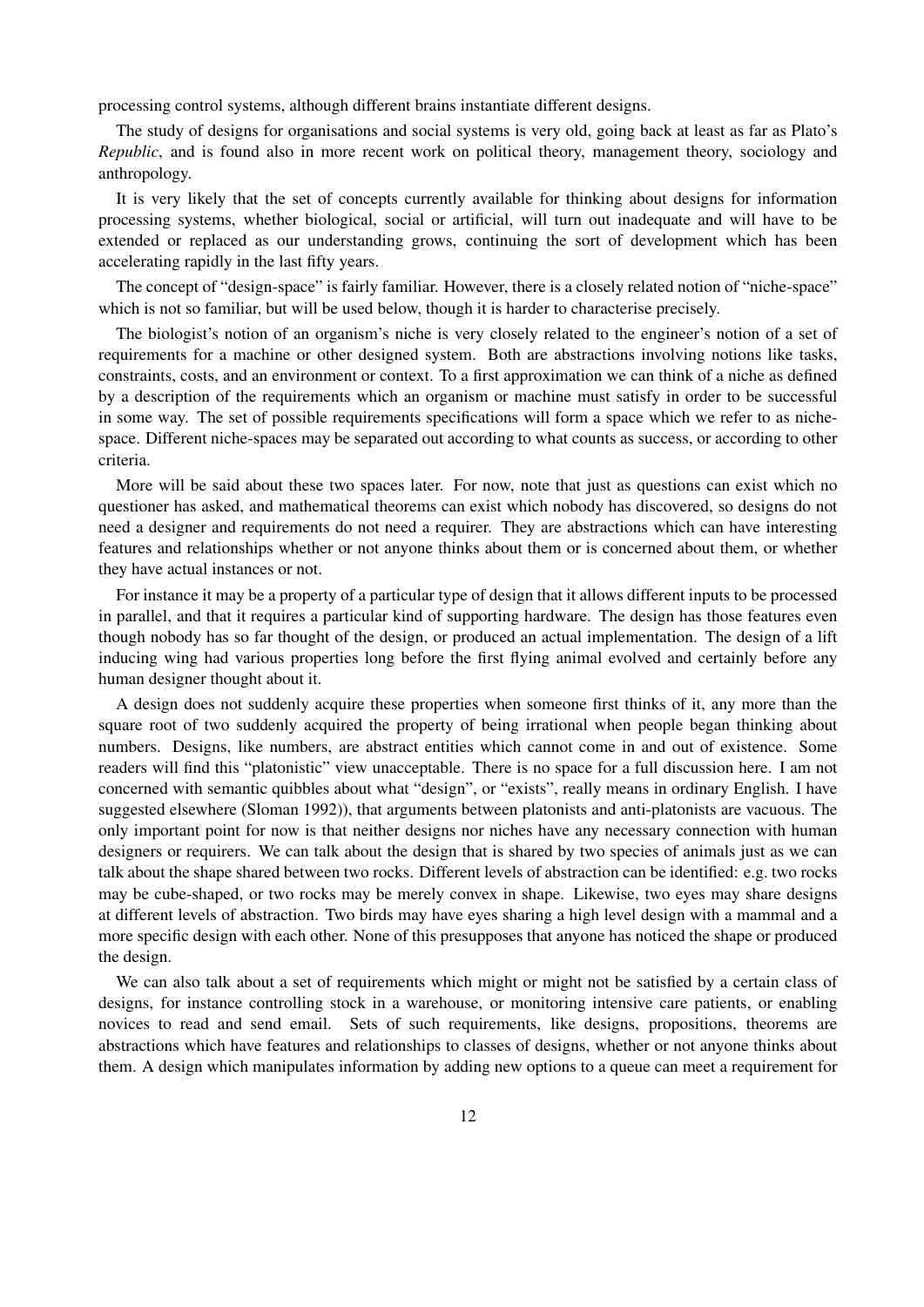doing a breadth first search for a solution to a problem, whereas a design using a stack of options meets the requirement for a depth first search — whether or not anyone ever implements such an algorithm or requires such a search.

Much of the intellectual history of mankind can be seen as exploration of design-space and niche-space. However, only a tiny fraction of possible sets of requirements and possible designs will ever have been thought about at any stage of human history.

Our understanding of design-space and its (many and varied) relationships to niche-space (described below) is still very primitive, though our understanding is being extended by work in theoretical biology, artificial life, AI, the study of complex dynamical systems and all branches of engineering.

Unfortunately, we don't always realise how shallow our understanding of design-space is and so people are often tempted to presume they have a deep understanding and can make pronouncements about what certain classes of designs can and cannot do, e.g. pronouncements about the likelihood, or the impossibility, of computer-based systems, or systems based on classical physics, having consciousness. I shall try to outline a strategy for making progress based on knowledge and understanding, instead of prejudice and rhetoric.

I've argued elsewhere (Sloman 1978; 1993; 1995; 1997; 1999) that many old philosophical questions are now best discussed in relation to properties of designs. In particular if we see how a particular design, when implemented, explains a range of possible properties and behaviours for a working system, then we can use that as a basis for systematically generating a class of concepts for describing such a system and similar systems. This is partly analogous to the way in which a theory of the architecture of physical matter could be used to generate a taxonomy of types of elementary physical substances: the periodic table of the elements. I'll return to that analogy later.

### 3.4 Conceptual questions

Conceptual questions are commonplace both in philosophy (e.g. attempts to clarify what we mean by words like "good", "true", "possible", "experience", "design", "function") and also in deep science. Examples from science are Einstein's analysis of the concept of "simultaneity", biologists' attempts to clarify concepts like "function", "gene", "species", and the struggles of modern physicists to clarify concepts used in quantum mechanics.

Among the concepts requiring clarification in discussions of consciousness are not only the concepts used to describe the phenomena being explained, e.g. "consciousness", "experience", "awareness" and "feeling", but also the concepts that are used in formulating explanations, e.g. "mechanism", "computation", "function", "causation", "implementation", "architecture", "emergence", "supervenience", and "design".

It is not possible to start with any simple and clear definitions of any of these terms: even dictionary definitions tend to be biased towards a particular philosophical theory. The clarification we require can only come gradually, via development of powerful explanatory theories (Sloman 1996b). This contrasts with the common view that scientists *start* by defining their concepts and then use them to formulate hypotheses which are tested empirically. This view is refuted by the history of science, in which important new concepts often emerged only in the context of new theories. Only in relatively trivial cases do scientists start by understanding their concepts and the questions they formulate. Normally, after we have developed good theories we can use them as a basis for defining good concepts, and then, finally, understand what it was we were originally trying to explain.<sup>8</sup>

 ${}^{8}I$  shall not attempt to defend this claim here as it would require an excursion into the history and philosophy of science. However, this paper is an illustration of the claim: for it attempts to show how new clearer concepts can emerge out of a new theory of how minds work.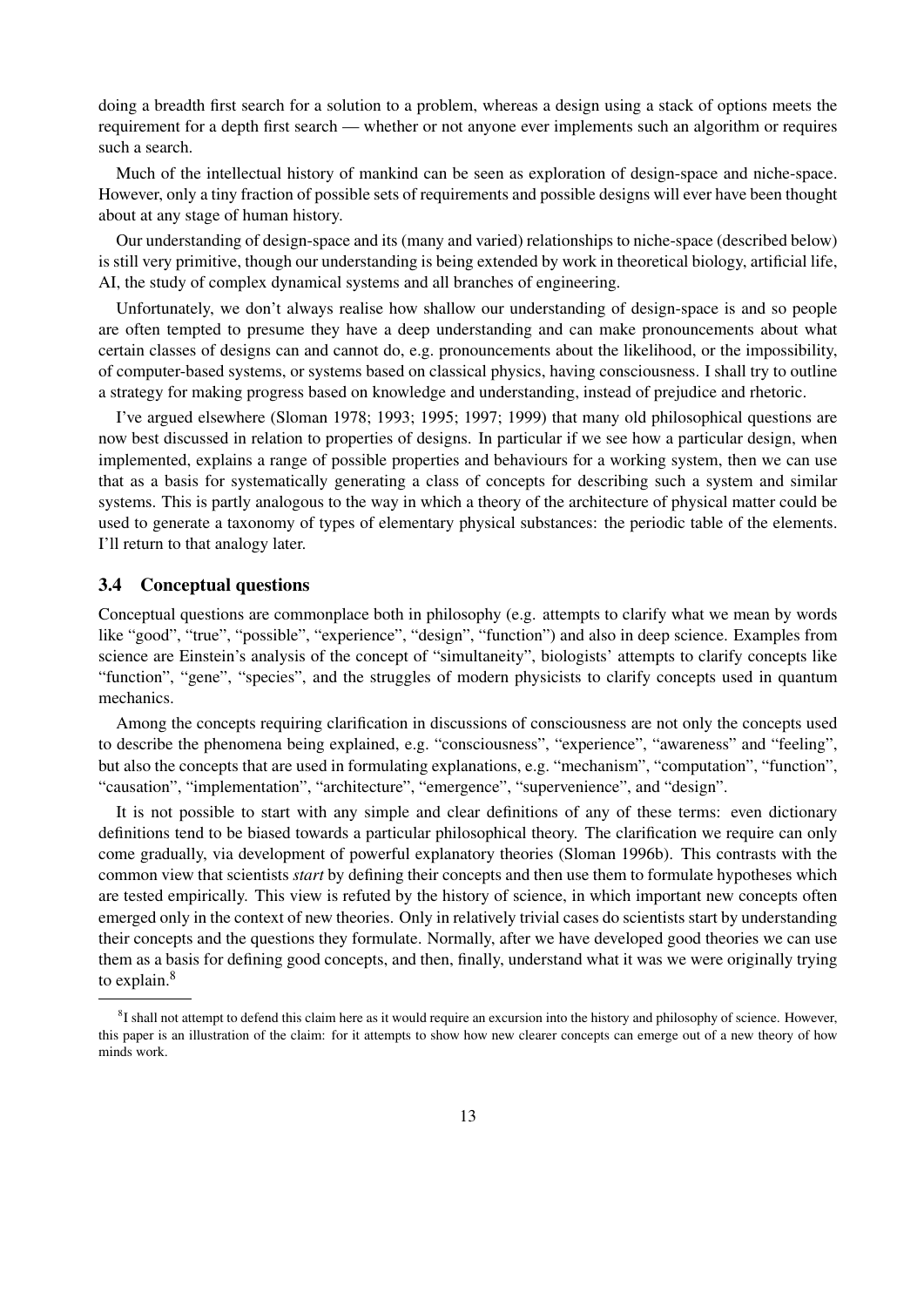In particular, I suggest that we should abandon the very compelling belief that we all know exactly what consciousness is or what we mean by "consciousness", and related words like "awareness" and "experience". I've given some reasons above for thinking that our concepts are muddled, because of their use in formulating apparently unanswerable questions. Moreover, if we start with a strong commitment to a mistaken analysis of our concepts we may be duped by fallacious arguments claiming to show that the phenomena we are interested in cannot be explained by particular types of theories, or perhaps by any scientific theory.

This includes trying to avoid assuming that consciousness, or the class of mental phenomena of which we are conscious, is some sort of self-contained realm of events and processes. We shall see that it is more accurate to regard what we are aware of as the small tip of a large iceberg of information processing mechanisms and processes to which we normally have no access and whose existence we unwittingly take for granted when we talk about consciousness.<sup>9</sup>

For instance, as the philosopher Immanuel Kant began to see over 250 years ago (Kant 1781), we cannot experience a visual scene, e.g. a view of a fast flowing river under a bridge, without relying on an infrastructure of unconscious processes analysing, comparing, grouping and interpreting. It is now clear that this involves vastly complex processes relating visual information of many types and on many scales, from small-scale intensity discontinuities through to global patterns of optical flow, or structural relations in scenes (Sloman 1989).

Likewise, you cannot experience a poem without relying on mechanisms involving the rules and structures of your language, lexical, syntactic, and semantic information and knowledge of the items referred to in the poem which resonate with each other and the sounds of the words.<sup>10</sup>

It is difficult to acknowledge our conceptual muddles and confusions when we think we have some sort of direct and unmediated access to what we are talking about, just as people once thought they had a very clear notion of *simultaneity* before Einstein revealed hidden complexities by asking what it means to say that two events some distance apart occur simultaneously. Later I shall present questions designed to undermine confidence that we all know what we mean by "consciousness".

Much writing on consciousness, including most of what I have seen produced by scientists, ignores deep and difficult conceptual questions, or if they are noticed it is assumed that somehow we already know enough for the lack of analysis not to matter. For instance, some authors assume that first-hand knowledge about consciousness is enough to guarantee that we know what we are talking about. That is as unjustified as claiming that long before Einstein we all knew what simultaneity was because we had first hand, direct, knowledge about "it". Einstein's analysis showed that a concept that appeared to be simple and clear had hidden complexity, which could be unravelled in surprising ways. I shall try to explain why this is also true of many of the concepts used in discussions of consciousness.

The need for conceptual clarification becomes more evident if we consider diverse examples instead of thinking only about the obvious cases. We may think we know what we mean by "freedom", until we consider examples of peer pressure, parental influence, genetic influences, advertising, cultural norms, hypnosis, various kinds of duress, effects of poverty, religious indoctrination, etc. We then realise that instead of freedom being a unique property which an individual either has or doesn't have, instead there's large collection of capabilities which can be present or absent in different combinations, where no particular combination is uniquely the *right* one (compare (Dennett 1984; Franklin 1995)).

<sup>9</sup>As Brian Logan pointed out to me: the iceberg metaphor can be misleading if it suggests that the same part of the iceberg is always above the surface. A rotating or oscillating nearly-submerged floating structure gives a better metaphor for the contents of consciousness in a person with constantly shifting attention, though all such mechanical metaphors for mental processes are ultimately inadequate.

<sup>&</sup>lt;sup>10</sup>A point made by Turing in his famous 1950 article.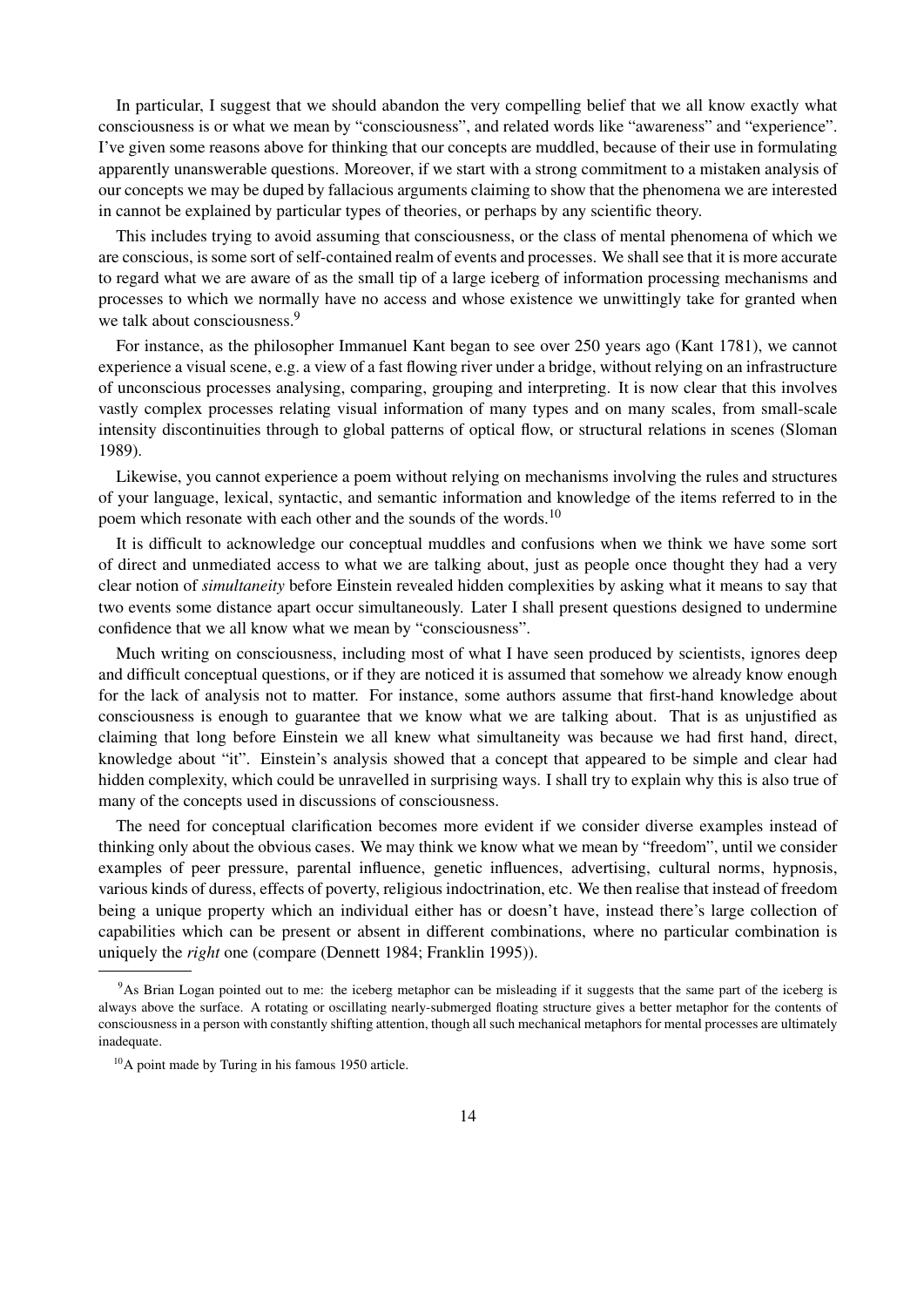Likewise, thinking about the capabilities of other animals, of infants, of people with various kinds of brain injury and degenerative diseases, can help to focus attention on conflicting criteria for applying the concept of consciousness. When we understand that our concepts are far more muddled than we had realised, we can open our minds to new ways of thinking about them.

# 4 More evidence for conceptual confusion

Contradictions in our ordinary ways of thinking about consciousness can sometimes be revealed by asking probing questions that generate a tendency both to answer "yes" and to answer "no", or questions which are difficult to answer because boundaries are unclear. Examples of such questions (some of which were raised in the opening section) are:

- Are you conscious when terrified in a dream?
- If you first become aware of a noise when it stops, were you conscious of it before it stopped?
- Is a sleep-walker who dresses himself and walks downstairs conscious?
- Is a foetus conscious X weeks after conception? (Try various numbers in place of X.)
- Can we draw a line between animals with and animals without consciousness?
- When a degenerative brain disease gradually reduces a normal person to an apparent vegetable, at what point does consciousness disappear?
- Some forms of brain damage produce "blind-sight" people claim not to be able to see, and yet they can answer some questions about where a light is. Are they conscious of the light without being aware of that fact? Is there some subsystem that is conscious of the light?
- Dissociations can be produced by brain damage, e.g. in people able to make precise anticipatory movements while performing a manual task, yet unable to state in words or show with a hand movement, what the movement would be without actually doing it. They are unable to indicate the angle at which a letter needs to be held to be posted into a slot even though they can rotate the letter to that angle if posting it. Are they or are they not conscious of the orientation of the slot?

#### 4.1 Seeing yet not seeing

There are many examples where it is not clear whether something is or is not in a person's consciousness. Here is an example. Examine it carefully:

Many readers will have seen the phrase, sometimes shown displayed inside a triangle in books on vision. Some people can stare at it for several minutes and not see anything amiss, even when told there is something wrong (e.g. a subset of those reading this).

Yet if they are told to shut their eyes and are then asked certain questions (such as how many words there are, or where the "the" is), they sometimes realise that they did see something wrong, and can suddenly report it accurately. They saw it, but did not attend to all the details. Were they somehow conscious of it and not conscious of it at the same time? Can there be things which are in your consciousness but which you do not notice, even though you try hard to find the oddity which is staring you in the face? Were you really aware of it, in that case?

A related example involving no linguistic errors was reported in *New Scientist* on 24th May 1977 (inside back cover): count the number of occurrences of "F" in this sentence: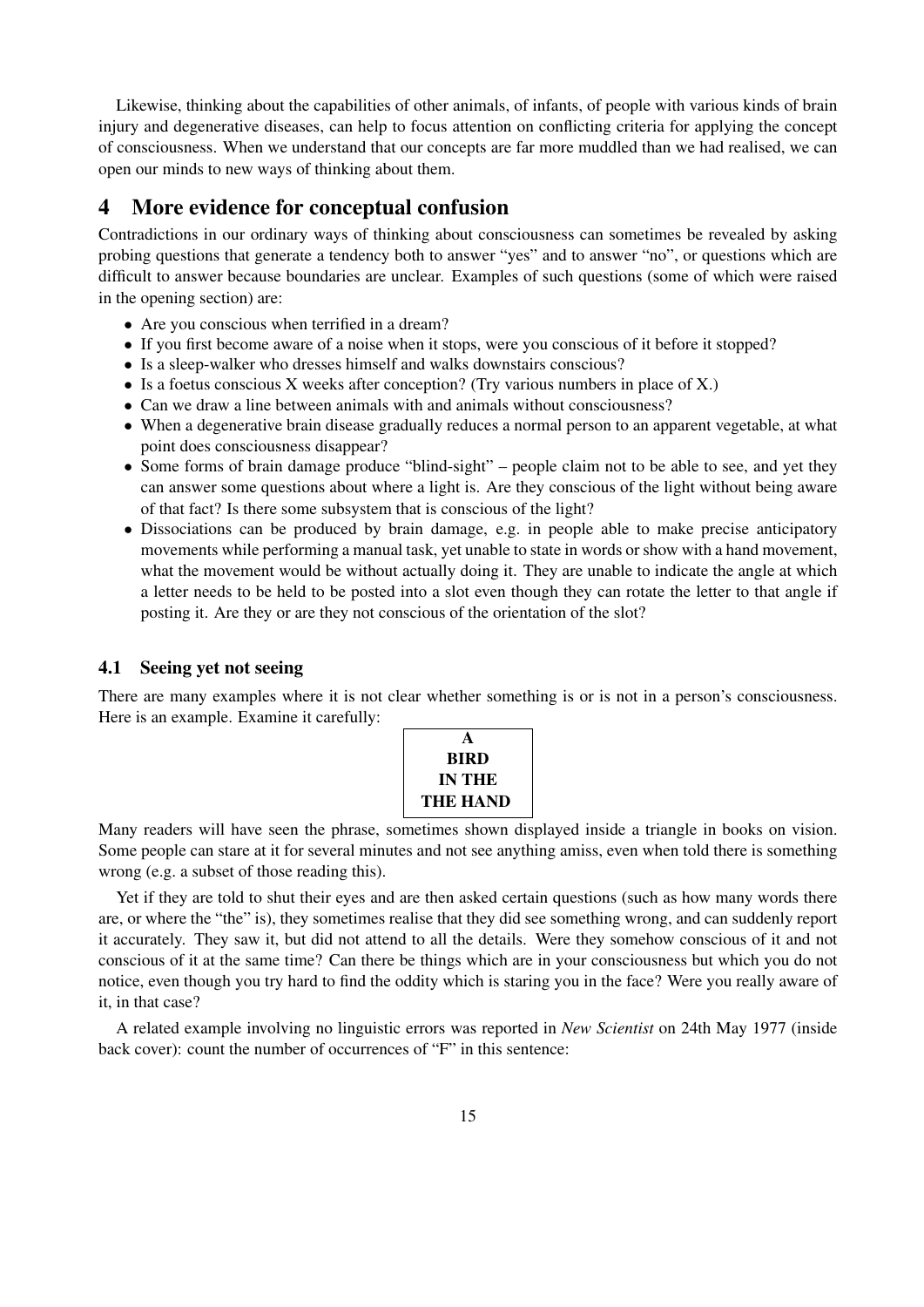### FINISHED FILES ARE THE RESULT OF YEARS OF SCIENTIFIC STUDY COMBINED WITH THE EXPERIENCE OF YEARS

It seems that most people at first manage to find only half of them. There really are six occurrences. Eventually everyone finds them by looking very carefully. Before that were they or were they not conscious of all the occurrences of "F"? After all, they read all the words and saw the 2-D printed patterns making up all the letters, including every "F". Or did they?

Perhaps being conscious of a particular letter requires something more than that the information about the 2-D distribution of colour be registered. It seems to require that certain recognition abilities (which a video recorder does not have) be activated, and for some reason they are not (in most people) activated by all the appropriate "F" configurations in the above sentence, even though all the word configurations using those letters are recognised. So perhaps what you are conscious of depends on which of your capabilities are activated. It just so happens that activation of different collections of capabilities may be triggered by the same sensory data in different contexts. Different subsets may also be removed or impaired by brain damage, for instance in people who can recognise faces as faces yet can no longer recognise the faces of their spouses.

If being conscious involves deploying various capabilities, then we need a theory to explain which sets of capabilities are involved, how they are turned on or off, how they vary from one person to another, or one species to another, and how they can be impaired temporarily or permanently. In particular, we need to understand how different architectures can support different collections of capabilities: i.e. which kinds of consciousness are associated with different regions of design space.

Another case that causes confusion is how to describe what is happening at the 'blind spot'. Look at the "X" below with your left eye closed or covered, and move the page back and forth. At a certain distance the "O" disappears. That's because it is projected onto the part of your retina where all the optic nerve fibres dive through to get to the brain, so that no retinal cells can detect the light falling there.



Shut one eye and look around you: where is the gap in what you see? Is there a gap or isn't there? Is the blind spot actually filled it, or do we merely think it is because we don't know where to look for the gap? Is the gap there, but unnoticed? What's the difference between an unnoticed gap and a filled in gap?

Can you describe what you see where the "O" was before it disappeared as you moved the page nearer or further? Do you see anything there? Perhaps there is neither a gap nor something which fills the gap, but simply complete ignorance about what's going on in that region of space, which we don't normally notice because when we need information about a region we fixate it. It is only in specially contrived situations where at first we see something (e.g. the "O") and then suddenly we don't know where it is, that the gap is drawn to our attention. But even then we don't know whether it is a gap or not. Perhaps we don't even know what the question means, though superficially it seems unambiguous because all the words are so familiar.

Compare looking at the left hand edge of a page of text, while the left eye is covered. Move the page far enough away for the unattended right hand edge to be clearly visible. Move it closer while you fixate the left hand margin. Do some words on the right disappear? If you move it nearer than the distance at which a separate symbol would disappear (like the "O") are you conscious of the right hand edge of the text? Are you conscious of a gap where some words are missing?

Notice how many of these questions concern the availability or possession of information: information about your own visual field and information about what is on the page or the screen or the wall you are looking at. The discussion below will often return to this point about having and using information.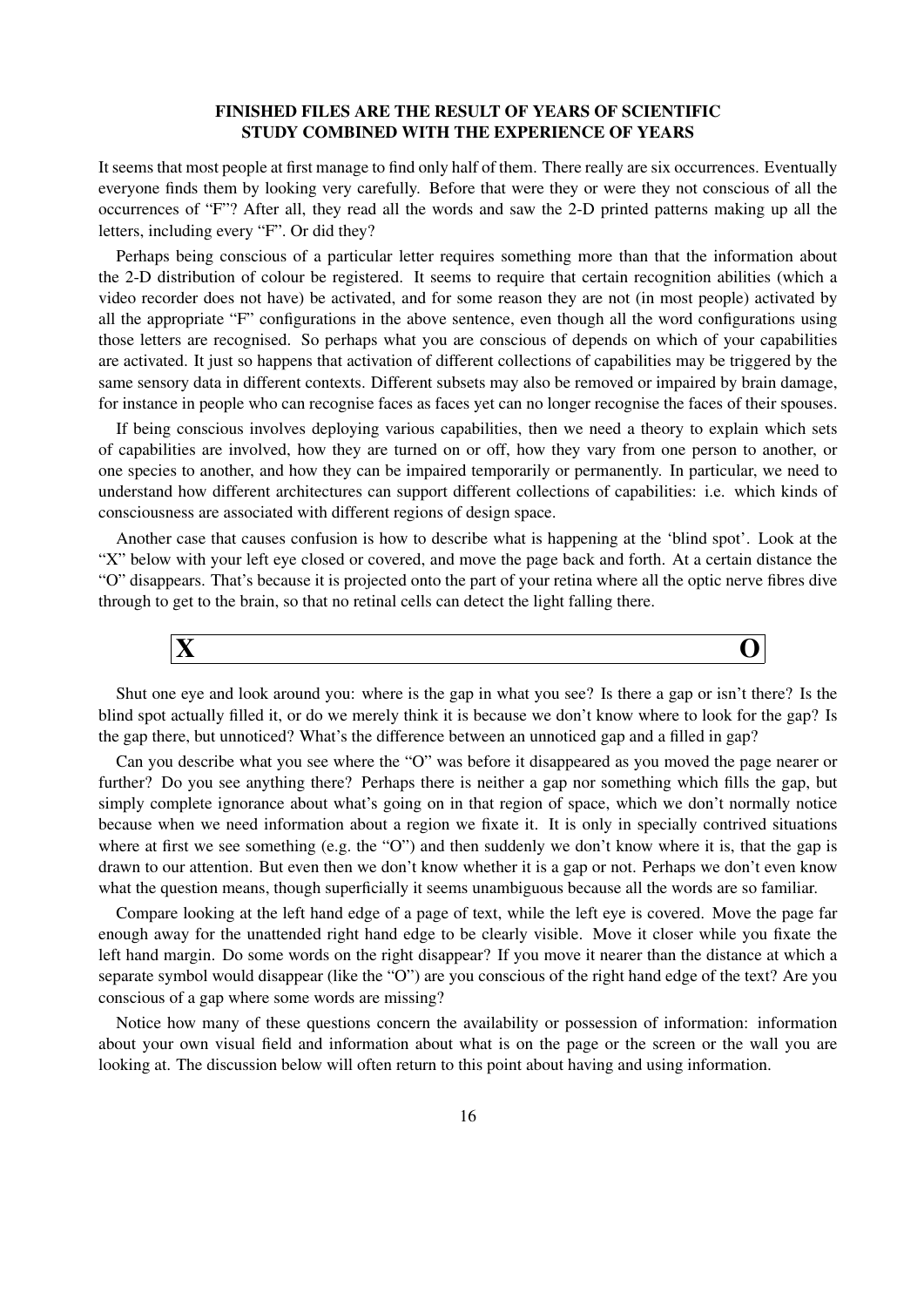#### 4.2 Dealing with conceptual confusions

There are different ways of dealing with these confusions, some of which will be discussed in more detail later. One is to assume that the word "consciousness" just happens to be a bit vague, like other words whose boundaries are unclear (e.g. where's the boundary between a hill-top and a hill-side, or between a hill-side and a valley?).

Another common suggestion, mentioned previously, is that the word really labels something which varies quantitatively: there are no clear boundaries because there are differences of degree, forming a continuum of cases. On that view instead of asking which things have consciousness and which don't, we should ask which have more of it and which less, as we might do with wealth, or popularity, or speed. Similarly instead of asking whether a person recovering from concussion or an anaesthetic is or is not conscious we should ask to what degree he is conscious, and instead of asking whether some perceptual item is or is not in consciousness we should ask to what degree it is in consciousness.

A variant of this would propose that consciousness is multi-dimensional, with each dimension varying in degree, e.g. degree of self-awareness and degree of awareness of the environment.

Later I'll explain why instead of being tempted either by the notion of differences of degree in a continuum or multi-dimensional continuum, or the notion of a single major discontinuity (e.g. a dichotomy between things with and things without consciousness) we should instead consider the possibility of a large collection of different sorts discontinuities, some large and some small. This is a common feature of "cluster concepts".

I'll try to show how to think of "consciousness" as a "cluster concept" related to a cluster of capabilities that may be supported by an animal's or a robot's information processing architecture. Different combinations of these capabilities define different sorts of consciousness. Thus instead of animals being conscious to different degrees, we'll suggest that they have different kinds of consciousness, involving different collections of capabilities. E.g. some nut-eating birds, but not all, can remember a large number of different locations at which they have buried nuts.

Similarly, instead of saying that things can be in our consciousness to varying degrees, or that a person can be conscious to varying degrees, we'll have to develop a much richer vocabulary for describing the differences and discontinuities in particular episodes of human consciousness. Some of this work is already being done by vision scientists examining ways in which abnormal experiences occur after various kinds of brain damage, or in various artificial experimental situations. However, it is much harder to get a good set of descriptive concepts by induction from a large collection of data than by generating them systematically from a good theory, e.g. a theory of the architecture underlying the observed facts. Compare the terminology available for describing chemical compounds before and after development of the theory of the atomic structure of molecules.

## 5 A mind is an information processing control system

Mind and brain are two aspects of the same thing, namely, a very powerful and versatile control system, which makes things happen and controls how they happen. Most of this activity is not external behaviour, but in some sense "internal", though not physically internal like the chemical and electrical processes in neurons, for it cannot be made visible by opening up the brain, anymore than the operations of a spelling checker will be made visible by opening up a computer.

At the very least the information processing is internal insofar as nothing externally visible is required for or implied by its occurrence: when sitting still and neither looking at or listening to anything, nor making any sound or movement, you may still have a stream of changing mental states concerned with matters totally unrelated to the current physical environment, which you never reveal in words or deeds throughout the rest of your life, either because you forget because some interruption clears the processes or because you do not wish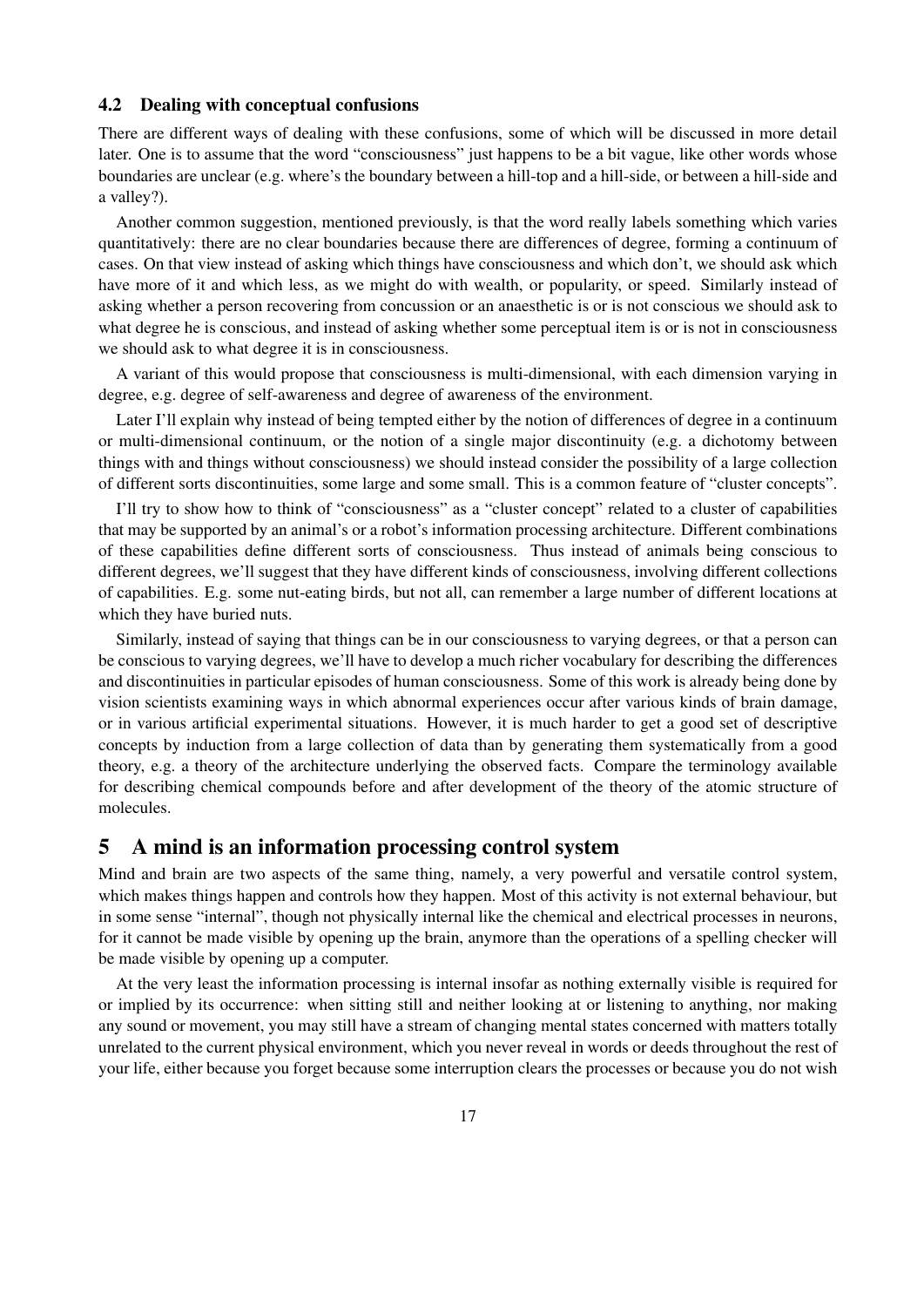anyone to know what you were thinking, or because the occasion to reveal the thoughts never arises. In the case of some visual experiences, e.g. watching waves breaking on a rocky shore there may be no possibility of expressing or communicating either verbally or otherwise the full contents of the experience. The brain may lack output channels of sufficient bandwidth, and the body may lack appropriate physical mechanisms to express the content of such channels even if they had existed.

I'll often use quotes in talking about such processes as "internal" as a reminder that they are not like physically internal processes. They need not have any location within the body, and they need not be detectable or measurable by physical inspection whether the body is opened up or non-invasive physical measurements are used.

The internal processes are described as part of a *machine*, albeit a virtual, non-physical, informationprocessing machine, because they interact causally with one another and the physical components of the body. They are not purely random, totally unrelated events: they depend on who we are, what we know, what we are interested in, and the interactions are law-like, just as the interactions within a chess computer or a word processor are. But the laws are not laws of physics or physiology.

Neither do the laws imply that all minds are alike. Both the contents of their information states and the capabilities available for using or changing them are different in different people. A normal three year old child is incapable of wondering about the authorship of a sonnet attributed to Shakespeare, or about the nature of quantum indeterminacy. An adult is equally incapable of having the thoughts and desires of the young child he once was. Thus, each individual has a collection of capabilities and constraints, shaped by many different factors, including genetic history, individual development, cultural influences, and even types of self-modification discussed later. Within information processing machines there is tremendous scope for individual differences.

There is also scope for considerable change over time within an individual, both through self-monitoring, self-evaluation, and self-modification, if the architecture is rich enough to support such processes. But despite all this flexibility such systems are constrained to some extent: if they they change too suddenly or in very unusual ways, we may wonder whether something has gone wrong with the person, and often, tragically in the case of strokes, it has.

Many theorists offer definitions of consciousness which are short enough to be expressed in a few lines. What I am talking about is far too complex for that. It presupposes that there is something about us, some sort of evolving, developing, abstract machine, intimately connected with (and largely implemented in) the physical machine we call the brain, yet very different from it. Its operations both include the phenomena we are conscious of, and also, without our awareness, support and control what information we have conscious access to and which capabilities for processing it are turned on and off.

Exactly what sort of machine this is, and what sort of control the machine has over its own processes and long term development are still unclear. Some of the control mechanisms correspond to conscious decisions, or voluntary actions including internal actions, like starting to think about something different. Others are definitely not voluntary: an idea simply strikes us, our thoughts wander, and to a large extent, when awake, our mental processes are driven by incoming data, including what happens when you read this text. Similar things could happen in a suitably designed robot, even if the details of the processes are different because the sensors, motors, and bodily feedback are different.

In the robot, as in us, there will be many processes that are "owned" by it even though they are not voluntary. If we required reasons and decisions before anything happened, nothing would ever happen. We are able to choose between two culinary offerings even when we have no preference, and want both. Although we are sometimes surprised by our thoughts, and even our decisions, for instance, finding oneself rushing into grave danger to help a child in a burning house, we are normally willing to accept them as ours (except in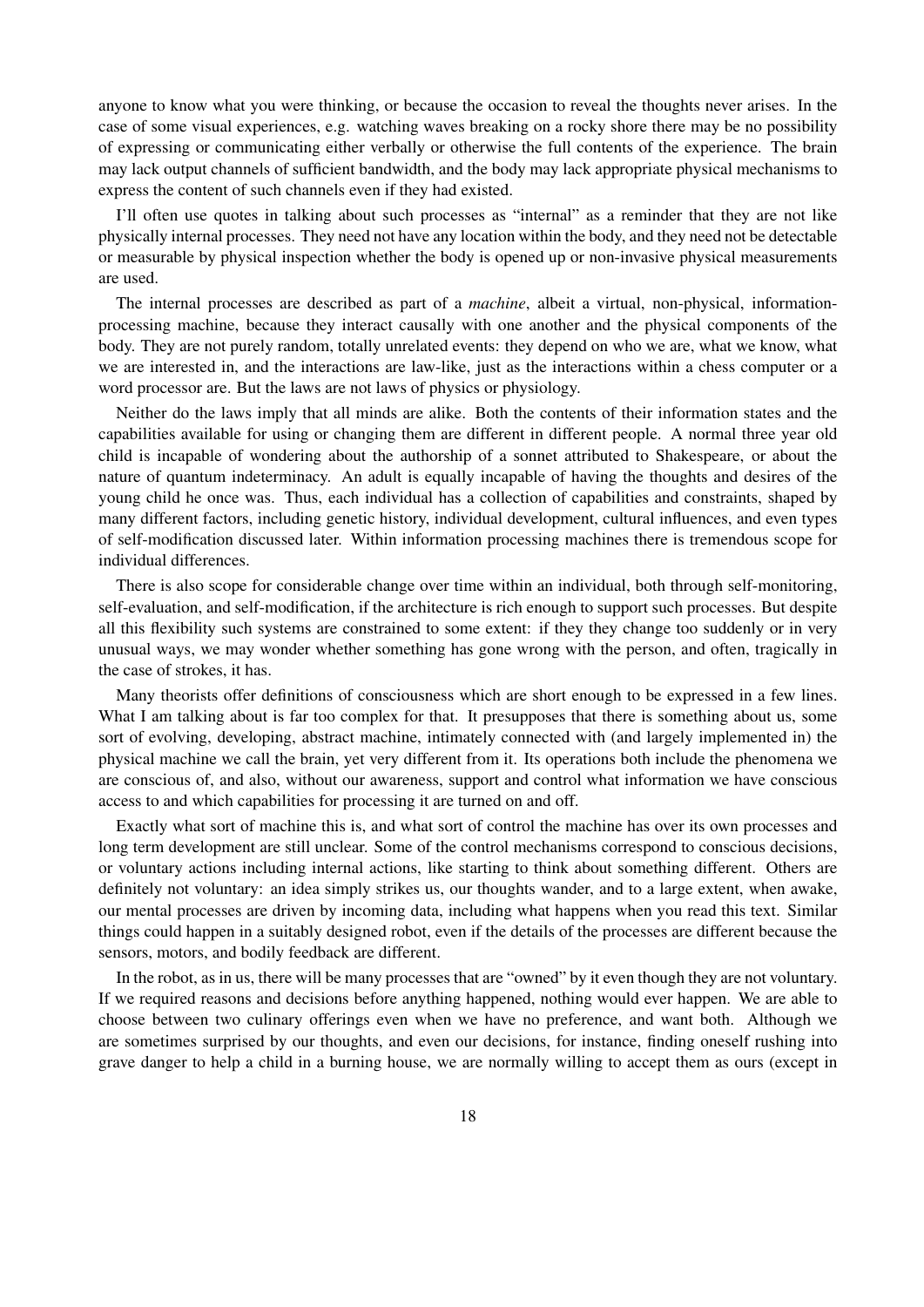pathological cases, where patients attribute the thoughts to others who are controlling them).

It is clear to many people that the sort of machine that makes us what we are is essentially some kind of information processing machine, involved in the short term and long term processes of production and modification of thoughts, desires, feelings, moods, emotions, attitudes, preferences, goals, memories, personality and other "internal" states and processes, as well as interpreting sensory data and controlling external actions.

Others, however, object to this hypothesis for various reasons, some of which are based on argument, some based on finding the idea objectionable. Sometimes that is because they have too narrow a conception of an information processing machine. E.g. they may think an information processing machine must be some kind of rigidly programmed computer, or a physical mechanism, or something which cannot do anything but operate on bit patterns. In what follows I'll try to explain a broader concept of information processing machine. But before that I'll continue presenting some of the reasons for thinking of consciousness, even in its simplest purest forms, as necessarily involving information manipulation.

#### 5.1 Being conscious of and having information about

Although having information about something is not *sufficient* for consciousness of it (since your posture control system has information about optical flow patterns of which you are not conscious), what you are conscious of is conceptually linked to what information you have immediate access to. $^{11}$  Later I'll try to explain what sort of immediate access this is. The explanation has to be part of a general account of

• what sorts of information a system has access to (e.g. about itself, about its environment, about other agents),

• how it has access to this information (e.g. via some sort of inference, or via something more like sensory perception),

• in what form it has the information (e.g. in linguistic form or pictorial form or diagrammatic form or something else), and

• whether or how it uses the information.

The information may be information about yourself, or about the environment. What having that access implies is another matter: there is no implication that any particular use is made of it, least of all any external behaviour based on it. What having "immediate access" means also needs to be made clear.

There is also no implication that having access to information requires the existence of some internal human-like entity (which might be called a "self" or an "ego"). For that would simply lead to an infinite regress: if the self were human-like it too would be conscious and would contain another self, and so on forever. So your having information about whatever you are conscious of may involve something about a part of you, perhaps part of your architecture in a sense to be explained, but that part cannot be something like another human. So we'll need to find a way of thinking about sub-human components that manipulate information, and show how the existence of an appropriate architecture composed of such things constitutes a whole human having information, and in particular cases how that amounts to being conscious of something.

Some philosophers will object that only a *complete* human can have semantic competence, i.e. be able to acquire, use, or manipulate information. But this is just linguistic legislation, often based on ignorance of current technology. If we open our minds and look at the kind of information which an office information system may have about which orders have been processed, and the information a word processor may have about the number of pages in a document, we learn that these are examples of a type of semantic competence

<sup>&</sup>lt;sup>11</sup>For this reason I find Block's distinction between "phenomenal consciousness" and "access consciousness" (Block 1995) incomprehensible. It seems to be typical of distinctions grounded only in differences in verbal forms, not in a theory of the underlying architecture and the different sorts of states and processes it can support.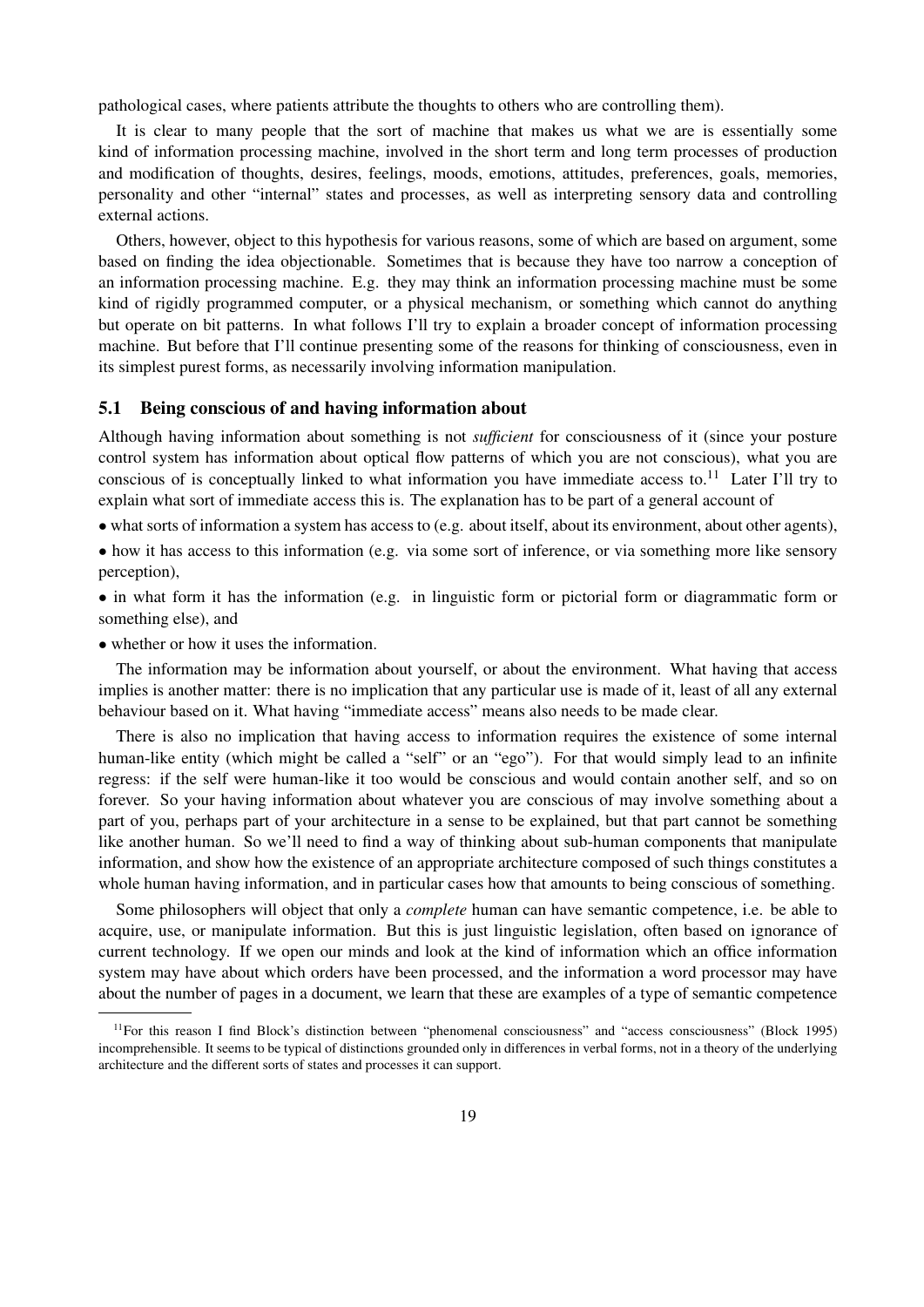

Figure 1: Different kinds of ambiguity: geometric and nongeometric

that requires less than a whole human being. By pondering such cases we can come to understand why an intelligent ghost, especially a conscious one, must contain an information processing machine.

### 5.2 Experiencing a red patch

Consider the typical philosopher's example of a paradigm case of conscious: I am now conscious of a red patch on a black background. That implies that the patch must have a spatial pattern with a particular shape, e.g. square, round, elongated, or irregular, with a sharp boundary or a fuzzy boundary, or a mixture of sharp and fuzzy bounding portions, or possibly in some peripheral areas of my visual field it may be unclear whether it is sharp or fuzzy or where the boundary is.

My consciousness of the patch and its background implies that various shape-related and space-related conceptual capabilities have been applied to the region of the patch and its surroundings, and more can be in principle. I am capable of attending to different locations in the pattern, comparing distances within the pattern, recognising and comparing shapes, colours, textures, and types of motion, for instance, even if I don't actually do so. In the case of normal adult humans many other capabilities are readily available, including imposing other known patterns on those experienced, for instance when those who are privileged to live away from light pollution gaze at the stars and see letters and other shapes, or recognising a mother's features in a young child, or seeing the patch as dog-shaped.

I have no idea how many other animals can do similar things with their spatial experiences. But if they cannot do *any* of this, then they do not have what we understand by experience of a red patch on a black background. Neither, at present (1998) do any current artificial visual robots as far as I know.

Different types of consciousness may vary not only in the capabilities they service, but also in the degree of control the person or organism has over which capabilities are applied and how they are applied. It may be that for some organisms the capabilities relevant to having visual experiences are completely controlled by the incoming data. In others, the capabilities invoked may be controlled by a mixture of incoming data and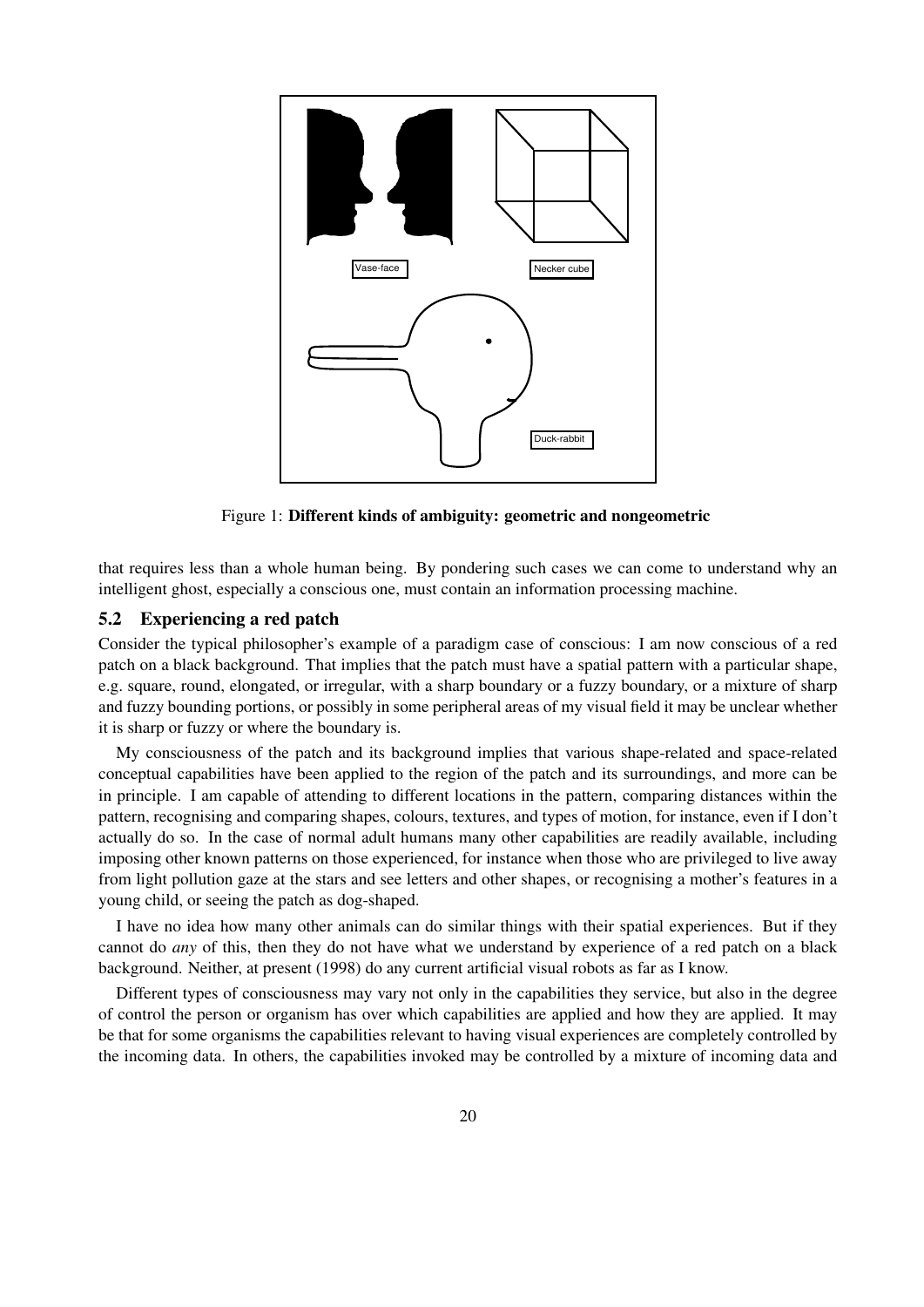present needs or goals, or a short term memory recording recent processing results.

In humans it seems that our ability to attend at will or at whim to different aspects of our experience is relatively untrammelled: without needs, desires, or the external data changing at all we can switch between attending to different things. You can voluntarily switch your attention between an object's shape, its colour, its axis of symmetry, its top left corner, its top right corner, etc. Not all of these involve physical redirection of gaze. In the case of an ambiguous figure, such as the necker cube in Figure 1, the ability to see it one way and the ability to see it another way may sometimes be voluntarily switched, sometimes involuntarily. Typically, learning to be an artist involves learning to use these capabilities in a more systematic way and possibly also developing new ones.

Some people can develop skills which enable them to have simultaneously two views that are normally thought of as incompatible. E.g. the famous Rubens vase-face figure can be seen as two faces gazing at each other or a vase in the space between, and it is common for books on vision to say that only one or other of these can occur. However many people can easily see two faces with a vase wedged between them, as soon as they have been asked to try. They have a capability which, in most people, is never invoked unless the suggestion comes from outside.

Other ambiguous figures, such as the necker cube, may strongly resist such unusual co-application of normally mutually inhibitory capabilities, but with practice some people can simultaneously see at least portions of the normally incompatible interpretations.

All of this helps to support, but does not prove, that what is experienced is the result of application of some set of abilities, and potentially involved in every experience there will be lurking abilities ready to be applied.

Some of the potentiality can be invoked voluntarily, perhaps after special training. However, some aspects of what we see cannot be turned on and off at will. E.g. in the case of searching unsuccessfully for all occurrences of the letter "F" and for the mistake in the phrase with two occurrences of "THE", the voluntary decision to turn on all relevant reading capabilities failed at least for a while.

Moreover, you probably cannot voluntarily turn off your recognition of the phrase "The Cat" in this sentence so that it becomes undetectable in the same way as occurrences of the letter "F" were undetectable in the example above. If someone nearby mentions your name audibly you will probably hear it and be distracted, even if you are trying hard to concentrate on a conversation about an important unsolved problem and ignore everything else. You are hereby invited to banish completely the concept "elephant" from your thoughts for the next 30 seconds. Try it. Or try going back to seeing the textual patterns in front of you as merely meaningless patterns, like a child, or animal, who has not learnt to read. Normal people cannot turn off the powerful recognition and interpretation capabilities they have developed over many years and use every day, even though once it was an effort to turn them on.

It is clear that even if the mind is an information processing control system there are many different sorts of information and many different sorts of control at work. What they are, and how they interact will need to be explained in terms of the underlying information processing architecture, most of whose contents and activities are not consciously accessible.

Some readers will object that I am making too much use of introspection in all these examples, and that introspection is totally discredited as a method of discovering any objectively significant information. Such readers are invited to join me on a journey towards a view of introspection as deploying a biologically significant "inwardly focused" perceptual capability which is part of an information processing architecture that evolved to give organisms some information about themselves. Robots with similar capabilities will also be able to use introspection to find out things about their internal information processing.

Moreover, like any other perceptual ability, introspection abstracts from details, sometimes omits important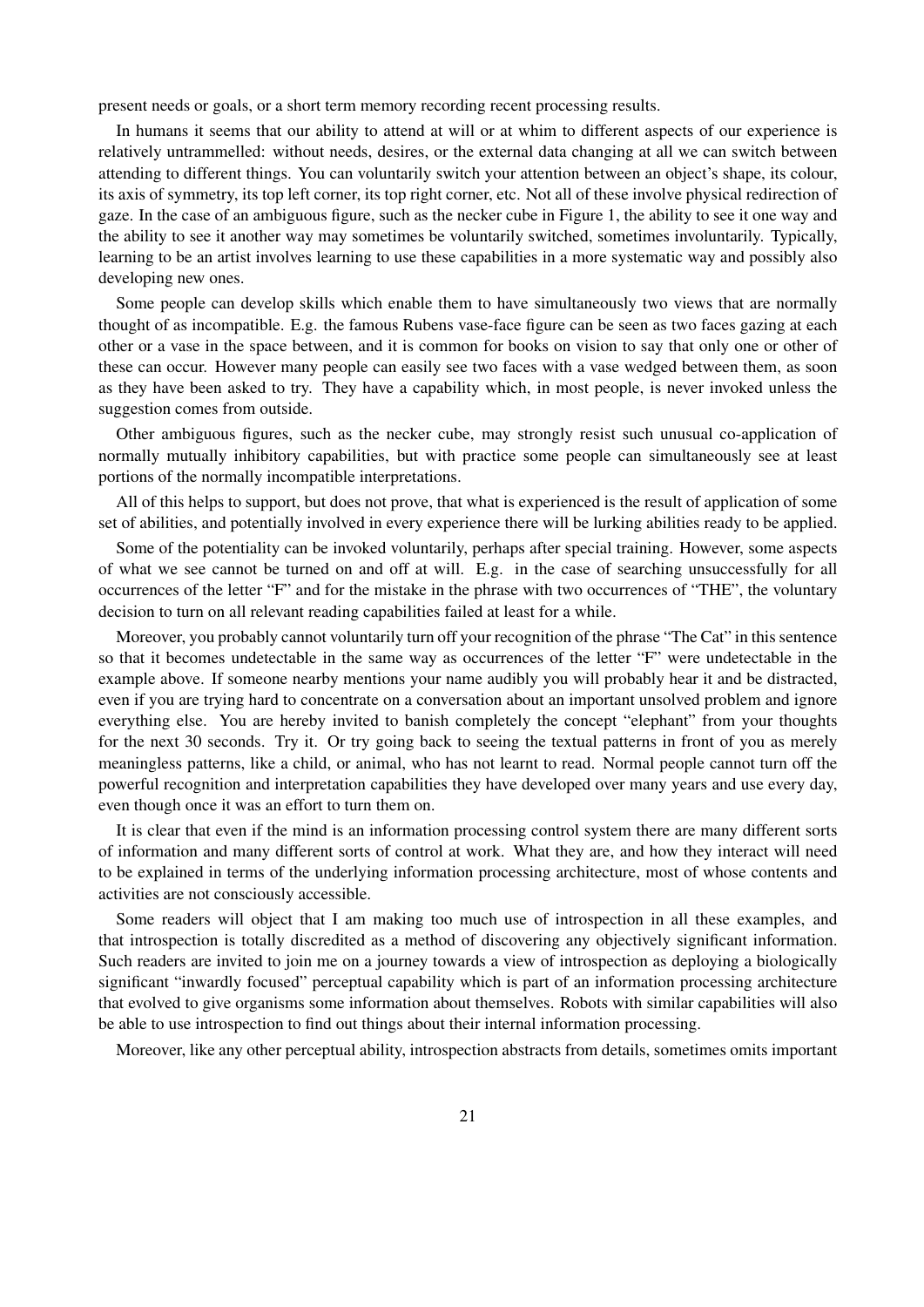information, and sometimes over-interprets, reporting what isn't there (otherwise known as self deception). Thus, as with all perceptual information we can start by taking it at face value, and then correcting and modifying on the basis of a good theory, just as we correct our normal perception of a table as solid, smooth, rigid and impenetrable, when atomic theory teaches us that it is mostly empty space.

From this biological design viewpoint, Using introspection is no different in principle from using ordinary perception in a laboratory experiment. Both are indispensable for obtaining certain kinds of information. Yet both are partly incomplete and partly misleading. We can learn what to trust and what not to trust when we have good theory of how everything works.

### 5.3 Dispositional states

A subtle point about information processing machines which may be very unfamiliar to most readers is that a huge amount of what goes on in such machines is concerned with things that might have happened but did not, and that many of the changes that occur are changes concerned with such "might haves". That is an important aspect of the kind of control I am talking about, which is different from more familiar mechanical types of control involving a rudder changing position, or a current being turned on or off, or a string being pulled.

Consider homeostatic systems, like a steam engine whose speed is controlled by an old fashioned governer where an increase in speed of rotation of an axle causes centrifugal force to cause a change in a valve which reduces the speed, and a reduction in speed has the opposite effect, so that the speed remains constant. Over a period of time, the configuration of springs, masses, levers, valves and the speed of rotation may actually remain unchanged, and yet there is a control system which would have reacted in certain ways if it had changed. Very many mechanical, electronic and physiological homeostatic systems work on the basis of such "might haves" and "would haves". They are designed, by human engineers, or by evolution, to make a whole lot of counterfactual conditionals true.

The same thing is true of computational systems, except that the variety of forms of control and types of counterfactuals is far greater, and more interesting!

It is worth reflecting on the differences between a multi-user operating system (like Unix or VMS) which allows multiple processes owned by different users to run on the same machine, but detects and prevents attempts by one user to access protected files belonging to another, and an operating system which cannot do this and is restricted to one user at a time (like Windows 3). This is an important difference in the nature of the control states and processes in machines running those operating systems, even if no user ever tries to read files belonging to another. The states which involve unactivated capabilities are dispositional states. The prevalence of such dispositions in human mental states was emphasised in (Ryle 1949).

Many systems involve these and other security mechanisms which, fortunately, are never activated. However, whether activated or not, the ability to detect and prevent such violations, and the disposition to invoke the ability under certain conditions, exists all the time in one operating system and not in the other.

Similarly, different parts of the same system may be linked to different abilities over a period of time, even though the abilities are never activated. If I am using an operating system which supports access privileges, I may have two files, one protected against being read by others and another unprotected. That dispositional difference between the two files exists even if nobody else ever attempts to read either of them. Similarly a file may change from being protected to being unprotected to being protected again, even though nobody other than its author ever tries to access it. Yet its causal powers change during those transitions, even if the differences are never manifested.

Some causal powers are second order powers. I have many files whose accessibility by others I can change, even though I don't. There are other files, owned by other people, whose access rights I cannot change. If I had changed the accessibility of file F, then that would have changed what other users could have done to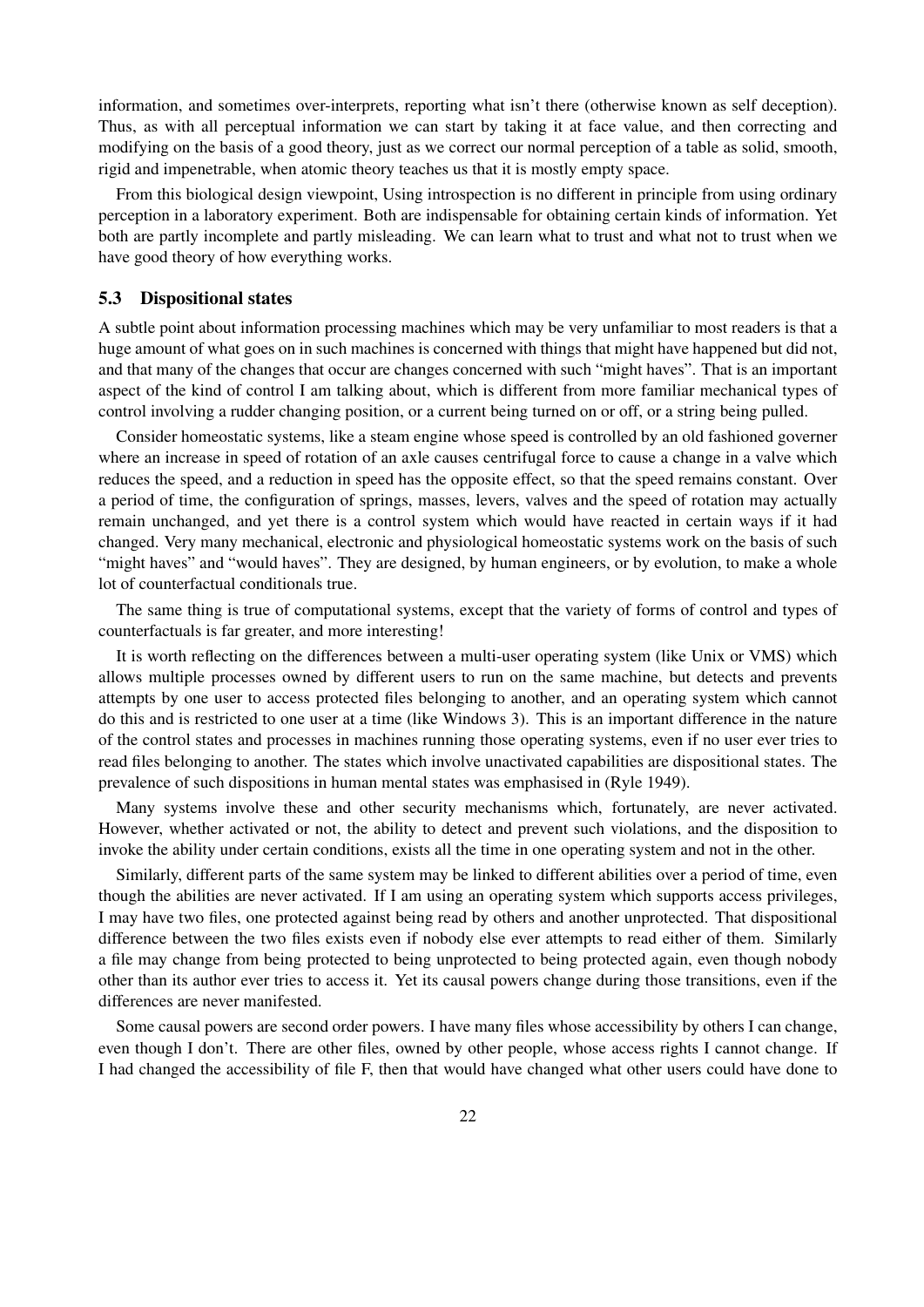F. But I didn't and they didn't try. Nevertheless as long as the file exists that higher order ability to have its protection changed persists – unless, for some reason the disk it is on gets mounted "read only" in which case a third order ability will have been invoked which turns off the second order ability.

A typical computer operating system is a vast collection of multi-level dispositions and capabilities most of which are not realised most of the time. But when you buy the operating system you pay for them anyway, in the money that you have to part with, the amount of useful memory and disc space they occupy, and the reduction in performance which comes from all that flexibility, even when it is unused.<sup>12</sup> A mind is a vast collection of multi-level dispositions and capabilities most of which are not realised most of the time. But you pay for them anyway, in having large amounts of circuitry dedicated to them.

Some people also pay because of the dysfunctional interactions that occur in certain contexts, some of which have long term effects, including effects that go unnoticed until much later.

#### 5.4 Consciousness and "might haves"

There are many ways in which two systems (including two virtual machines with partly different architectures) can differ in the kinds of dispositions and capabilities they support even though none of the dispositions or capabilities happens to be triggered, so that the actual occurrences in both systems are the same over an extended period.

A file of text on one machine may have exactly the same contents as a file on another, where the first machine has a huge collection of text processing capabilities, including searching, sorting, file transformation capabilities, file access capabilities, which the other lacks. In that case the mere existence of the first file enables the existence of a large collection of available but unactivated processes not enabled by the second file. The difference of context in which an information structure exists can make a huge difference to the control powers of that information structure, even if those powers are not used at all.

Similar comments can be made about human conscious states, including visual experiences.

Even when nothing much is actually happening in visual experience there is readiness for all sorts of happenings and that is what makes it *that* sort of experience. The apparently passive and static experiencing of a blank red portion of a surface includes *readiness* to experience and recognise a great variety of different sorts of shapes and colours that could appear and move in that surface. A blank space is a space where things *can* be or happen. Experiencing it *as a space* includes an implicit grasp of the space as a potential container for many different sorts of things, including things which don't occur but might have.

Just as different sorts of operating systems or software packages may be able to process different sorts of data, and may be able to process the same file of data in different ways, so different sorts of minds are ready for different sorts of occupants in spatial regions, and different sorts of processes involving those occupants, and have different abilities to process them, even if the abilities are not invoked.

If you read English or understand circuit diagrams you are (whether you think of this or not) ready for meaningful English words or sensible circuit diagrams in every spatial location you see, but not if you can read only Chinese and can understand only pictures of natural objects. One of the reasons large letters are used in books for young children is that they are not yet ready to see the words and letters in a small font suitable for adults. (Why not?) Likewise a fluent speaker of English has the ability to take in utterances at greater speed and in a more noisy background than a novice speaker, even though the novice is a fluent reader of English and can hear the same sentences if they are uttered slowly in a quiet place. So the fluent speaker and the novice will experience the same sounds differently when they hear English spoken quickly or in a noisy room. However, the capabilities in the novice will gradually change over time, with practice.

 $12$ For more discussion of interactions between possibilities at many levels see (Sloman 1996a).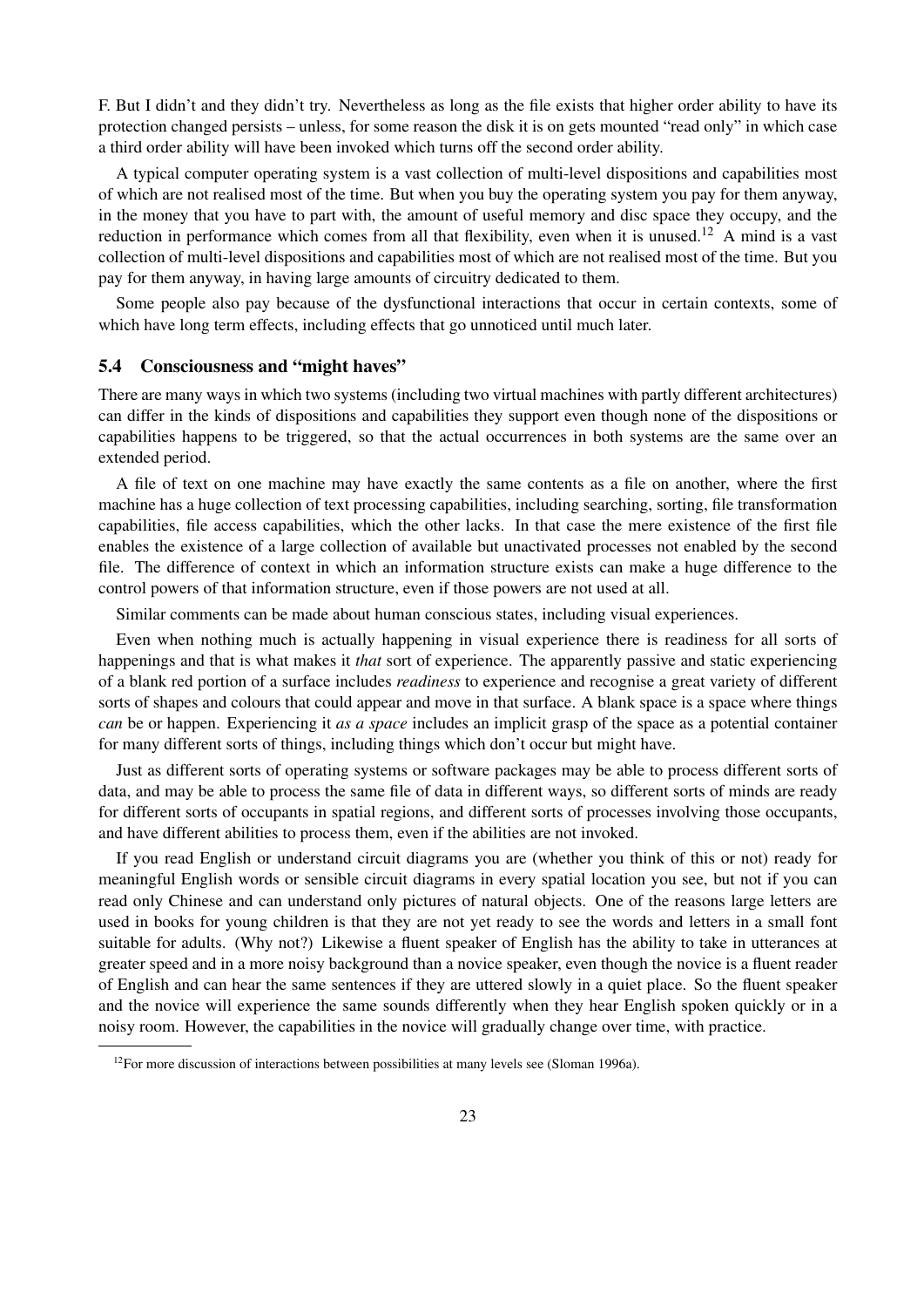Our consciousness of current sensory contents therefore involves readiness to apply a range of capabilities to those contents, only a small subset of which will actually be invoked at any moment. Since we are generally ignorant about the *full* range of capabilities we can deploy, it follows that we are unaware of most of what constitutes our current consciousness. This may seem paradoxical if, as recently suggested in (Baars 1997) you think of consciousness on the model of an internal theatre stage which you, or something inside you, can observe. This paper will gradually build up a different model, which has some features in common with Baars', but removes any sense of paradox.

#### 5.5 Word processors and graphics packages *vs* cameras

One way of summarising the points made in the previous section is to say that to a first, very rough, approximation we can compare the mind of a person gazing at a blank region of space to something like an empty file in a word processor, rather than like a blank film in a camera, or an empty stage in a theatre.

If two word processors use characters in quite different alphabets, e.g. Cyrillic and Roman, they are ready for totally different contents to be inserted, with quite different rules for breaking lines, checking spelling, adjusting layout to line up margins, etc. By contrast, a camera made in Russia and one made in Italy will not differ in the kinds of text they can photograph. They do not have different sets of abilities to take in, analyse, manipulate, and use information.

If we replace the theatre analogy with an unscripted puppet show: then two puppet shows may have exactly the same things on stage during a certain period of time, but the teams of performers controlling them are able to detect different patterns and would produce different reactions to those patterns, thereby causing the rest of the show to go off in different directions. The teams of performers managing the puppets are a bit like the collections of capabilities in a word processor. But the word processor has far more variety and flexibility in its dormant dispositions, since puppet manipulators are severely constrained by physical linkages.

My wife, who is a keen orienteer, uses an excellent software package called "OCAD" to produce very detailed maps of terrain to be used for orienteering competitions. The package has an orienteering ontology built into it at a deep level: it knows (to some extent) about various kinds of depictions of objects such as buildings, boundaries, rivers, roads, and contour lines, as well as labels, scales, and orientations, and can handle them, though it cannot plan a route nor does it detect the absurdity in two contours crossing each other, whereas a more sophisticated package might.

By contrast there are other graphical packages which have information only about lines, polygons, curves and coloured regions, knowing nothing about physical geography, and many word processors handle only configurations of text items, knowing nothing of circles and polygons.

The different word processors and the different graphical packages have different architectures. Each handles a particular ontology (set of types of entities) and each is composed of collections of manipulative and recognition capabilities of different kinds, applicable to those entities. In each package the capabilities are assembled in such a way as to produce a total functionality which suits the package to particular sets of uses, to varying degrees. The systems have different designs and they fit different niches, different collections of task requirements. Or, in other words, they instantiate different areas of design-space and niche-space.

### 5.6 Internal *vs* external functionality

Some of the capabilities and requirements of word processors and graphical packages relate to *internal* manipulations of information structures, e.g. checking a document for spelling errors, or creation of a list of index entries. Others relate to *external* behaviour e.g. displaying things on a screen, sending instructions to a printer, responding to keyboard events or mouse events.

In general it is the abstract internal functionality which provides the core capabilities. Different external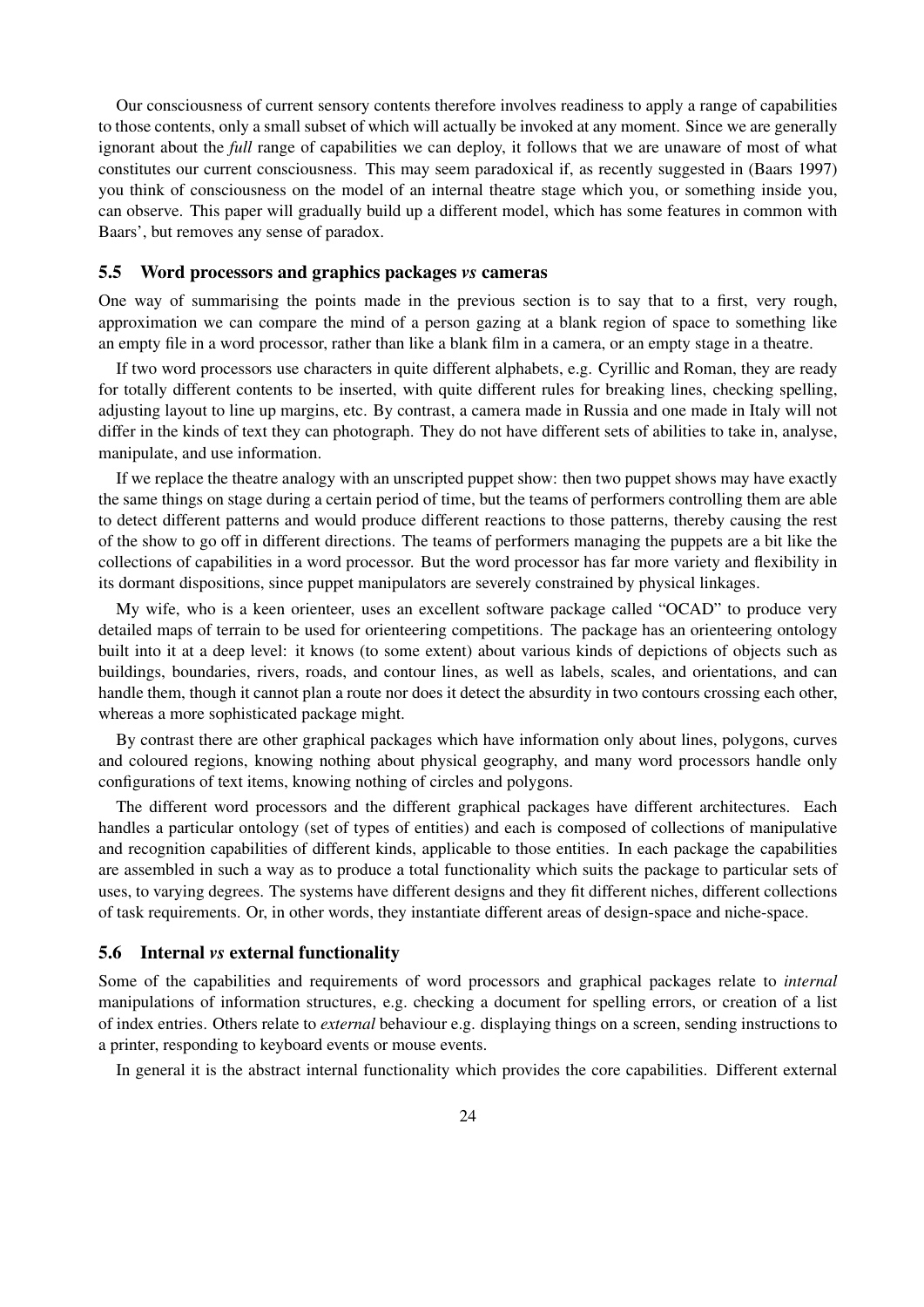interfaces to those capabilities may be provided for different users, or different sorts of screens, or different sorts of printers or keyboards. This notion may be relatively unfamiliar to PC users where there is much more standardisation of interfaces and less separation of core functionality from the interface. However, it is a standard feature of Unix systems, where for example, different users logged in to the same machine typically access the basic electronic mail system via totally different mail-reading and sending packages, with very different kinds of functionality.

When using windows software on a PC or watching another person's face, it's the reverse: users are generally forced to employ basically the same rather limited interface to interact with very different information processing mechanisms. Human facial expressions are normally closely connected to particular internal information processing mechanisms, though in some cases (e.g. when acting on a stage) we learn to break the connection, and become more like a Unix system than a PC! The connections can also be broken by physiological damage, e.g. damage to facial muscles, to nerves, or to parts of the brain making the connections. There may also be social or cultural differences.

The core information processing capabilities can (in some, if not all cases) be left unchanged by changes in their connections to external manifestations, if the relevant portions of the brain are left undamaged.

Of course, where the central processing depends on close monitoring of proprioceptive feedback signals produced by the external changes, the central processing may be partly changed by that feedback. Thus if you are no longer able to laugh out loud the internal processes involved in finding something funny might be different. But even if your ability to weep and show sadness are completely disabled you may still be capable of being, and feeling, desperately unhappy about the death of a close friend, just as a word processor may go on with its reformatting, or index collating, or spelling checking activities even if something goes wrong with the screen on which its output would normally be displayed.

The suggestion I am offering, in this admittedly still vague and potentially misleading initial analogy, is that what makes possible the particular experiences and other mental states in an individual is an *architecture*: a collection of interacting mechanisms actually or potentially producing various effects on one another, and also, under some conditions, producing external behaviour. What sort of architecture will be discussed later. It may or may not be like some of the virtual machines that can be implemented on computers. It may turn out to require some entirely new sort of low level medium for storing and manipulating information. In being conscious we are making use of the mechanism. But we are not conscious of doing so.

### 5.7 Mental mechanisms as abstract (virtual) machines

What it means to say that a mind involves an architecture with a collection of interacting mechanisms should gradually become clear in the course of this paper. For now, it should not be assumed that "mechanism" necessarily refers to something physical or physiological, nor that all the effects of such mechanisms have to be externally visible: the mechanisms constituting a mind may be as abstract as the parsers, compilers, schedulers, formatters, theorem provers, mail handlers, internet browsers, nameservers etc. to be found in software systems.

None of these is a physical mechanism, though they are all *implemented* in (some would rather say "realised as") physical mechanisms. Computer scientists often refer to them as "virtual machines" (as in "the Java virtual machine", "the Prolog virtual machine").

Some architectures are physical: they are composed of physical mechanisms, and the processes they produce are physical, like a windmill causing a wheel to turn and grind wheat. Others, like the architecture of a business organisation or a computer operating system (like Unix, or Windows95), are not physical and neither are the processes they are mainly concerned with, although they can be implemented in a variety of physical machines (usually with several intermediate layers of virtual machinery).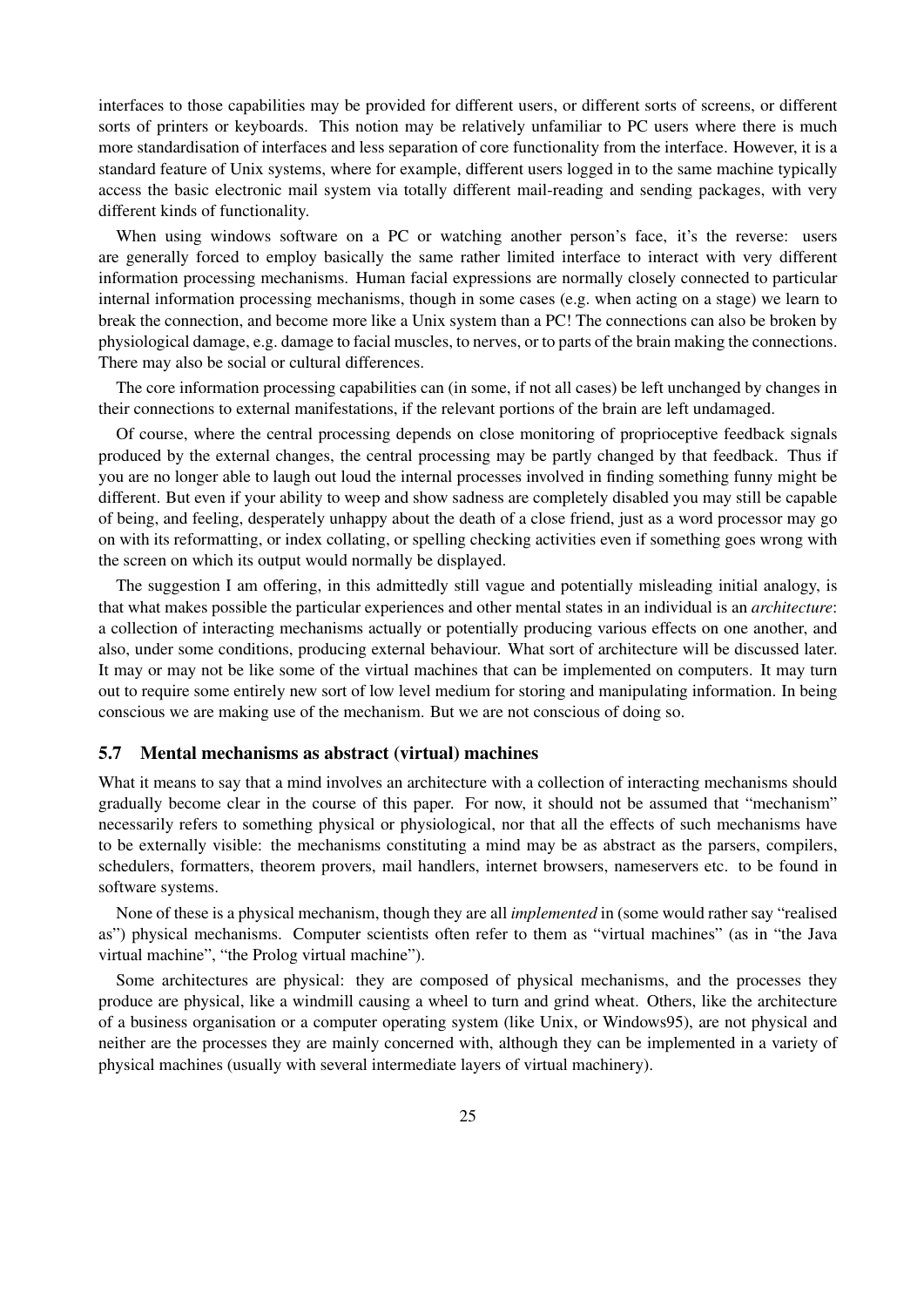The most interesting and sophisticated virtual machines involve far more internal processing than interactions with the environment, and as computer memories grow larger and their processors more powerful the ratio of internal operations to transactions across external interfaces will continue to grow, though it may take a long time before the internal/external ratio approaches that of human brains.<sup>13</sup> (Remember that the word "internal" here is being used in a special way.)

### 5.8 The variety of types of physical and abstract machines

The physical technology used in computing systems is constantly changing, so as to produce smaller, faster and cheaper engines with ever larger capacities. However, at a higher level, which defines the characteristics of a machine language, only a small variety of information processing engines is used, built on digital circuits designed to manipulate bit patterns in a CPU or in a randomly accessible memory (possibly supplemented by less volatile slower memories).

At a still higher level, however, there is enormous variation in types of virtual machines performing many different types of tasks. We still don't know what the full range of types of virtual machine architectures is that can be implemented on such systems, especially when many of them are put together to form information processing networks of various kinds. The space of possible distributed information processing designs is mostly uncharted territory.

Moreover, future information processors may employ a greater variety of low level mechanisms, perhaps using chemical or other new sorts of information storage and manipulation. This may make a large difference to the variety of higher level virtual machines that can be supported.

So it is important throughout this investigation to try to abstract away from the *specific* features of computers, operating systems, and programming languages, as we now know them, in order to grasp the central issues which transcend current technology. Readers who cannot do that will misconstrue what I am writing as some sort of plug for computers, or for digital technology.

That restricted vision of information processing as digital computation is common both among many AI researchers and among many of their opponents: their disagreements, based on their common narrow viewpoint, are irrelevant here. It should be obvious that if new, more powerful, types of machines become available they will be seized upon by AI researchers. Thus, just as it would be silly to define physics in terms of the technology and mathematics available to physicists at any particular time, it would also be silly to define AI as constrained by the information processing technology available at a particular time.

Equally it is silly to constrain philosophical discussion of the possibility of information processing models of mind to the particular forms of information processing models already investigated, even though existing forms provide a rich collection of examples which can be used to stretch our thinking. They are only examples.

#### 5.9 Most of the functionality and causal interactions are "internal"

For machines whose operations are mainly internal, the definitions of the functional roles of most of the components need not refer to external behaviour. For example, the primary task of a spelling checker in a word processor is to compare words in the text buffer against an internally stored dictionary and a collection of morphological rules, and to identify the unacceptable words. Whether the result is shown on a screen, stored for later reporting, or fed into an automatic internal spelling corrector is irrelevant to the nature of the internal processes which cooperate to produce the result, though it is not irrelevant to the functional role of the spelling checking module within the larger system.

 $13$ The input bandwidth in human vision is admittedly very high. But many blind humans get along very well. Helen Keller was blind and deaf yet managed to write books.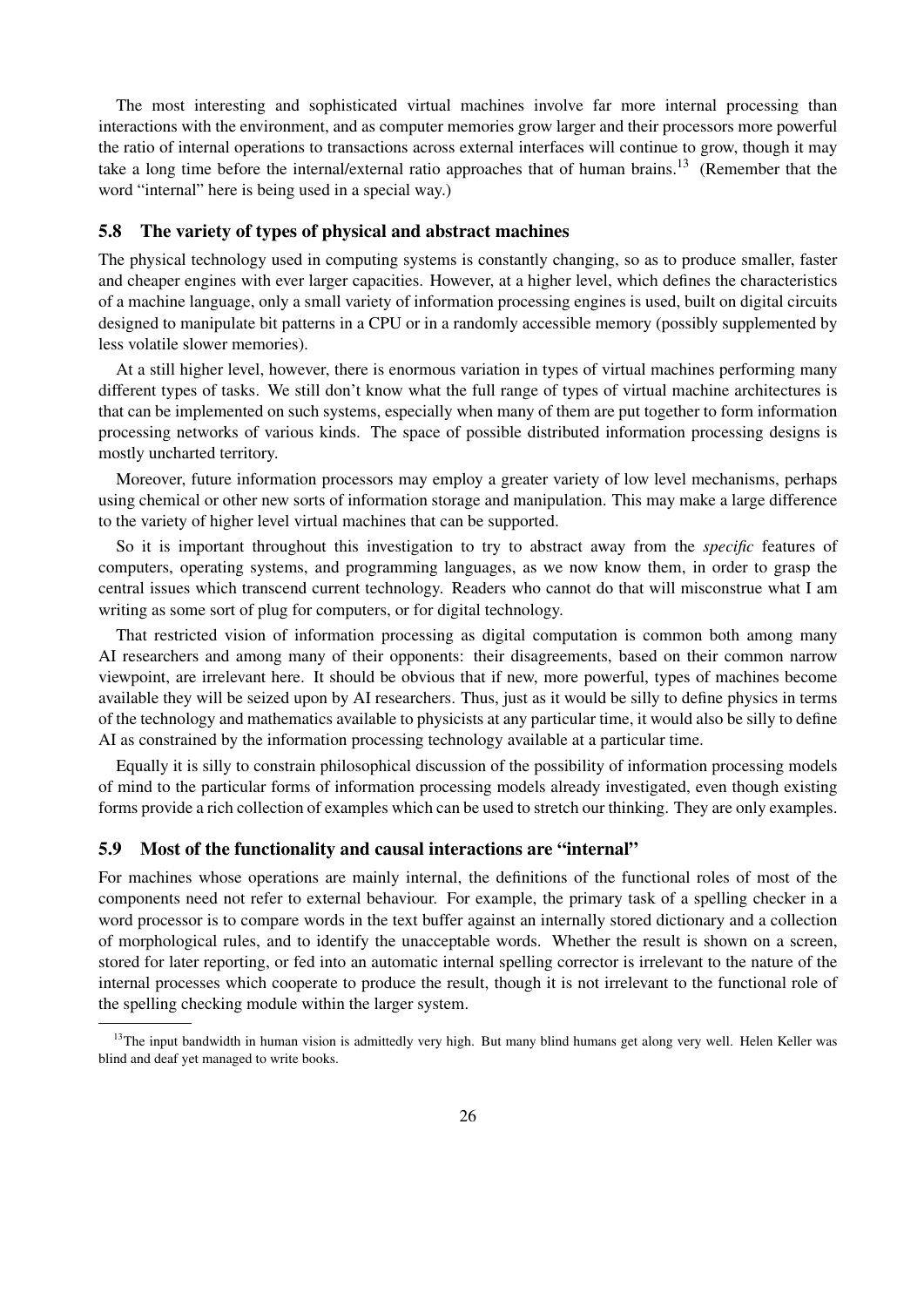Likewise, most of the internal virtual machine components in a human mind are not concerned with external input or external output, but with interactions of other internal components, from which they receive or to which they transfer information structures. This is a point that was never understood by either psychological or philosophical behaviourists. (Ryle grappled with it in the chapter on imagination in his 1949 book, which is often misread as a behaviourist manifesto.)

If all this is correct, then many, or perhaps most, of the processes produced by mental mechanisms are not perceivable externally nor with the aid of physical measuring devices. To that extent they are similar to the complex "internal" manipulations of a software system, i.e. virtual machines.

However, it should be stressed that the word "internal" here is potentially misleading. The processes in a virtual machine are not internal to a computer in the same way as the electronic processes are. The former cannot be observed or measured by opening up the computer and examining or measuring the components. Components of a virtual machine, and their states and processes, are "internal" only insofar as they form *a subset* of the total collection of processes within the complete virtual machine architecture. Thus treating "internal" as referring to a relationship of spatial containment would involve a category error, like treating the horse-power of a car engine as being something under the bonnet of the car.

Moreover, it should not be assumed that there has to be any one to one correspondence between components of the virtual machine and components of a physical machine. Different aspects of virtual machine functionality may be distributed in a complex way over different parts of the physical machine, and some of the "laws of composition" relevant to physical components may be broken by virtual machine components. For instance, no physical component can be a sub-part of another, yet it is commonplace in computational virtual machines for one list structure to be a component of another list structure which is also a component of the first one. Similarly two procedures can each form parts of the sub-mechanisms of the other.<sup>14</sup>

Of course, we cannot yet say how far the virtual machines implemented in brains are like or unlike the sorts of virtual machines that can be implemented in computers, or networks of computers: it could turn out that brains use mechanisms we have not yet dreamed about for some of their processing.

A special case of what I am talking about when I say that mental processes require interacting mechanisms in a non-physical architecture is the old and familiar Kantian point that there's no experience that does not involve concepts, which is one way of summarising my earlier discussion of the way in which the nature of your visual experience is in part constituted by which spatial information processing capabilities you are capable of applying to the contents of your current visual field. This point was expressed by Wittgenstein as "The substratum of this experience is the mastery of a technique" (Wittgenstein 1953, p208).

You cannot experience a 2-D set of lines as a cube, or a dot as a dot in a spatially extended surface, a face as a face, a red patch as red and extended in space, unless you have a mostly unconscious collection of abilities (techniques for producing effects in an abstract machine) some of which are involved in having the experience (e.g. applying the concepts which define the experience) and others which are ready to be deployed if triggered by a change in the sensory contents or a shift in attention or your goals (e.g. looking for symmetry in the cube picture). Some of the capabilities, if triggered, can generate waves of influence throughout the whole system, for instance the potential to be alarmed when peering nervously into a dark doorway.

My constant allusions to these internal capabilities which are ready to be deployed if needed are closely related to Ryle's notion that most of what constitutes the mental is dispositional. In other words, what is currently going on in you is to a very large extent a matter what "what would happen, or could happen, if ...". Logicians and philosophers who don't like counterfactual conditionals will not be able to make sense of this

<sup>&</sup>lt;sup>14</sup>This undermines some common philosophical assumptions about requirements for supervenience of minds on brains. The issue is discussed in a draft paper accessible at http://www.cs.bham.ac.uk/~axs/misc/supervenience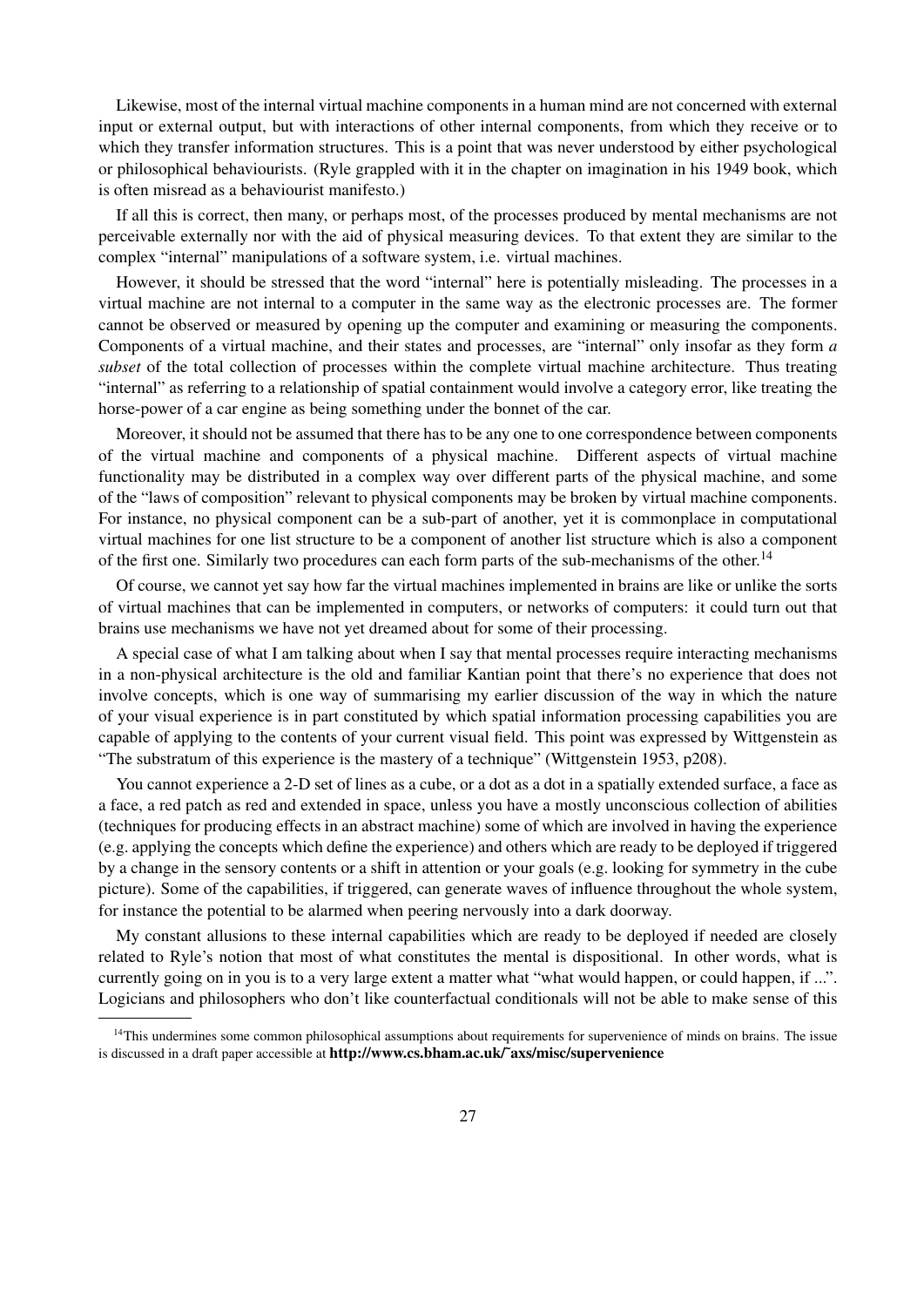paper. But equally they will not be able to make sense of much of engineering design which, increasingly, involves assembling mechanisms which support a wide range of counterfactual conditionals.

For instance, if you are lucky you can buy a relatively cheap computer which runs for about six years without breaking down, like the old Sun workstation on my desk, or, since you may not wish to bank on such luck if your business or your life depends on it, you can buy a very expensive computer with a lot of built in reliability features, which also runs for about six years without breaking down. What you have paid for in the second case was the truth of a large collection of counterfactual conditionals: what would have happened if a disk drive had failed, or memory components had failed, or the power supply had failed, or an algorithm had had a bug, etc.

Of course, we know what sorts of mechanisms support those dispositional properties in the computer, whereas we don't yet know what sorts of mechanisms underly all the unrealised capabilities that constitute our conscious experience. I'll return to that later, when discussing the meta-management layer in an architecture for human-like minds.

To understand all this better we need a theory of the kinds of architectures and component mechanisms that make various kinds of experiences possible, including all the supporting counterfactual conditionals.

People who reject this because of a firm belief that having an experience is an unanalysable inexplicable "given", will not be convinced by anything in this paper: their view probably cannot be changed by argument, though the theory sketched below can be used to explain why, if it accurately depicts the human mental architecture, that architecture will generate beliefs in the inexplicability of experience. The theory leads to the prediction that some intelligent robots will one day also share that view of consciousness.

Readers with more open minds are invited to join in the long term exploration of the consequences of the key idea that having a mind, or even having any single experience, involves having many coexisting states and processes, embedded in a variety of abstract mechanisms, many not yet active but ready to be triggered so as to change the experience or add new experiences, via a large number of *potential* interactions.

We are not aware of all the active and potentially active capabilities, the states and processes they produce or the interactions between them, though we may be aware of a subset. Because the interactions between these states are primarily concerned with production, maintenance or modification of states and processes I call them "control states". A mind is a control system within which things happen (Sloman 1993). The concepts of "control", "causation" and "what would happen if" are very closely related, and also very hard to analyse. I shall mostly use them without analysis in this paper, since I believe that we have to use them anyway: they inevitably pervade all our thinking both in science and in everyday life, and certainly many types of hardware and software engineering.

### 5.10 Information and "about"

As we have seen, the processes and capabilities constituting the mental virtual machine are not directly concerned with production of external behaviour. Rather they all involve acquisition, storage, manipulation, transformation, interpretation, retrieval or use of information *about* something (including information about one's current visual field or other mental states). I therefore call a mind "an information processing control system".

Here the word "information" inherently presupposes the notion of semantics, i.e. reference to something. Some people use the phrase "information processing" in a different way based on Shannon's information theory. The two should not be confused (Sloman 1994).

Semantic content pervades all our experiences. Even the "raw" visual experience of a plain red patch involves information about the colour of the patch, the size of the patch, the absence of any other object in the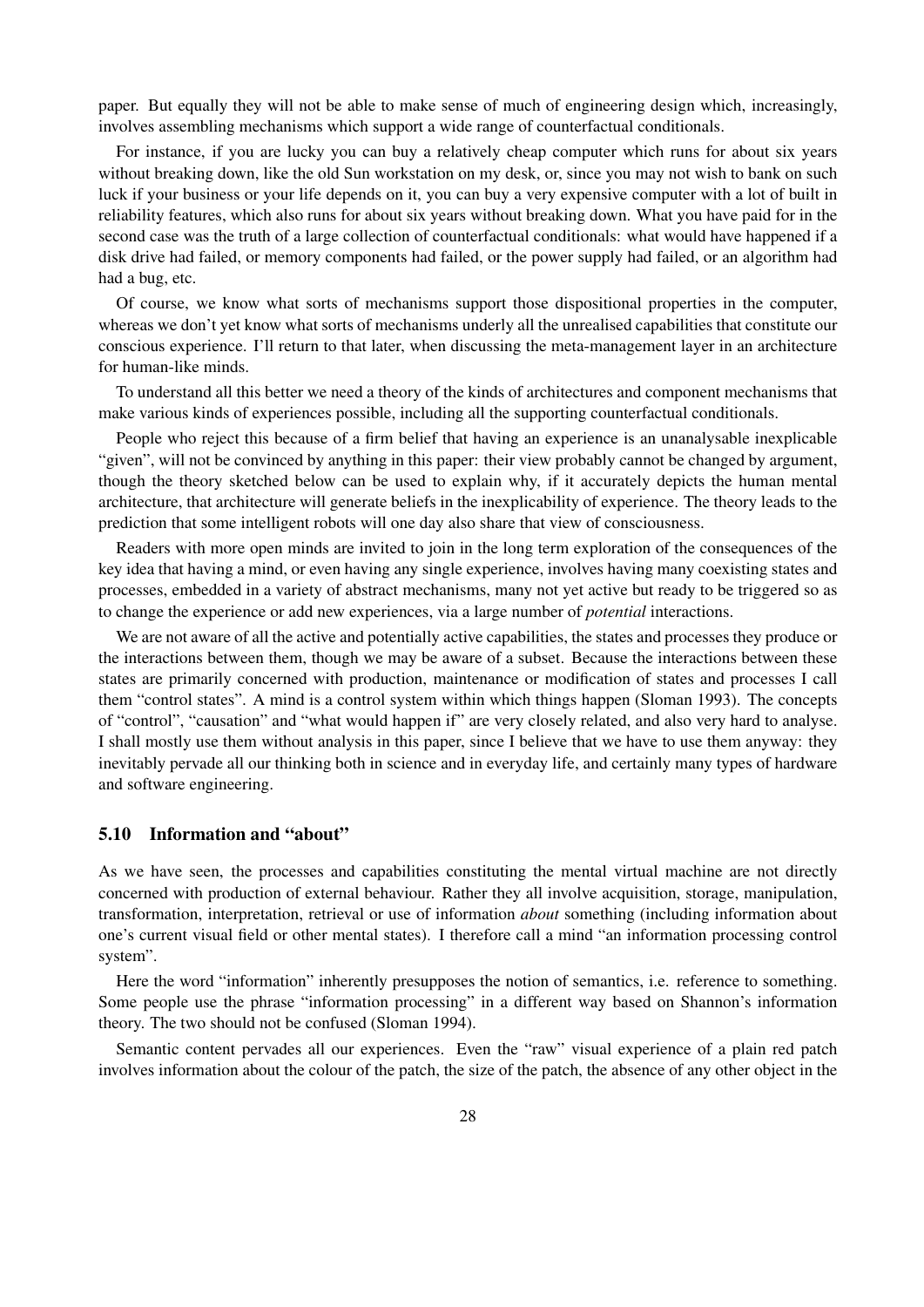patch (if it is an "empty" patch), and the shape of the patch: even if it is experienced as having an indeterminate shape, that is still a spatial categorisation involving the application of spatial know-how. When an insect or a rabbit is faced with a red surface it may have totally different information states, for which we lack any suitable vocabulary at present.

We can begin to get some first draft (though possibly incomplete and inaccurate) ideas about the sort of architecture required for a human-like mind by reflecting on various aspects of experience, e.g. recognising a shape, noticing a spatial or causal relationship, seeing a necker cube flip, disliking a colour combination, seeing happiness or fear in a face, feeling puzzled about a movement, understanding a printed phrase, and so on. These all involve processes produced or modified (usually unconsciously) by various more or less enduring but not necessarily accessible features of our minds, i.e. our concepts, attitudes, preferences, beliefs, linguistic skills, intentions, personalities, etc. These in turn will have to be explained with reference to the types of information processing control architectures which can support them.

Ordinary language provides a very rich vocabulary of words and phrases for describing such states and processes, though the theory sketched here implies that as we discover more about the underlying architecture we'll find many ways of refining and extending that vocabulary.

The processes that can be supported by a mental architecture include episodes we would normally describe as: having new sensory experiences, learning things, taking decisions, becoming more (or less) unhappy or angry or envious or relieved, making plans, considering options, comparing things, making inferences, rehearsing arguments, coming to notice objects or processes or relationships, classifying or categorising things, feeling puzzled, forgetting things, reminiscing, switching attention from one thing to another, forming attachments, acquiring new tastes, having a new impulse to act or think in a certain way. Any theory of consciousness that does not provide a unified framework for explaining *all* of these things is clearly inferior to one that does.

However, we'll see later that there are also simpler, more primitive, architectures, such as we may expect to find in other animals, which support different ranges of mental episodes, and perhaps different kinds of consciousness. A general theory must not account only for human consciousness, but also the kind of sensory awareness that enables a fly to avoid your fly swatter. It should also account for differences between human beings at different ages, in different cultures, and affected by drugs and various kinds of brain damage or disease. What needs to be explained by adequate theory, therefore, goes far beyond what we are likely to think of when normal healthy, but untravelled, adults reflect on consciousness in their armchairs.

Of course, as in all scientific advances, a new explanatory theory can provide new concepts that extend and refine our grasp of what needs to be explained.

## 6 Ordinary and philosophical concepts of experience

The starting point for all this is not a philosophical or scientific theory, but common knowledge about what it is like to be a normal human being. That knowledge can be refined and extended both by factual information gleaned from laboratory and clinical reports, including observation of the effects of brain disease or damage, and also by the implications of an explanatory theory.

But our starting point, the origin of the philosophical notion of "qualia" is the familiar fact that in addition to paying attention to the rectangular table top out there or the circular penny lying on it we can also pay attention to the non-rectangular and non-circular shapes in our visual fields that are part of the same perceptual state, when we view objects obliquely. This is the sort of thing artists have to do, and a good artist learns to do it better than most people. Attending to our sensory states and noticing their detailed properties and relationships rather than the objects in the environment and their properties and relationships is not in general something that happens spontaneously for everyone.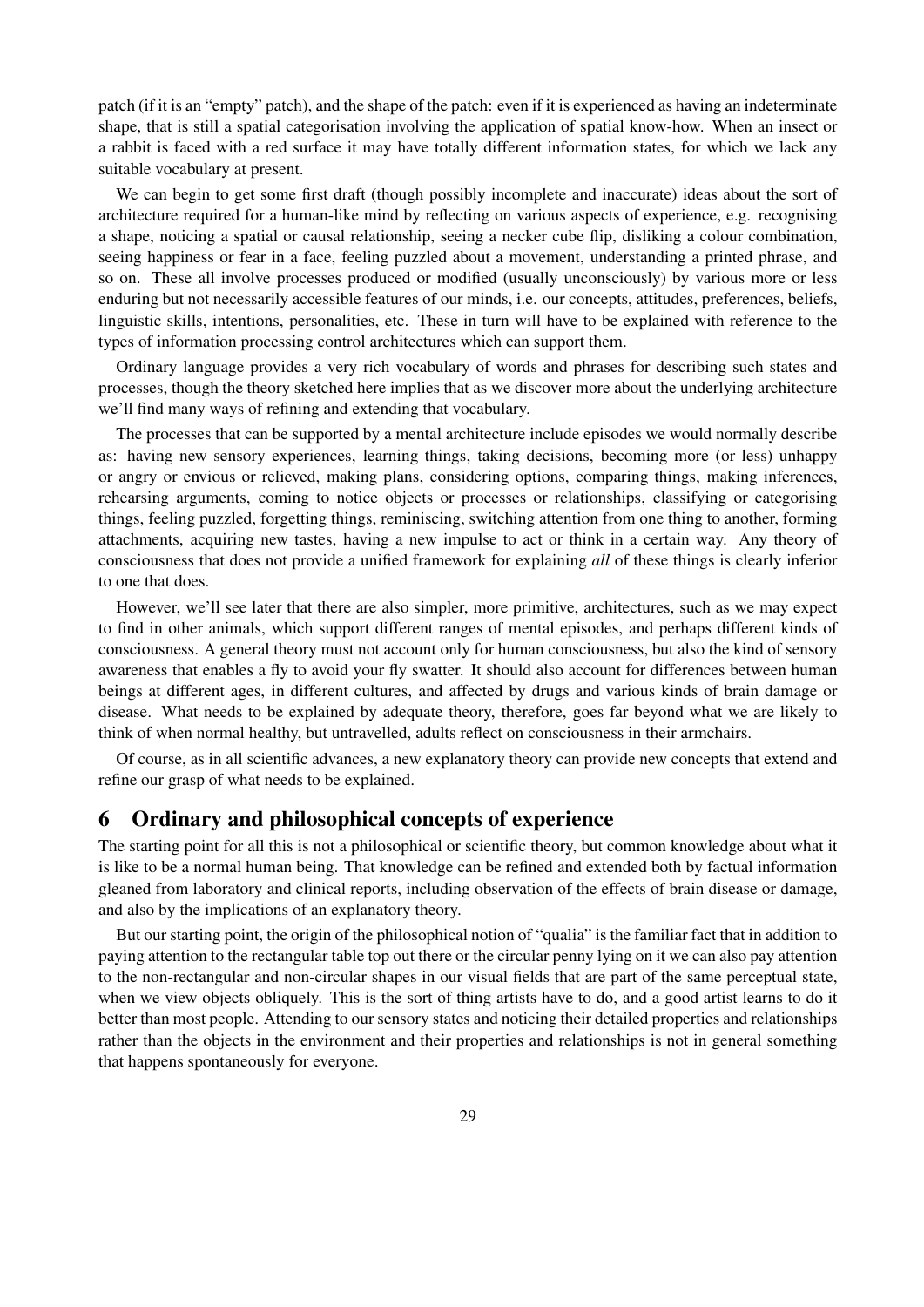Sometimes focusing on the structure of your own experience may provide a good way to instruct another person where to look for something: "Look just above and to the left of the point at which that hillside intersects the wall of the house". Of course the hillside does not intersect the wall. But there may be an intersection between two edge representations in one of your intermediate visual databases.

It can also be useful in explaining to someone what sort of experience to expect in a new situation, or in diagnosing visual defects, as in "Vertical lines look more blurred to me than horizontal ones".

Some of these uses of our ability to attend to our qualia may be part of the answer to how these capabilities evolved.

#### 6.1 Qualia are not causally disconnected

Although it is hardly controversial that we have experiences and that we can attend to them, there is a more controversial *philosophical* claim that they are in some way "causally disconnected" e.g. because they cannot be explained causally, or cannot have any effects or functional role. This is not an agreed fact about common experience. It is not part of my experience, for my qualia are clearly causally connected both with other mental events and processes and my actions.

The idea of causal disconnection, far from being an obvious requirement for qualia, is simply additional philosophical baggage added by a subset of philosophers and some scientists. There is certainly no implication in the untutored notion of what it is like to have an experience that having the experience doesn't interact with anything else.

On the contrary, experiences can produce enjoyment, displeasure or boredom, which may or may not affect your utterances and other actions, and they can remind you of other experiences, or give you ideas for future actions, make you want to photograph or paint the scene, etc. Moreover even the mere fact of having the experience involves the actual or potential connection with other processes such as applying concepts to categorise the experience, recognising features of the experience, and a more subtle array of potential interactions to be described later. These are all causal, functional, relationships in an information processing system. So I conclude that whatever philosophers may claim the *ordinary* concept of experience has nothing to do with causal disconnection: that's just a theorists' invention.

When the causal disconnection requirement is added to the familiar concept of sensory experience, then it is not at all clear that we are left with a concept that is coherent (Dennett 1991). Even if the result is a logically consistent concept there is no reason why the rest of us should accept that requirement as part of the definition of any aspect of consciousness (e.g. qualia), for there may be nothing that satisfies that definition.

Adding the extra "causal disconnection" requirement would be like specifying as a requirement for simultaneity that the concept should be applicable to spatially separate events independently of any reference frame, a possibility ruled out by the special theory of relativity. If someone claims that that is how *his* concept of simultaneity works, the rest of us can just smile and attend to more important matters.

Likewise if some people wish to cripple the concept of qualia by attaching extra definitional baggage we can simply ignore them and get on with the search for a general framework that accounts for all the less controversial aspects of the concept.

The people who then reiterate that given *their* construal of qualia, qualia cannot be explained by any cognitive or physiological or physical mechanisms will simply be drawing attention to a tautology, though many seem to mistake this for a profound metaphysical truth. Likewise if I define a new type of plant growth which, by definition, has no causal connections then I shall not have achieved much by using that definition to prove that there is a type of plant growth that biologists cannot explain (even if highly trained philosophers can use their conceptual skill to imagine its possibility). I believe this line of argument refutes the main thesis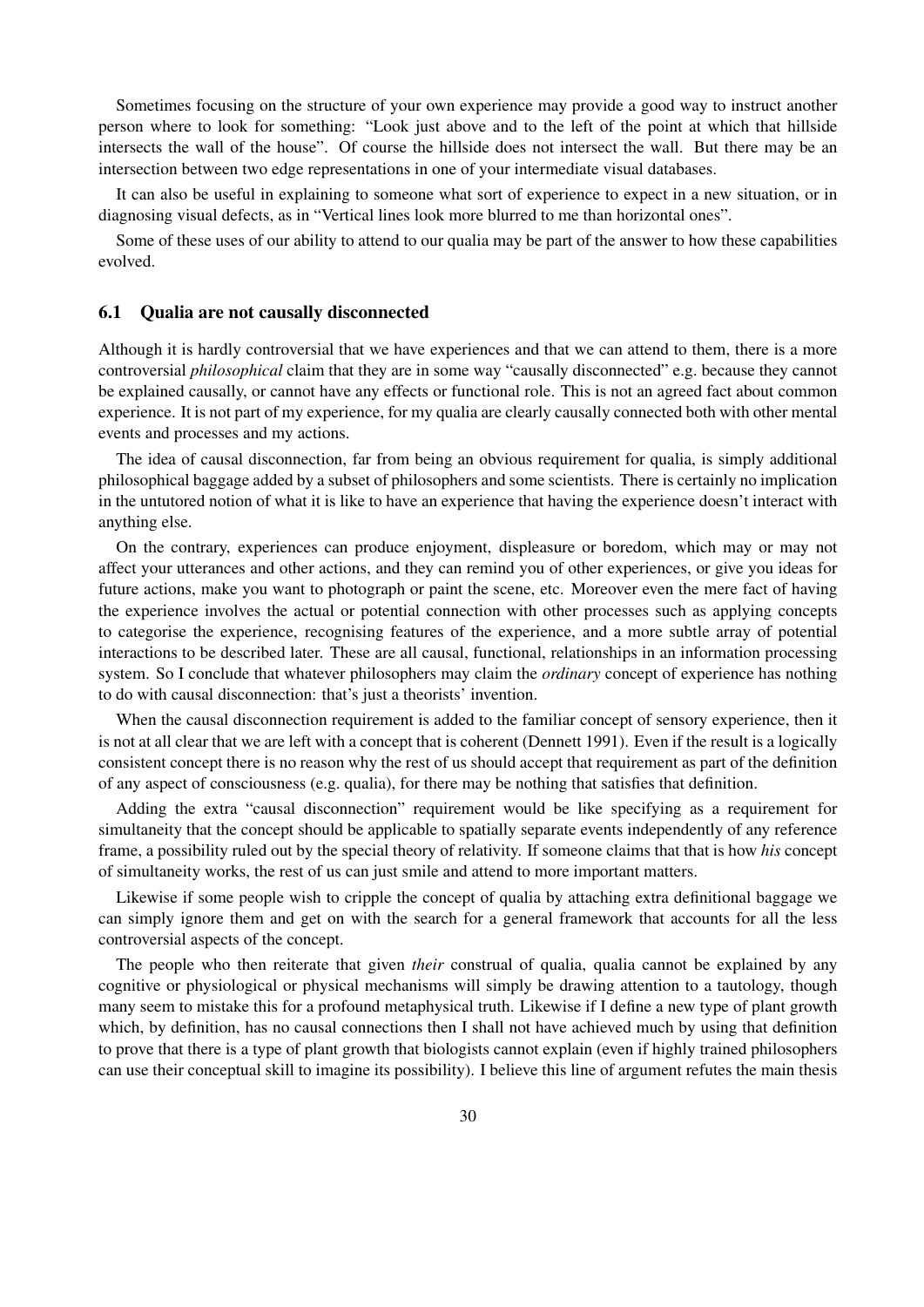#### of (Chalmers 1996).

Let's instead (like Ryle) go back to the philosophically uncluttered, everyday, concepts of kinds of experiences, thoughts, decisions, motives, emotions, imaginings etc., and see how far those strongly causally connected phenomena, rich in dispositional properties related to "internal" information processing, can be incorporated into a larger picture including powerful explanatory mechanisms that are not part of common sense.

In other words, let us search for types of architectures that can account not only for sensory qualia (unencumbered with unreasonable constraints) but also a host of other familiar and unfamiliar types of normal adult human mental phenomena.

If we can show how this is just one sort of architecture in a larger space of types of explanatory architectures, some of which fit other animals, some the minds of infants, and some the minds of humans with abnormal or damaged brains, then we shall have achieved something that is potentially not only deep but also very useful. We may even derive new ideas relevant to the design of more or less human-like artificial agents.

#### 6.2 Some requirements for an architecture

Mental phenomena do not simply occur at random: conscious states and processes in normal humans are not a disorganised unintelligible mish-mash. There are patterns and principles, with relationships of varying depth and precision between the mental occurrences within an individual.

For example given a 2-D visual experience there may be a well defined set of possible 3-D interpretations each person can impose, even if the sets are different for different individuals. If you stare at the 2-D pattern of lines underlying the necker cube in Figure 1 you can see it flip between at least two different 3-D structures, but you cannot see it as a duck, or a rabbit. Likewise staring at the ambiguous duck/rabbit picture you may find that it "flips" between a duck facing one way and a rabbit facing the other way (without any change in experienced 2-D structure), but never becomes a cube. The linkages between experiences and facets of experiences are causally constrained.

Characterising that sort coherence in detail, for instance by specifying the particular collections of mechanisms and stored information that make possible those mental occurrences within each individual and how they develop, would help to explain the enormous amount of individual variation among humans.

It would also explain in more detail the sense in which a mind is a *control* system as opposed to merely being a large collection of interacting components, like the earth's weather systems. (Like minds, control systems do not have simple identity criteria.) A deep explanatory study of mind includes unpicking all these patterns and relationships and looking for underlying mechanisms that make various kinds of control systems, more or less like human minds, possible.

This will help us understand what difference it would make if the architectures and mechanisms were different, e.g. if the same sorts of mechanisms were put together in different ways, or if different mechanisms were included, or some were left out (Compare (Dennett 1996) for a partly similar view). In that way we can begin to understand other sorts of minds, and eventually see how all of these fit into a larger space of possible behaving systems. We may even have a framework showing various ways in which the architecture can go wrong, either because it does not develop properly or because something gets damaged after it develops. This could help us generate a taxonomy of possible "disorders of consciousness" within which we would hope to explain many known pathologies, and perhaps find predictions regarding types not yet found.

At that stage we may find that the notion that some things have consciousness and some do not has to be replaced by a deeper more extensive characterisation of types of designs and the capabilities they explain, generating an ontology in which there are many types of minds, with many types of "consciousness", each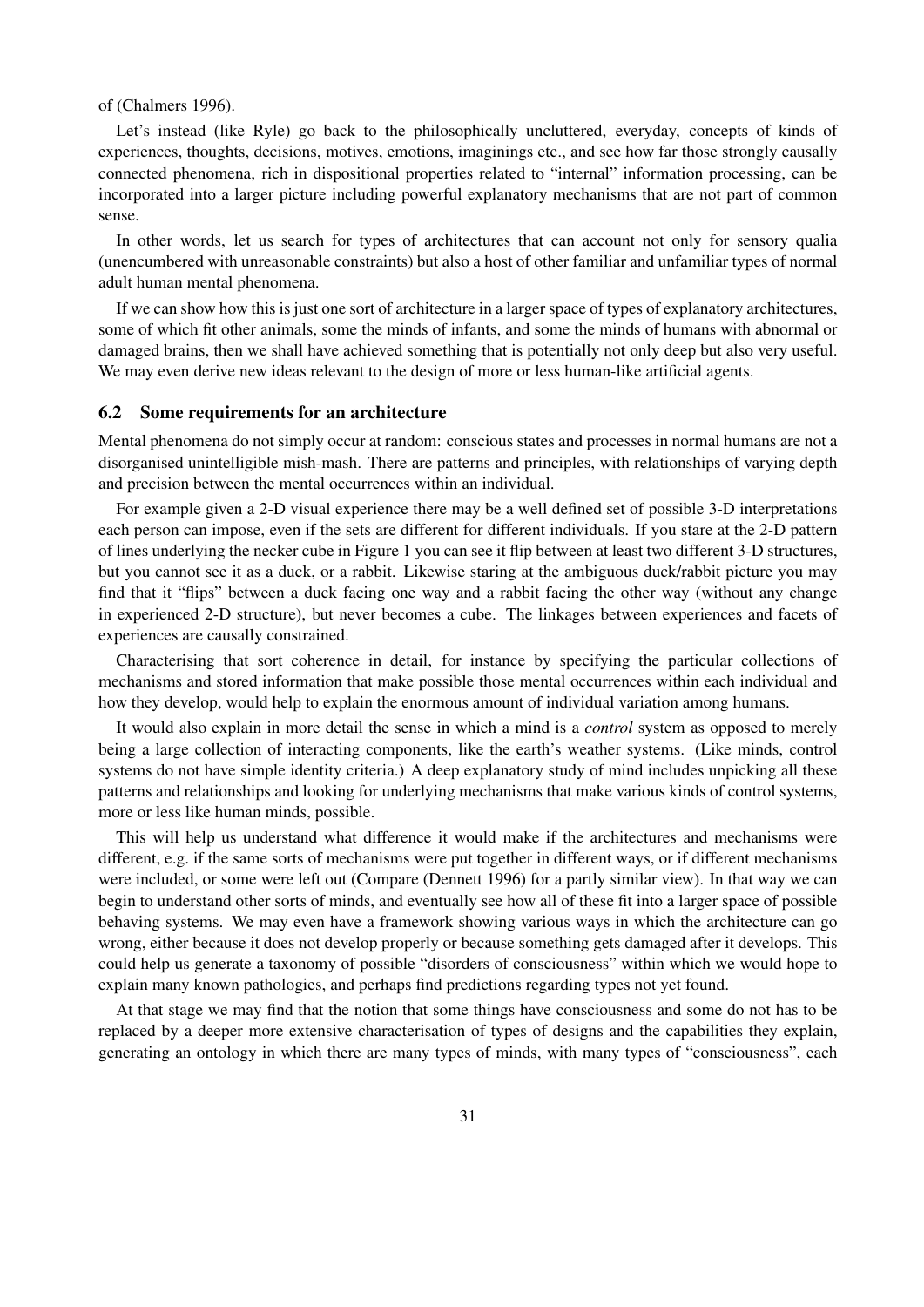precisely definable in terms of the types of capabilities involved. The exploration of types of minds is necessarily connected with explorations of design-space and niche-space.

# 7 Layers of implementation or supervenience

Not everyone is used to thinking about mechanisms and architectures that are non-physical, though more and more such systems are being developed in computing systems, and there are there are old and familiar examples in social and economic systems.

In a particular behaving system, such as a human being or a robot, or an economy, there may be many layers of mechanisms at different levels of abstraction in different virtual machines: quantum mechanical processes, electronic and chemical processes, neuronal processes, computational processes (perhaps!), processes that manipulate semantic information, and the sorts of mental processes whose existence is presupposed in our thoughts and conversations about ourselves, our friends and our neighbours.

We know from other fields of study that complex systems with different levels of implementation are possible, where emergent states and processes occur at various levels of abstraction.<sup>15</sup> We know this in some cases because we have designed and implemented such systems and we know how they work, although I do not believe philosophers have yet paid enough attention to the task of analysing the relations between ontological levels in such systems, and the various kinds of causality they support, though software engineers already have considerable knowledge about this. Examples of fairly well understood man-made systems are states and processes in a word processor, or operating system, or office management system or game playing computer, or the internet.

Naturally occurring multi-ontology systems such as social systems and individual human minds are much less well understood and we are still struggling to come up with good sets of concepts that might be used to formulate theories to describe and explain them. Current theories may have to be replaced not because they are false, but because they use inadequate conceptual tools, and therefore cannot be true or false.

In all these cases we can say that the more abstract system is "implemented" in the "lower level" system. Philosophers are more accustomed to saying that the more abstract system "supervenes" on the more concrete. Simple cases of supervenience are relatively easy to understand. E.g. a mechanical clock's time-telling ability supervenes on its physical structure of cogs and wheels and springs and levers. However even here it is not so simple: for what makes its time-telling *correct* for its current location is not merely its internal structure and processes but also its external relations. When it moves from London to New York it has to be adjusted internally also. There are similar exceptions to the supervenience of mental states on internal architectures: sometimes causal connections with the environment are also relevant to the state, e.g. when the mental state includes a reference to an external object, such as the Eiffel tower.

Though clocks are relatively easy to understand, other cases of supervenience (implementation) are far more subtle and complex and we still lack a good general vocabulary for describing them.<sup>16</sup>

In particular it is important not to confuse the notion that one working system is "implemented" in another with the notion of an algorithm being "instantiated" in some structure, a notion used by Searle in his attacks on AI (Searle 1980). Instantiation, in its most general sense, does not require any temporal embedding or causal relationships, whereas we are here talking about functioning mechanisms *which make things happen* being implemented, e.g. in physical machines which support the abstract capabilities. (This distinction is discussed more fully in (Sloman 1992; 1996b).)

If an abstract machine  $X$  is implemented in a physical machine  $Y$  it does not follow that there is any

<sup>&</sup>lt;sup>15</sup>"Emergent" is defined in (Sloman 1994).

 $16A$  draft paper discussing this issue is available (Sloman 1998in preparation).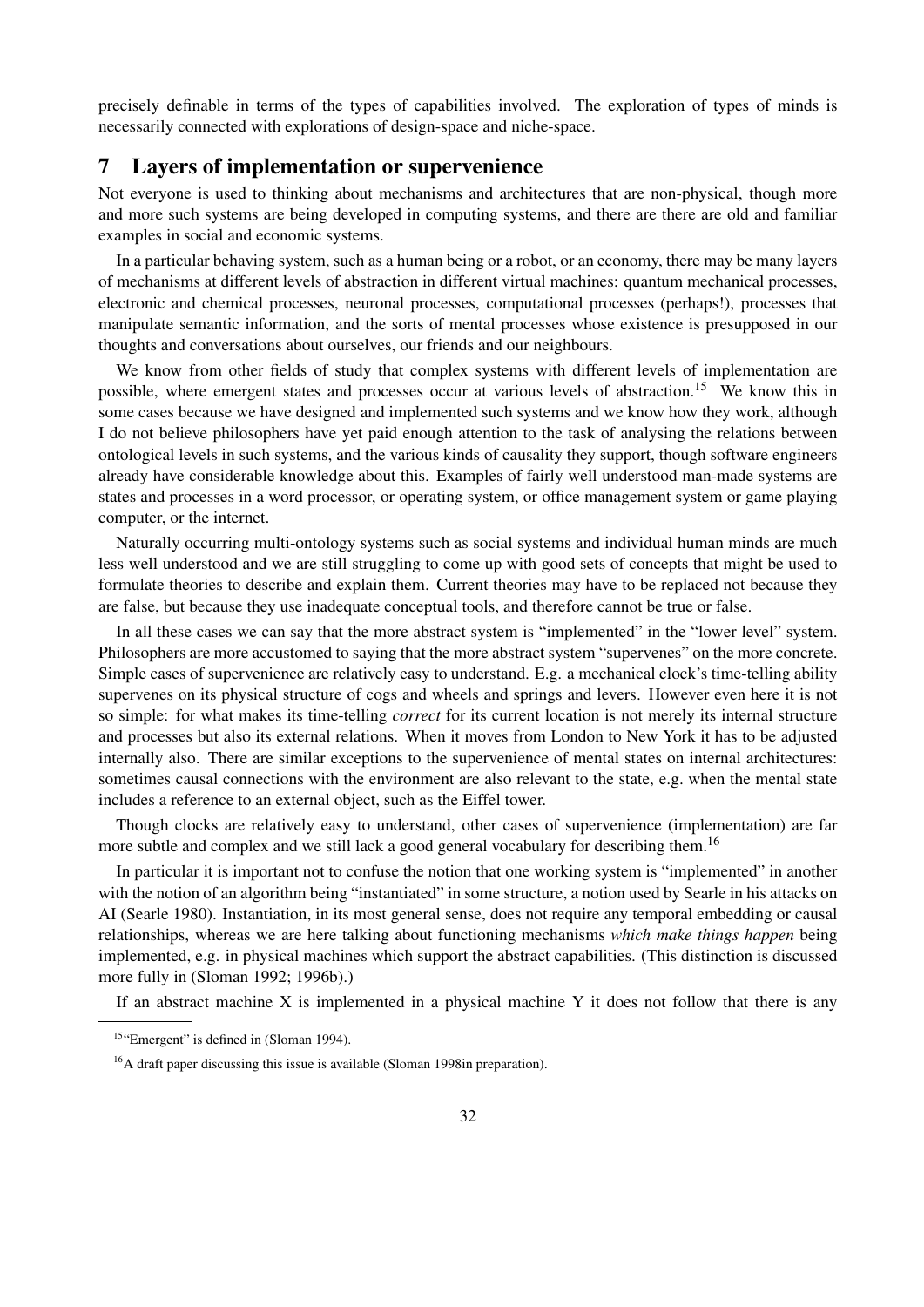simple relationship between components of the machines or that comparable laws relate them. For instance in a computing system X might include an infinite list or array even though Y is finite, and X may contain two parts A and B each of which is a component of the other, even though it is impossible for two physical components to be parts of each other. There is not even any requirement for regular correlations between events in X and events in Y, since the details of the mapping from X to Y may be constantly changing, as happens in computers with virtual memory systems or programs that use garbage collectors that relocate data structures within the physical memory. It is not clear whether brains use similar techniques.

Not all abstract machines are computational in the sense of using symbolically defined internally stored algorithms to operate on discrete structures in accordance with well defined rules, though many are. (Some of the interesting ones don't run a single algorithm, but have many concurrent interacting processes, as discussed in (Sloman 1992).) It is already clear that existing computers can support some capabilities previously found only in humans, e.g. the ability to play chess, make plans, interpret diagrams, or parse sentences, but it is not yet clear to what extent they are capable of supporting a full range of human-like mental capabilities, including enjoying philosophy, feeling sad, or experiencing a red patch as we do. However, as predicted in (Sloman 1978), it is clear that designing and using computers and software systems as a basis for designing other things has extended our thinking tools, including our ability to think about systems that are not always regarded as computational, e.g. neural nets.

Our concepts for formulating theories about various kinds of information processing control systems have developed rapidly during the last half century, partly, though not entirely, through the development of computer science and software engineering, but also through developments in theoretical biology, physics, and mathematics. We must be ready to explore and extend the explanatory potential of these new concepts, instead of assuming that we can formulate all the important questions and all the correct answers in the old concepts known to philosophers hundreds of years ago.

In particular, in the design of such things as office automation systems, plant control systems, computer operating systems and the internet we have learnt how to make machines that acquire, transform, store and use information in all sorts of ways, including information about their own information processing activities. For example the internet depends on machines having information about where to transmit email messages, and where to collect information for web browsers. Some operating systems monitor the amount of time they spend on various tasks as part of the process of load-balancing. Electronic mail systems need to keep track of how long it is since they last attempted to send a message to a site that doesn't respond, and how many attempts they have made. We are learning more and more about the design and implementation of (abstract) machines that can grasp and manipulate semantic contents referring to both external phenomena and their own internal states and processes. Evolution, of course, discovered the power of semantic bootstrapping engines, and how to design and implement them, long before we did: we are still groping to catch up.

Some people feel uncomfortable with the idea that states of an abstract machine can have causal powers or enter into functional relationships. They forget that very many of the kinds of causation that we are interested in are exactly like that, for instance when poverty tends to increase crime, full employment tends to increase inflation, and so on. Similarly abstract states of a software system can form part of a control system, e.g. for a factory or aeroplane, and the interactions are not only real, but often very important for the functioning of the factory or aeroplane.

The rest of this paper sketches the main outlines of a mixture of sketchy explanatory theory and research methodology on the basis of which we can try to explore the consequences of these and other ideas through a combination of theoretical and practical design work, empirical investigation, and conceptual analysis.

This is primarily an introduction to a new type of research programme,  $^{17}$  not an argument nor a report of

<sup>&</sup>lt;sup>17</sup>It is not totally new. See, for example, (Boden 1977; Dennett 1996; Hofstadter 1979; McCarthy 1990; Minsky 1987; Ryle 1949;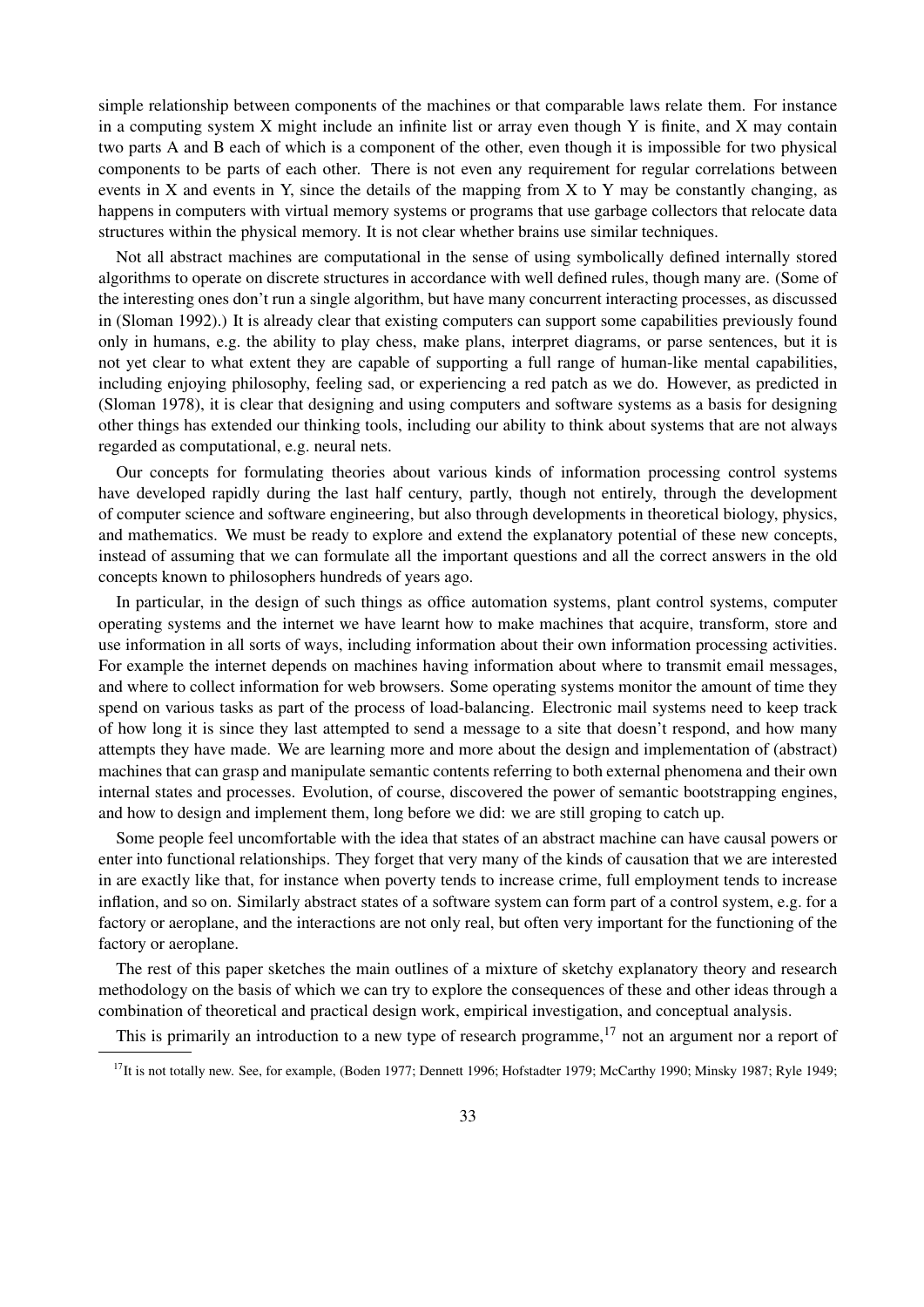results.

# 8 The importance of architecture

This research programme investigates the implications of assuming that many familiar concepts, such as "consciousness", "pain", "experience", "emotion", "personality" can be clarified via study of possible designs for new self-interpreting sorts of information processing systems rich enough to support human mental states and processes. One of the presuppositions is that our normal concepts implicitly refer to things of which we are not aware. This is nothing new: many previous conceptual developments, especially in mathematics, included making explicit features of familiar concepts that were previously implicit, often thereby revealing that we were wrong about our own concepts.

Understanding the architecture of a system that is capable of explaining some of the more obvious and familiar features of mentality will help us grasp many other not so obvious features of our own concepts. In particular we can use the architecture as a basis for generating and classifying concepts describing possible kinds of mental states, just as theories about the architecture of matter led to a new set of concepts for classifying kinds of stuff e.g. filling in and explaining the periodic table, and a new set of concepts of kinds of processes that can involve such stuff, such as the production and destruction of various sorts of complex molecules.

As is often the case in science the proof of the pudding will be in the eating not in justifying the recipe: only after developing the consequences in great detail can we begin to understand the nature of a theory and grasp its explanatory power. At that point we shall be able to find where the consequences are wrong, so that the theory needs to be modified or rejected.

We can already say a few general things about the implications of this approach. For instance, in any system, no matter how sophisticated, self-monitoring will always be limited by the available access mechanisms and the information structures used to record the results. The only alternative to limited self-monitoring is an infinite explosion of monitoring of monitoring of monitoring ... A corollary of limited self monitoring is that whatever an agent believes about itself on the basis only of introspection is likely to be incomplete or possibly even wrong. It will not *all* be wrong: perceptual systems designed by evolution or engineers will not survive if they are completely unreliable, and the same goes for internal perceptual systems. But incomplete, partly accurate internal and external sensors may suffice for a particular niche: an elephant manages most of the time without seeing the microbes on the leaves it eats.

Another implication of the theory is that there can be no "direct" proof or refutation of the claims made here, about the nature of our minds, since the theory implies that we don't have direct access to the nature of our own minds. The self-monitoring (and therefore self-consciousness) that is naturally available will be designed to serve local biological functions, not to answer global scientific or philosophical questions about the nature of mind or the relation between mind and matter.

Thus progress can only be roundabout, including using ideas about the architecture of mind to generate a taxonomy of types of states and processes that the architecture can support and then checking those ideas empirically and through design studies. This will be problematic only for naive empiricists who believe that all knowledge must be systematically constructed from experience.

Much of the work has not yet been done. We have yet to develop an architecture-based "periodic table" for types of mind, or even for types of states that can occur in one interesting kind of mind. Nor do we know in any detail which lower level physical architectures can implement the "mental" architectures supporting human states, so there is still much to be done, though a very useful collection of ideas can be found, for

Simon 1967; Sloman 1978; Sloman and Croucher 1981; Sloman 1984; 1993; 1999).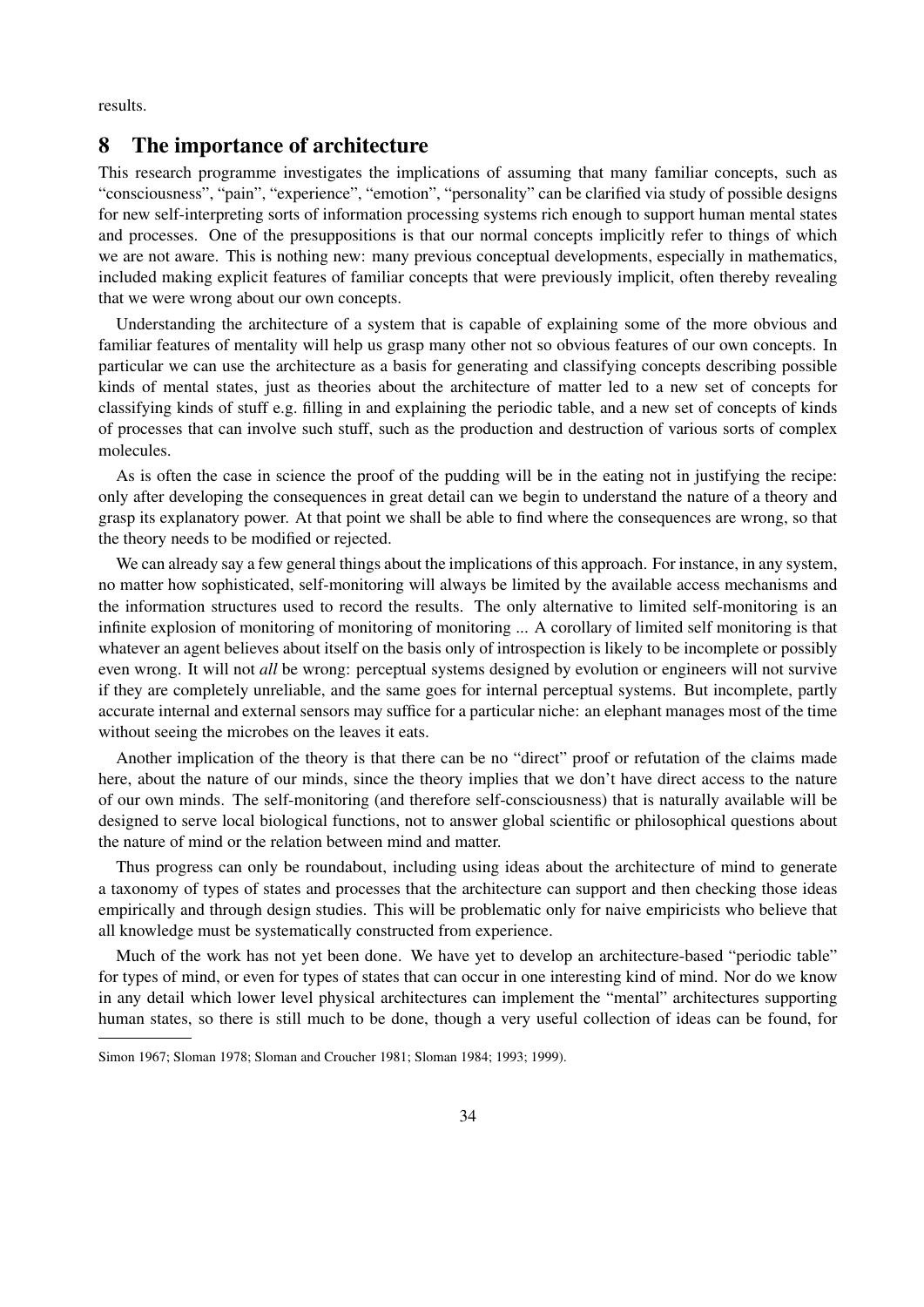example, in (Dennett 1996).

In particular, within the framework of a theory that allows many possible architectures fitting more or less well into many different sorts of niches (or sets of requirements), we may expect that there's not just *one* set of concepts for describing mental phenomena, but a host of different sets of mental concepts, appropriate to different sorts of architectures, such as we may find in different animals, different types of humans (including newborn infants, normal adults, people with brain damage) and possibly different future robots.

Exploring that space of possible architectures and the sets of states and processes they can support includes identifying architectures capable of explaining both familiar widely observed and more esoteric human capabilities, as well as various kinds of animal competences. Such architectures can provide us with a new set of concepts for thinking about mental states and processes in normal and abnormal humans, in other animals and in machines. We may then be able to refine muddled pre-scientific notions of "consciousness", "qualia", etc. into new precise concepts which are both theory based and fitting to the phenomena, as happened with our developments of notions of kinds of stuff.

If all this is correct, we can expect to find that many of our ordinary concepts related to notions of consciousness, awareness, perception, self-awareness, attention, experience, etc. implicitly refer in not very well defined ways to complex collections of states and processes. The feeling that we already know what we are referring to may be as mistaken as the feeling that we are clear about what we mean by notorious words like "simultaneous", "continuity", "set" or "causes" even though we use these concepts all the time and have direct experience of some of their instances.

# 9 Discontinuities and dichotomies

When we explore design-space and niche-space we should not assume that these spaces are continuous: on the contrary, design-space is full of discontinuities, and understanding those discontinuities can give us new insights into similarities and differences between different systems, and also the possibilities for development and change within an individual, and the possibilities for evolutionary change in groups of individuals.

Such discontinuities are ignored by those who claim that possession of consciousness is just a matter of degree, and there is a continuum of cases. The fact that we cannot find one single important division among animals does not imply that there are no important discontinuities: there could be many.

When different subsets of the collections of states and processes are found in abnormal people (e.g. after brain damage) or in other animals, or machines, or infants, the question whether they are conscious, aware, perceiving, self-aware, attending, experiencing, etc. etc. will not be well defined, and then it is pointless arguing about the cases. Instead we need to understand the similarities and differences and where necessary replace our old ill defined concepts with new theory-based ones, tested by their usefulness in constructing powerful explanations.

Then we'll have a better grasp of design-space and niche-space and be able to ask how various collections of capabilities described using those concepts, might have evolved, or how they actually evolved. By contrast asking or arguing about the evolution or the biological function of some ill defined "it" identified by an introspective process of pointing is a waste of time.

The assumption that there is a well defined "it" leads directly to the belief that there is a dichotomy in nature between things which have "it" and those that don't. Many who think they know about consciousness from direct acquaintance claim that there is a binary division (a dichotomy) between things that do and do not have consciousness, or a binary division between states in which we are conscious and states when we are not, or a binary division between those things of which we are conscious at a time and those of which we are not.

That illusion tempts us to ask questions such as 'Which animals have consciousness and which don't?' How did 'it' evolve? Does 'it' have a biological function? Is 'it' reducible to physics? Could a robot have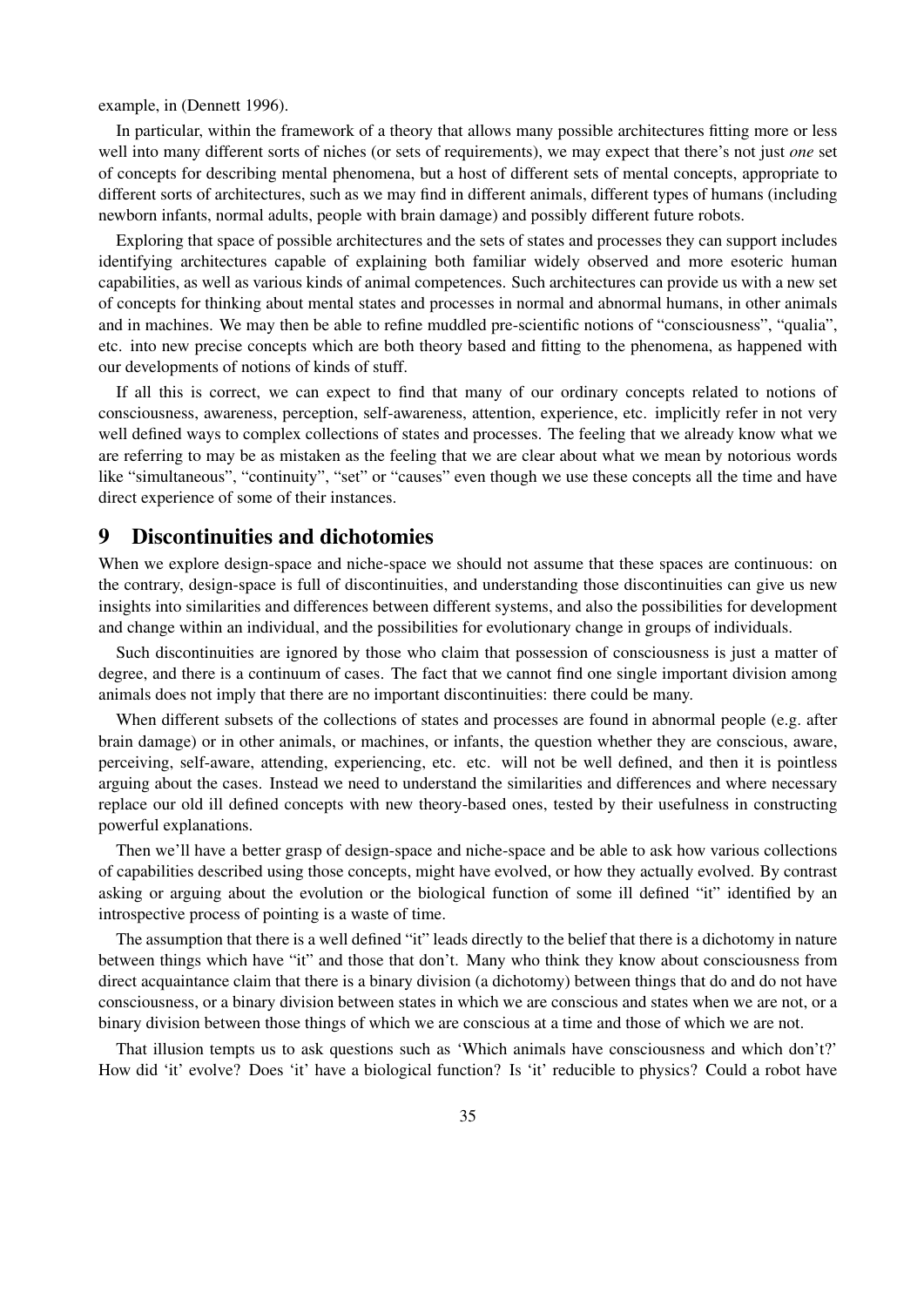'it'? Could software running in a computer have 'it'? Could there be a machine which is a "zombie", with all the appearance and behaviour normally associated with consciousness but totally lacking 'it'? All these (and many other) questions become unanswerable if the presumed concept of consciousness turns out to be a muddled collection of very different concepts. Or, to be more precise, they need to be replaced by a collection of different questions corresponding to those concepts. We'll then replace a single mythical dichotomy with a host of important discontinuities that required detailed investigation.

The enormous diversity among living things (e.g. sunflowers, carnivorous plants, amoebas, rats, bonobos) reveals no obvious place to draw a single boundary. Similarly when a foetus develops, it is at first simply a cell and then it starts dividing. Eventually it pops out and yells, and after a few more years gives lectures on philosophy. Is there a time at which it switches from something without consciousness to something that not only has 'it', but talks about 'it'?

Later the individual may have a degenerative brain disease, suffering slow degradation until what is left is just a "vegetable" (or rather a piece of meat). At what point does consciousness cease?

#### 9.1 Don't be tempted to fall back on continuity

Many people who are aware of these difficulties in specifying boundaries agree that there is no dichotomy, but then go on to propose a continuum: claiming there is no sharp division between things with and without consciousness, or between what you are and are not conscious of, because it is all a matter of degree, so that all we can say is that animals differ quantitatively in their capabilities.

This is partly correct, because there may be gradual changes between different cases, but also seriously misleading, for two reasons:

(a) The idea of a smooth continuum is inappropriate to design-space since there are many discontinuities where no intermediate cases exist between possible designs (between possible architectures and mechanisms).

(b) The space of possible designs is not linearly ordered as implied by the phrase "differences of degree". It has a far richer structure, as indicated below in Figure 9, discussed later.

Many people don't realise that a continuum is not the only alternative to a single major discontinuity: there could be large number of different sorts of discontinuities. That is a better view of the variety of types of architectures. This is the basis of the exciting research programme of exploring all the myriad discontinuities, instead of seeking the mythical unique boundary line, or wallowing in the intellectually un-challenging idea that there are no divisions because it is a continuum.

One way to explain how there could be many discontinuities is to allow that consciousness may be a *cluster* concept. To say "consciousness" is a cluster concept is to say that it refers neither to something unitary that is always wholly present or wholly absent, nor to something smoothly varying in degree: rather it involves a large collection of re-combinable capabilities which can be present or absent in different combinations. These capabilities (some of which are listed below) do not differ only in quantity. They are different in their function, structure, origins, and ways of going wrong. Those are differences in kind, not in degree. (There may also be some differences of degree, e.g. speed of processing, memory capacity, or maximum depth of nesting of plans and sub-plans, and also some continuously variable probability distributions.)

Different clusters can occur in different organisms, in different sorts of machines, different people (we are not all exactly the same - we have different kinds of capabilities). Even in the same person at different times the collection of capabilities changes: between infancy, childhood and adulthood and in senile dementia. Brain injury and drugs can also make a difference to which capabilities are present.

When I say consciousness is a cluster concept involving a collection of properties – a, b, c, d, e, etc.  $-1$ am not saying that consciousness is some logical combination of them such as a disjunction, conjunction of disjunctions or disjunction of conjunctions or whatever.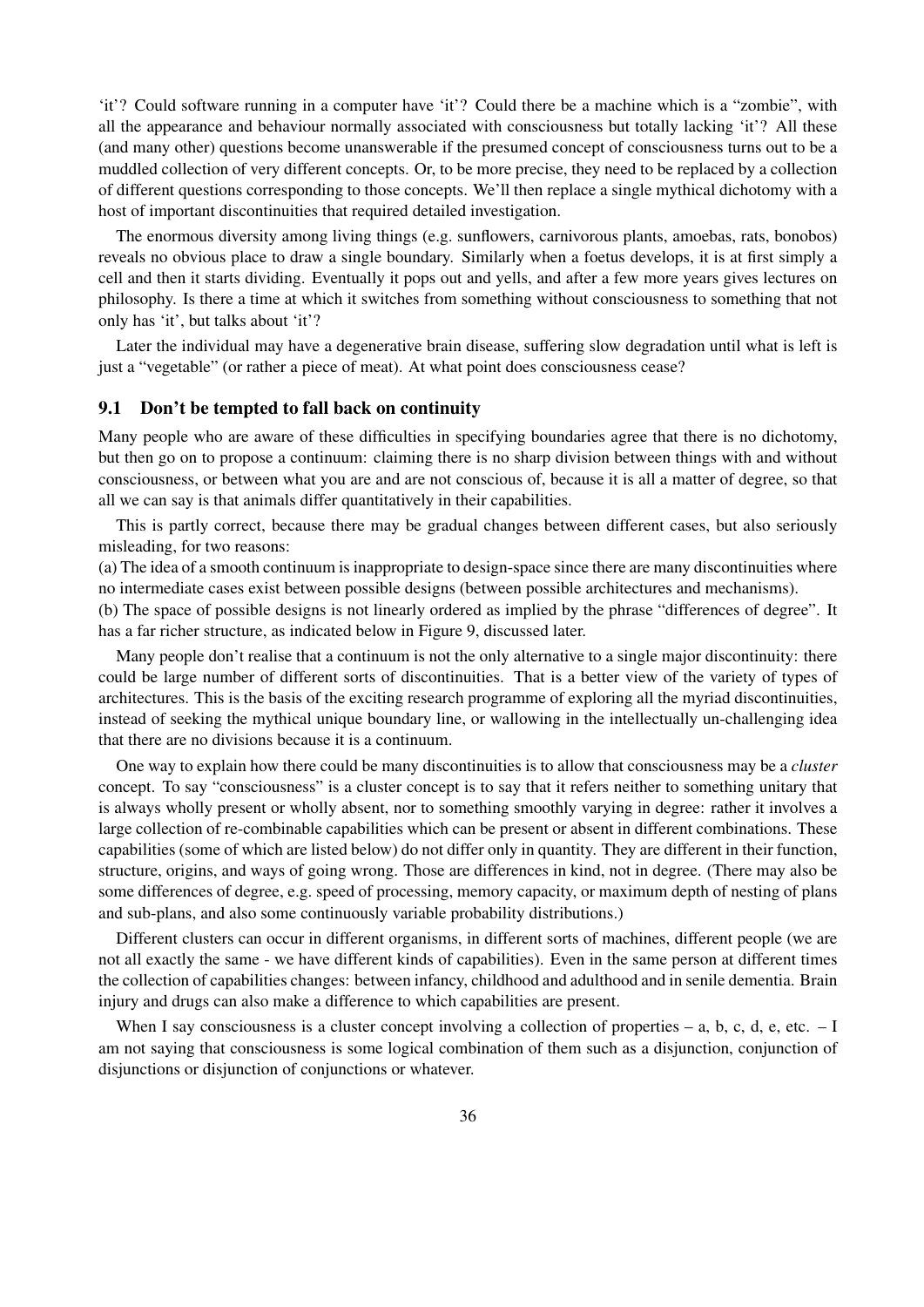A cluster concept can have a kind of indeterminacy as to what is and is not required in its instances, partly because our grasp of what is possible is too limited for us to have clear notions about how to divide things up, and partly because our previous history has not forced us to agree on criteria to deal with all possible cases. So cluster concepts can be indeterminate, and consciousness is no exception. A good example of this is the clash of intuitions as to whether consciousness can be present while someone is fast asleep and dreaming.

What sorts of capabilities are implicitly involved in the consciousness cluster? A partial list is given below. Readers should be able to produce many more.

### 10 Some capabilities involved in having experiences

Humans have many kinds of distinct perceptual capabilities which are not always clearly separated.

Being able to recognise something as an 'a', a 'b' or a particular word, or 2-D pattern, is different from interpreting it as having a meaning, e.g. referring to or depicting something else. For instance recognising the word "cat" as one that is associated with a particular spoken sound is not the same as grasping its meaning in a sentence. Similarly recognising a 2-D picture as being, for instance, the one you saw yesterday is quite different from seeing it as depicting a 3-D object.

In general the ability to *recognise* or *classify* an object (e.g. a 2-D pattern) is different from the ability to *interpret* it or give it a semantics (e.g. as representing a 3-D structure).

Moreover, within the class of interpretative abilities there are many different sub-cases. For instance being able to interpret abstract symbols that don't have any meaningful components (e.g. using ticks and crosses to label things as right or wrong, or knowing the meanings of simple words) is different from interpreting a complex structure whose meaning comes from the meanings of the components and the structure of the whole. Examples of the latter (compositional meanings) are understanding a phrase or sentence and understanding a picture whose parts are meaningful, e.g. a picture of a cube or other 3-D shape.

Within the category of *compositional* interpretations there are differences between understanding linguistic forms and understanding pictorial forms. And among pictorial forms there are differences between the cases where the pictures are isomorphic with what they represent and those where they are not (e.g. a 2-D picture cannot be isomorphic with a 3-D object). Within the non-isomorphic cases there are distinctions between the pictures which replicate the appearance of the object in varying degrees of accuracy (e.g. photographs and "realistic" paintings) and those which do not replicate the appearance at all though they may cleverly suggest aspects of the appearance, e.g. cartoon drawings. In some cases, e.g. maps, understanding the depiction cannot depend on comparison with a view of what is depicted because we never have aerial views of most places shown on maps.

Some forms of interpretation map spatial structures onto complex abstract states and processes, for instance seeing one object as "supporting" another, which involves a causal relationship – preventing downward motion. A class of perceptual experiences which we probably share with some other animals involves seeing facial expression and posture or motion as an indication of a particular internal mental state, e.g. seeing a face as happy or sad or threatening, or a posture as submissive or aggressive. These experiences may link the current percept to some very important decision making capabilities. Whether we are aware of the fact or not the intrinsic nature of an experience involves causal functional relationships, according to the theory being sketched here. (As already indicated the idea is not original: I am merely extending ideas of Kant, Ryle and Wittgenstein.)

One reason we are unaware of these relationships implicit in our experience is that there are so many of them and they are so diverse. The nature of our experience is too complex to be experienced: if it were it would explode in an infinite regress, as explained above.

The recognition and interpretation capabilities can also be combined with the ability to experience aesthetic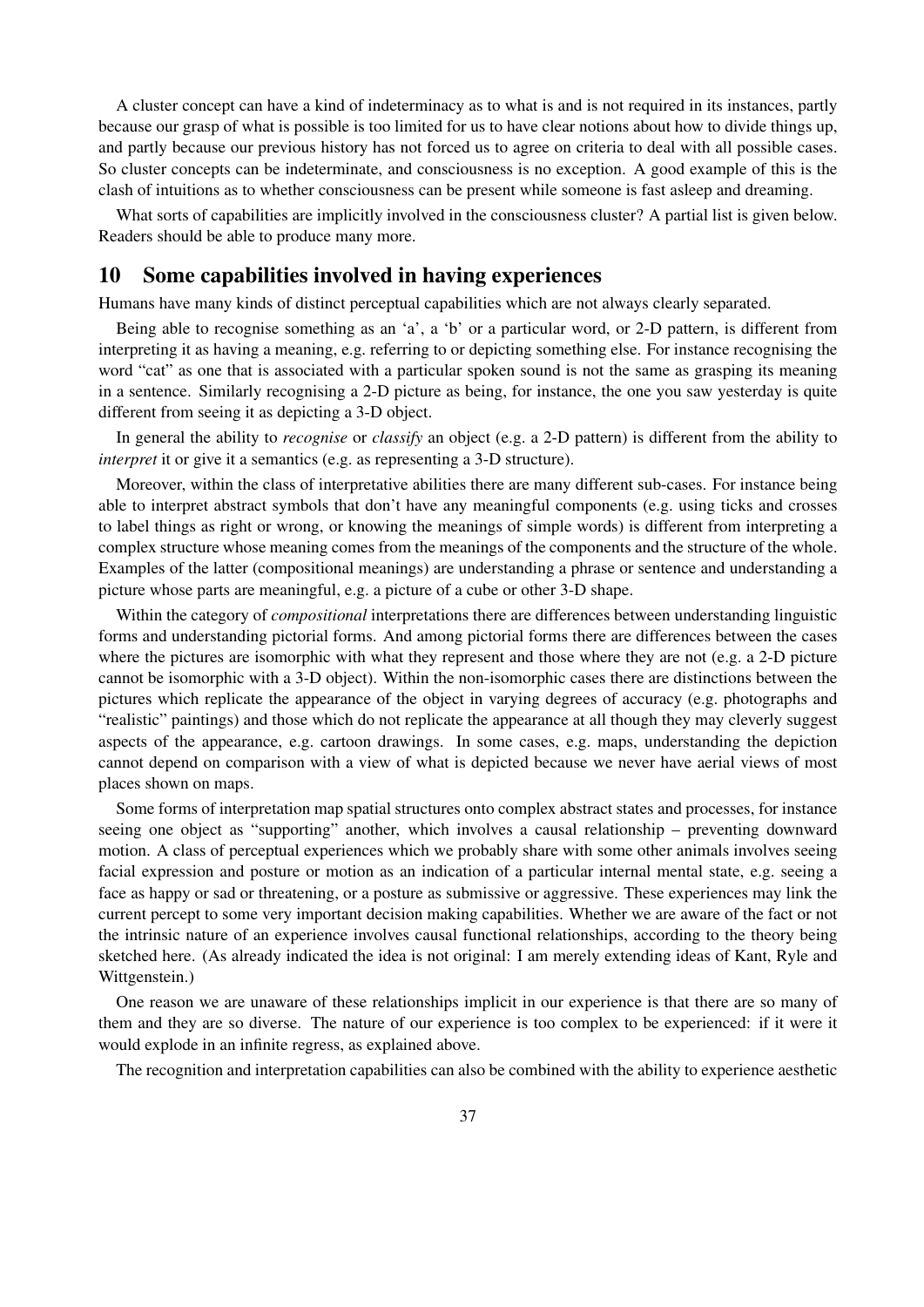and other affective qualities, including grace, symmetry, elegance, and sexual attractiveness. But not everyone has the same collection of abilities, and it is not clear whether other animals have all of these. Neither is it clear whether the capability of aesthetic evaluation is inherent in all sensory experience or whether it is an optional "add-on". We need to understand the mechanisms underlying these abilities to understand what they are and how they vary.

Yet another important class of capabilities (described in more detail in (Sloman 1989)) involves being able not only to perceive structures, but also to perceive possibilities and constraints on possibilities, for instance, seeing that a window catch admits certain possible states and some of those states constrain motion of the window while others don't. I think that this is what J.J.Gibson called the detection of "affordances" (Gibson 1979). Seeing that a red surface admits the possibility of other colours and shapes in the surface is a more subtle affordance. Grasping such possibilities and constraints on possibilities seems to be an important aspect of seeing how to act in a situation, e.g. planning a path across a cluttered room, seeing how to grasp an object with an awkward shape, or seeing that a stick on the floor could be picked up and used to move an object that is currently out of reach, an ability Kohler demonstrated in some chimpanzees (though it is always dangerous to derive hard conclusions from observations of behaviour).

If instead of trying to identify the nature of experience by attending to it, we ask ourselves why different experiences matter to us, and what sorts of roles they have in our lives, we can move towards a deeper understanding of what we are, going beyond naive, untutored, introspection, which we can be sure is inadequate for reasons given previously.

All this makes it easier to accept the possibility of diversity in types of minds or perceptual experiences: something not revealed by introspection, which provides at best information about only one mind. Diversity exists not only between species, but also among humans: people do not all see the same possibilities and constraints. Even an individual's abilities to experience change with experience, or the results of brain damage. Some mental states are culturally based (e.g. feeling patriotic or sinful would be impossible in some cultures), and this can add to the diversity of types of minds and mental processes.

#### 10.1 Remembrance of things past, and future

The contents of experience are not restricted to interpreting current sensory input. You can be aware of what happened recently or a long time ago, or what might happen.

There are different sorts of memory capabilities. For instance besides the enormous long term stores of information about our language, our environment and a host of skills learnt in a lifetime, there are limited capacity short-term memories, like the ability to store and repeat the numbers 7, 3, 5, 2, 8, 2. The ability to remember some things for longer may enable an animal to recall that it has a nest a long way from its current location, and remember how to get back there. Some birds can remember 50 or more separate locations where they have buried nuts.

Humans can also remember things concerned with the future! E.g. we often need to contemplate several possible future actions and events and move back and forth between them before deciding. Here short term memory is not concerned with remembering facts, but remembering what might be.

This deliberative capability is shared with some animals, but probably not all. For instance it seems unlikely that insects have it. (We must beware of dogmatism however: it remains an empirical question, and it could turn out that an ant colony has powers that individual ants lack.)

There are also many kinds of learning that produce short term and long term changes, in specific knowledge, concepts, strategies, perceptual skills, problem solving skills, physical skills, social know-how etc. Different combinations of these learning capabilities would define different sorts of minds. Further differentiation would come from individual histories triggering activation differently, leading to different sorts of long term learning.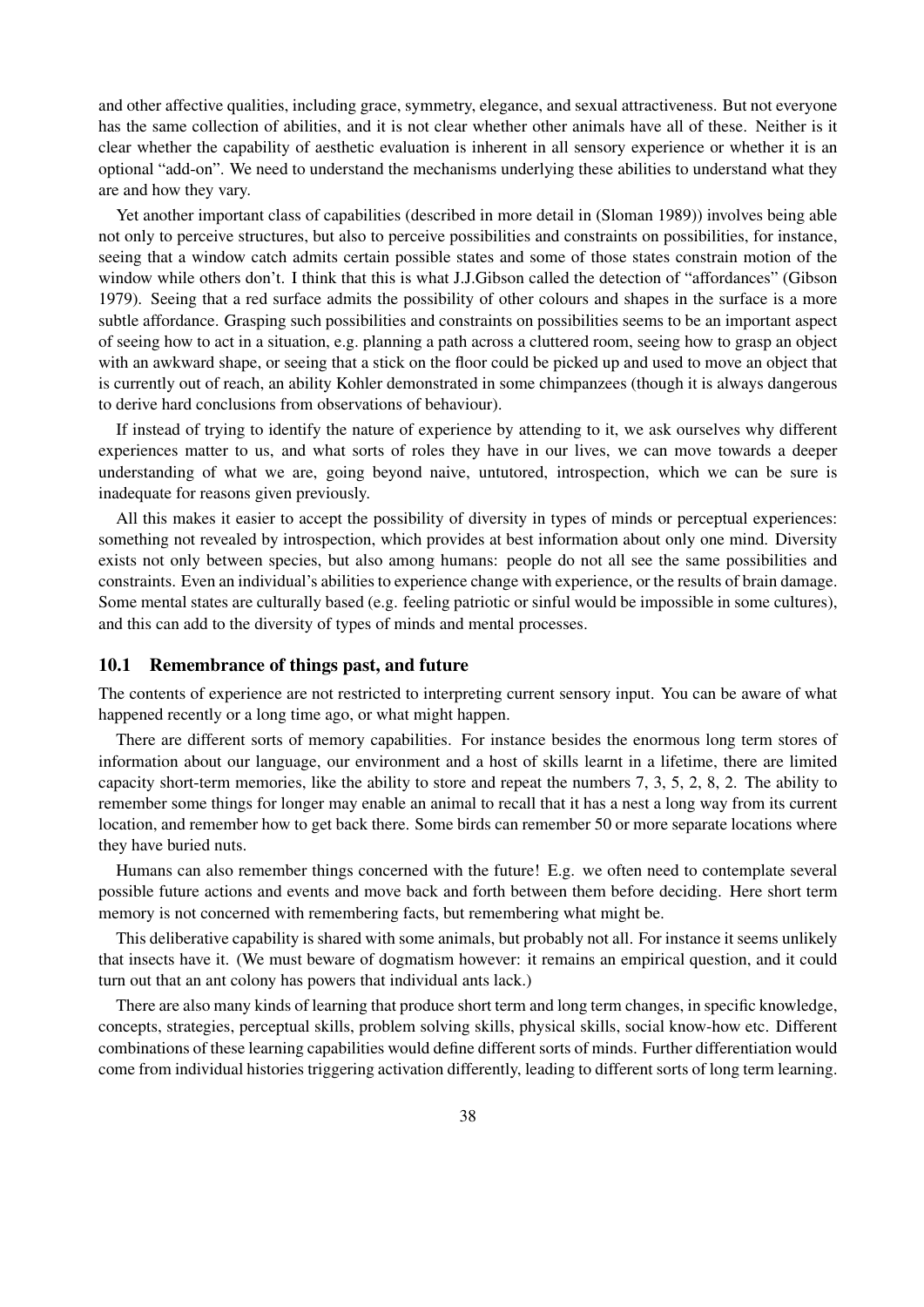The architecture of an expert tennis player and an expert sight-reader of piano scores would be significantly different, and as a result how they experience the same situation could be very different. Most animals cannot learn to become either: not all intelligent architectures have the same developmental potential.

Motivational capabilities and processes (feeling hungry, thirsty, sleepy, tired, hot, cold, sexy or wanting to solve a mathematical or philosophical problem) can also vary enormously between individuals, or between species. Some humans, though regrettably not all, have what we call moral feelings or can feel indignation about what is being done to something else. I don't know how many other animals can do that.

All of these ways in which minds can vary could be the basis for differentiating the types of mental states and processes that can occur in different sorts of minds. It should already be clear that the space of possibilities has a very rich and intricate structure, not easily captured by a few dimensions of variation.

#### 10.2 Kinds of self consciousness

Many human capabilities involve self monitoring and self control. You can not only look at things around you and do things, but you can also attend to what you are looking at, think about what you are paying attention to, and notice aspects of your experience, such as how what you see varies as you move, without which much art would be impossible.

This requires an architecture that includes a 'meta-management' component (Beaudoin 1994; Wright *et al.* 1996) that has self-monitoring, self evaluation and self modification abilities. It's an empirical question whether other animals have this: I conjecture that very few species have, fewer than have deliberative capabilities required for planning external actions. It may be connected with the "global workspace" postulated in (Baars 1988).

Possession of this extra architectural layer has many implications. For instance, sometimes we control our thoughts, because we monitor them, evaluate them, and decide that they should change, e.g. deciding to cease dwelling on yesterday's humiliating experience and instead pay attention to an important task, or deciding that our decisions are too hasty. But sometimes this attempt at self control fails. So we also have the ability to lose control of our thought processes, at least partly. How many other animals can monitor and control thought processes, and partially lose control? Those that cannot are incapable of certain sorts of emotional states, which I call "perturbant". (Many examples are given in (Goleman 1996).)

These notions of controlling attention and losing control of attention depend on the existence of the metamanagement component in the architecture mentioned above, and described further below.

The evaluation of internally monitored processes can take several forms including experiencing the state or processes as pleasant or painful, as successful or unsuccessful, as having positive or negative aesthetic qualities. We can also judge some of our own processes as ethically good or bad, e.g. noticing whether we are letting unselfish or selfish motives influence our decisions.

#### 10.3 Towards an explanatory framework

Different sub-collections of these abilities to sense, interpret, remember, contemplate, grasp possibilities, evaluate, and control may be present in different people, in the same person at different times, in different organisms, and in different sorts of more or less intelligent machines.

Asking which of the capabilities constitute consciousness is pointless: like many other cluster concepts, the concept of "consciousness" is too indeterminate for there to be any answer. And in any case there are far more important questions concerning the study of all these different capabilities, the mechanisms underlying them, how they evolved, which ones can be implemented in computers, which require new sorts of machines, and so on.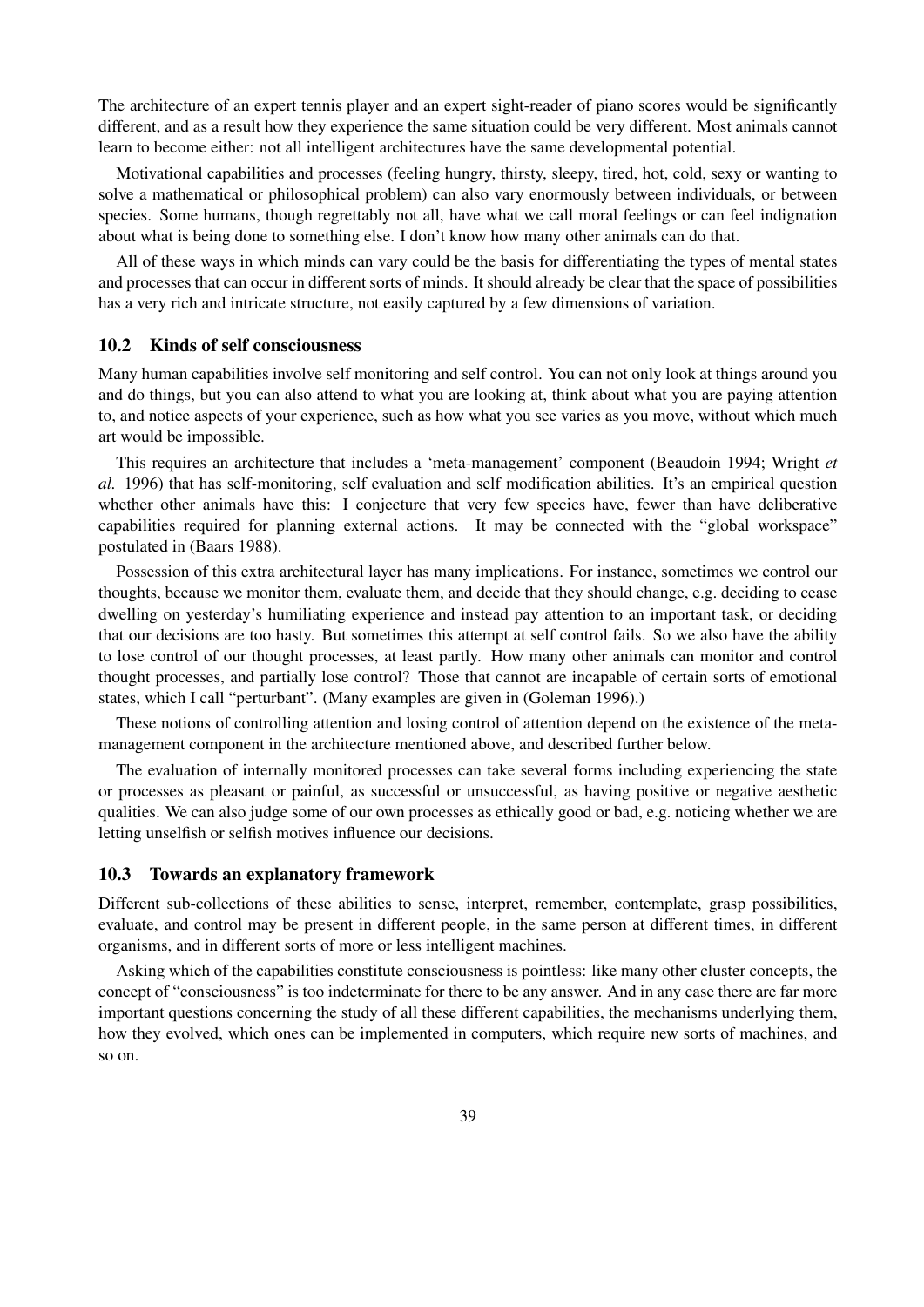I have listed only a tiny fragment of the vast collection of familiar capabilities that make up what it is to be a normal human being having normal human experiences. A unified theory of consciousness would not only include a more detailed and systematic survey of all this richness and diversity, but would also provide some sort of generative explanatory framework, able to account for diversity within an individual, between individuals, between species, and in possible robots. A specification for an architecture able to support these capabilities could explain the mental states and processes in an individual. A survey of the space of possible architectures including an account of the dynamics of individual architectures and (as Dennett has frequently argued e.g. (Dennett 1996)) the evolution of collections of architectures, would do it for a much larger class of types of minds. This includes understanding trajectories in design-space and niche-space, discussed below.

# 11 Evolution of architectural layers

It is conceivable that human minds, and the brains on which they are implemented are essentially too complex to be understood by human minds. If so the search for an intelligible unifying theory is a search for pie in the sky. However, such pessimism is premature. We have by no means exhausted all the possible forms of explanation, and the rest of this paper attempts to sketch a framework that has hardly been developed so far. Although there is no question of proving that it will work there are some indications that it will prove fruitful.

One of the key ideas is *approximate modularity*. If we try to understand a complex system as one undifferentiated system we may not be able to make much sense of it. But if we can discern different subsystems which can be understood separately to some extent, then we may be able to see how they can be assembled in a single complex system, even if their interconnections are so rich that they are not really separate systems. In particular, while it may be impossible to understand the evolution of the total collection of capabilities in the whole system, we may be able to understand the separate evolution of the subsystems, followed by the evolution of new linkages between them which reduced their independence and changed their functionality.

The conjecture that I wish to explore (on the basis of considerable interdisciplinary collaboration) is that we can understand the characteristically human clusters of capabilities outlined above by seeing how they arise out of an architecture composed of layers with different evolutionary histories, for instance a reactive layer, a deliberative layer and a meta-management (or self-monitoring) layer. In humans the different layers seem to coexist and operate in parallel though sometimes one layer may be dominated by other layers. A reactive layer can involve a high degree of internal parallelism because of the use of dedicated circuitry, whilst the other two, though implemented in parallel mechanisms, may be inherently serial in the tasks they perform, as discussed below.

Some of these layers may occur in different combinations in other animals, without the full panoply of human mental functioning, and it may help if we start by thinking about how they might function in simpler systems.

#### 11.1 Reactive architectures

For example one kind of agent (Figure 2) involves a purely *reactive* control mechanism. Information is acquired through external sensors and internal monitors and propagates through and around the system, and out to effectors of various kinds. Everything happens in parallel because there are dedicated coexisting circuits. They may be entirely analog circuits (as in (Braitenberg 1984)), or entirely digital circuits or some sort of mixture. If well tailored to their niche such systems can be fast, flexible and successful, and they have recently been attracting a lot of attention among some AI researchers e.g. (Brooks 1991).

It appears that many organisms (e.g. plants, insects) are entirely like that, whereas in humans the reactive mechanisms are part of a larger architecture, which, as explained in some detail in (Goleman 1996), uses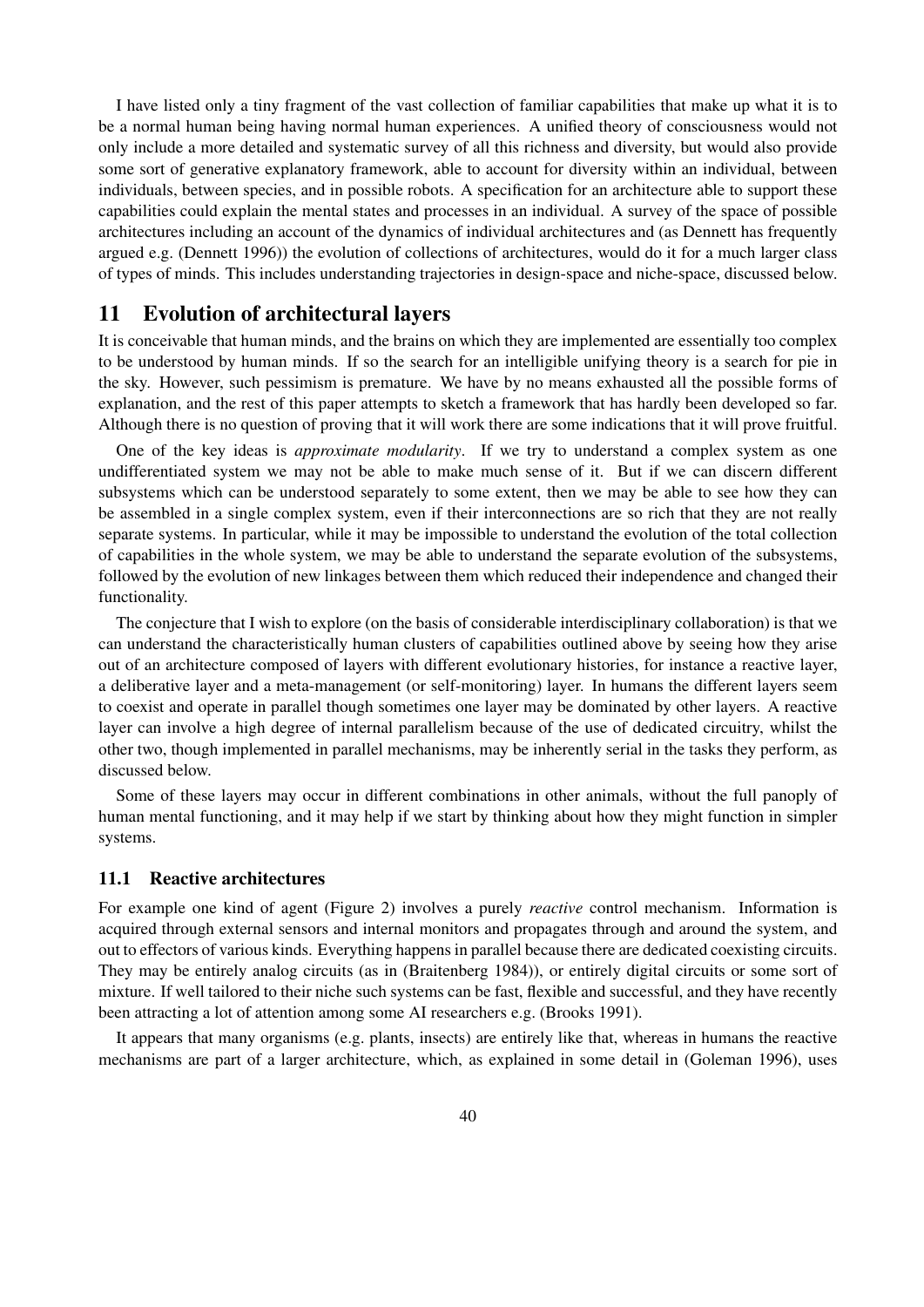

Figure 2: An architecture for a reactive agent



Figure 3: A reactive agent with global "alarms"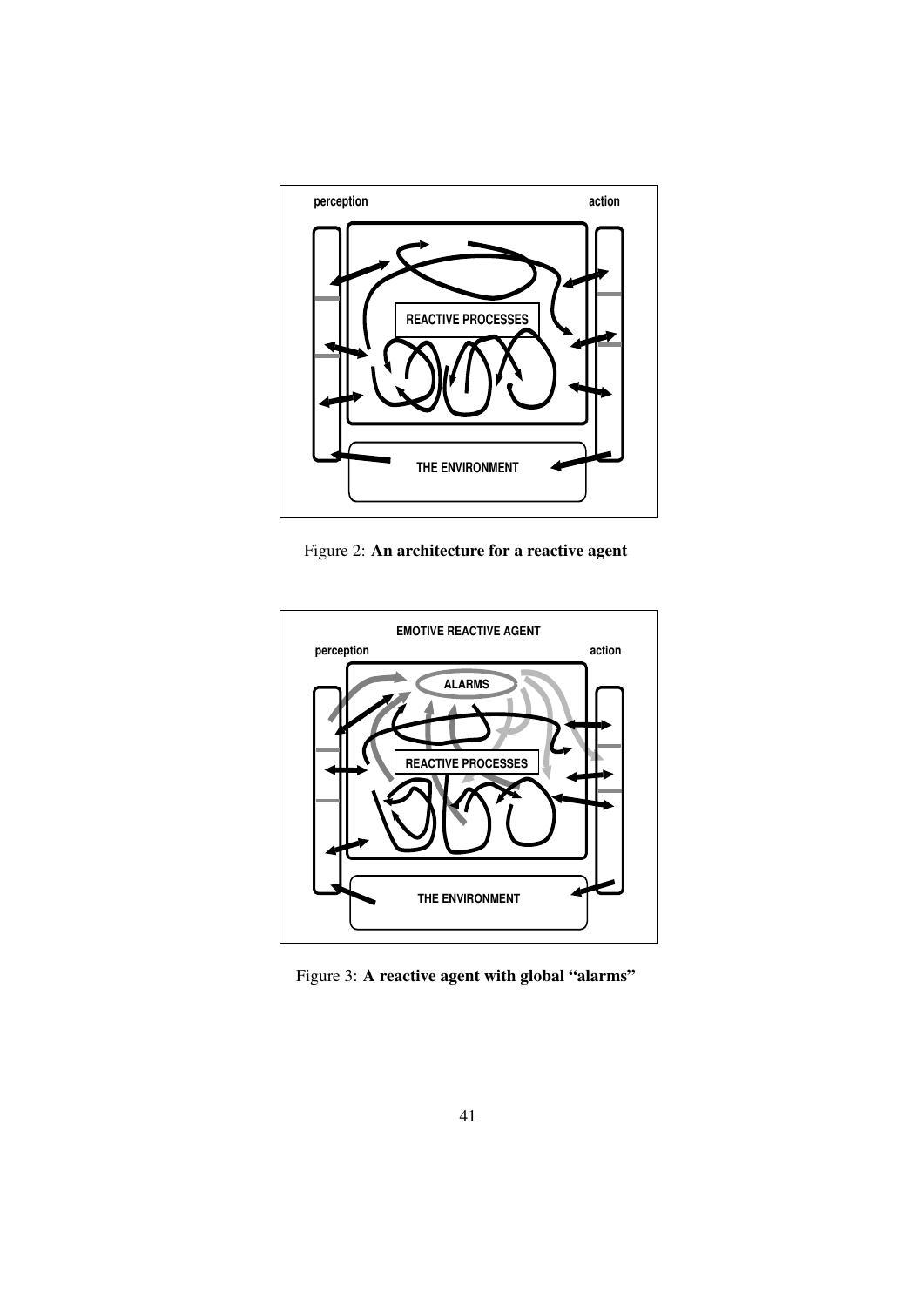

Figure 4: A hybrid reactive and deliberative agent

older parts of the brain also found in other animals, though subsequently modified to integrate with newer brain mechanisms. A more detailed survey than there is space for here would investigate the advantages and disadvantages of purely continuous reactive mechanisms against digital mechanisms in a variety of niches. As we'll see, some of the mechanisms required for human minds are inherently digital.

### 11.2 Global interrupts and alarms

Many theories of emotions postulate a system that operates in parallel with normal functions and can react to abnormal occurrences by generating some kind of interrupt which overrides everything else. Consider an insect-like organism with a purely reactive architecture, which processes sensory input and engages in a variety of routine tasks (hunting, feeding, nest building, mating, etc.). It may be useful to detect certain patterns which imply an *urgent* need to react to danger or opportunity, causing immediate freezing, or fleeing, or attacking, or protecting young, etc. Aspects of the limbic system in vertebrate brains seem to have this sort of function. We can depict the combination of reactive mechanisms with alarms in Figure 3.

### 11.3 Adding deliberative capabilities

Another architectural layer, a *deliberative* mechanism, is able to create new options for action in advance, evaluate them and select between them. This includes constructing a plan for a new complex action composed of smaller action steps. Creating a new plan involves having knowledge about the consequences of adding new steps in various contexts. This requires an associative memory including knowledge that can be used for selecting steps with the right sorts of consequences. The plans need not all be linear: they can include contingency branches to deal with the cases where there is insufficient prior knowledge to determine which step is appropriate in every case. Deliberative processes involve thinking about "what would happen if", but in more sophisticated systems can also be used for thinking about what might have happened in a situation that occurred previously. Deliberative and reactive architectural layers can be combined in hybrid architectures, as indicated in Figure 4.

Whereas a purely reactive architecture can make do with hardware circuits permanently dedicated to parallel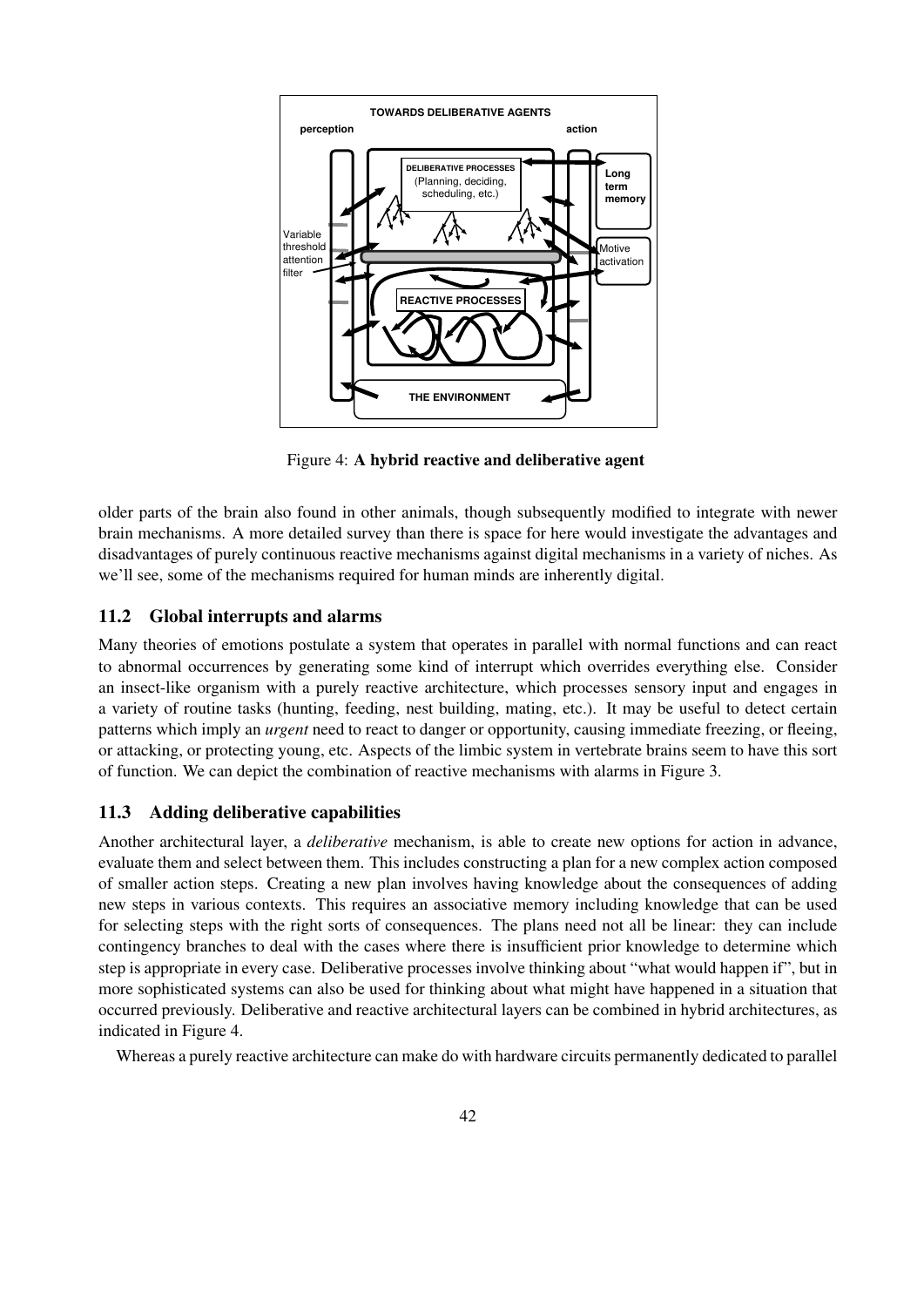activities, a deliberative mechanism needs a reusable common store of temporary memory for constructing representations of these "advance" or "hypothetical" possibilities. Moreover because the construction of exploratory plans is inherently a stepwise process (i.e. plan space, like design-space is full of discontinuities) a deliberative mechanism is largely digital and discrete, though there may be continuous modulatory mechanisms (perhaps including mood changes in humans).

For creating new plans, a long term associative memory is needed, linking types of occurrences in various contexts to their likely effects. This memory can be used used to guide the construction and evaluation of a novel plan and support the reasoning about "what would have happened if..." The existence of such a memory would in turn require additional mechanisms for extending the stored associations. These could take many different forms, which will not be discussed further here.

In a social animal it is possible to absorb plans created by others and follow them without having to go through the laborious process of construction and evaluation. This can use either a process of plan induction based on observation of the successful actions of others, or plan communication where a rich enough language is available for direct transfer of ready made plans. Information about the execution of plans by others can also allow individuals to benefit from the observed errors of other planners whose mistakes lead to disappointment or disaster.

For a variety of reasons (e.g. sketched in (Sloman 1997)), such a deliberative system, even if it is implemented in highly parallel mechanisms, would be intrinsically mostly *serial* in its functionality. The serial nature is empirically evident in the fact that although we can walk and talk and admire the view in parallel we cannot recite several poems in our heads, perform a calculation, and sing several tunes to ourselves, all in parallel, even if we can do each of them fluently on its own. (I am talking about purely internal performances.)

This implies that there is a powerful resource that has to be shared between different goals and needs. One aspect of attention is selection of tasks and subject matter for the deliberative mechanisms. This requires a mixture of top-down and bottom up control, because of the need for important tasks to drive the processes some of the time, whilst allowing new signs of important dangers or opportunities to redirect attention. This has implications for the study of emotional states where there is partial loss of control of attention, e.g. grief or excited anticipation (described in more detail in (Wright *et al.* 1996; Sloman 1997))

Some of the mechanisms for controlling the resource allocation, and directing it towards self-improvement could include filters with dynamically varying thresholds (e.g. filters between reactive and deliberative layers indicated in the figures), and mechanisms involved in what we loosely describe as reward and punishment.

A feature characteristic of the human hybrid architecture seems to include the ability of the deliberative layer to transfer plans that it has created (or learnt from others) into "reactive programs" in the reactive layer. A familiar example is learning to drive a car, which after much practice eventually becomes a semi-automatic process. It seems that similar processes of "compiling down" to reactive mechanisms occurs in many forms of athletic, artistic and intellectual learning (piano playing, reading, doing mathematics, programming etc). This requires an extendable store of reactive behaviours, which may not exist in all reactive systems.

One of the claims of this paper is that much of human consciousness is constituted by the ready availability of a host of such skills linked into every experience: Wittgenstein's substratum.

#### 11.4 A hybrid system with global alarms

Where reactive mechanisms are combined with deliberative mechanisms, the sort of global alarm mechanism described previously can be extended to cause sudden changes also in internal behaviour, such as aborting a planning or plan execution process, switching attention to a new task, generating a new high priority goal (e.g. to escape from a predator, or to find the source of the noise just heard). Likewise processing patterns in the deliberative layer may be detected and fed into the alarm system, for instance if a planning process reveals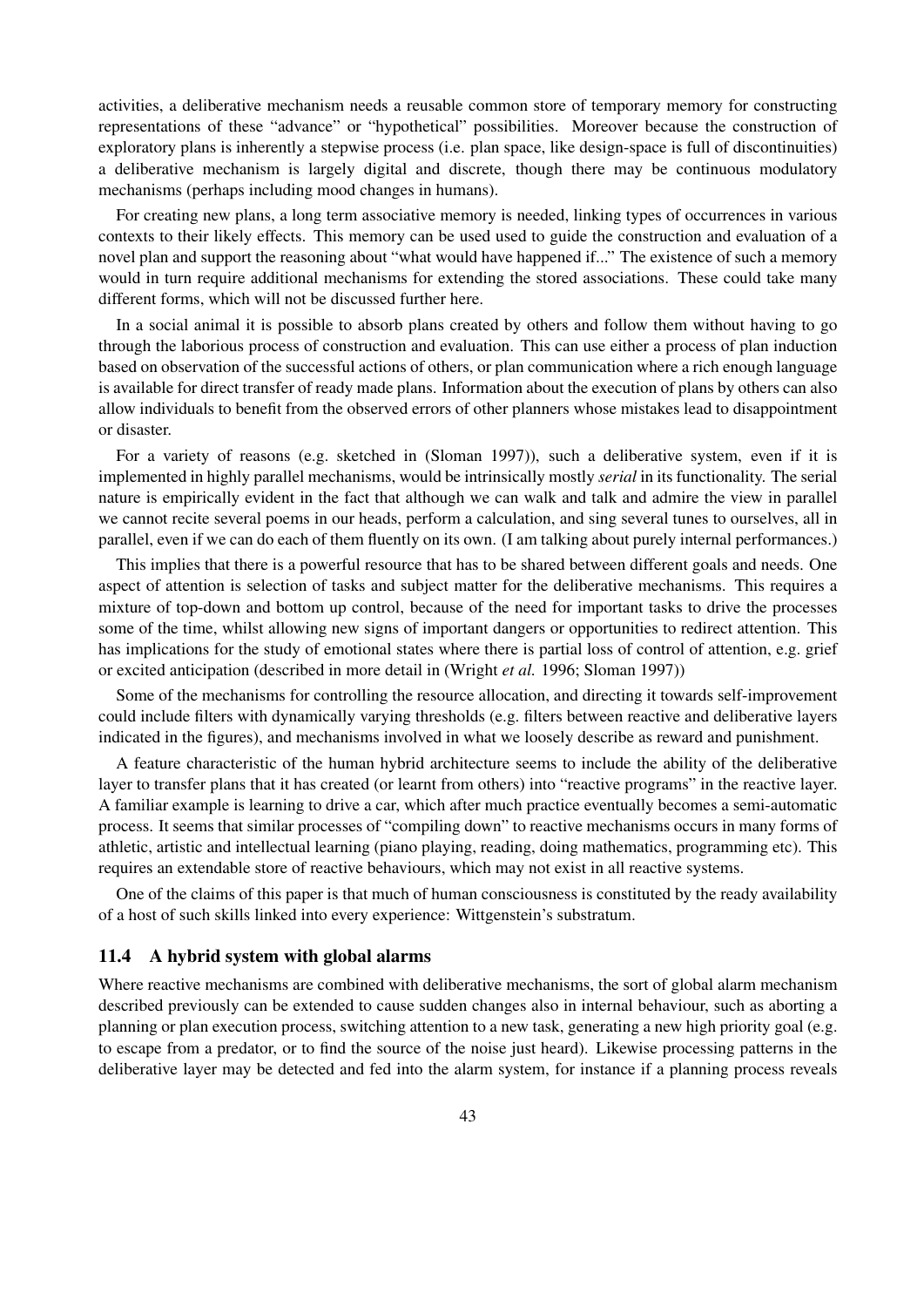

Figure 5: A hybrid reactive and deliberative agent, with alarms

that an important opportunity is likely to be lost unless very rapid action is taken. This is indicated in Figure 5.

The fact that deliberative mechanisms are resource limited, together with the fact that reactive mechanisms need to be able to cause interrupts of various kinds that are capable of redirecting deliberative processes to deal with urgent or important risks and opportunities, requires a strategy for managing the tensions between the two processes. (Some of the mechanisms generating such conflicts and the consequences of poor management are discussed at length in (Goleman 1996).)

With colleagues at Birmingham (Beaudoin 1994; Wright *et al.* 1996; Sloman 1997; 1999) I have been exploring the of third level of architecture mentioned above, which, in evolutionary terms, would be even more recent, and possibly a lot more rare. This involves a "meta-management" (reflective) subsystem, depicted crudely in Figure 6, which can monitor the strategies and behaviour of the deliberative system and some aspects of the reactive system (and possibly also the meta-management system itself) and take corrective action when the individual decisions do not seem to be producing an overall state that is valued highly or when they are evaluated as not conforming to some other standards, e.g. ethical, aesthetic, or efficiency criteria.

An example from human life might be noticing that one is switching attention between tasks too frequently, with consequent loss of efficiency. Corrective action might involve deciding to ignore interrupts and new motives for a time. Such control at the meta-management level is not perfect: we sometimes decide, and want, to think about X, but are continually drawn back to thinking about Y, a characteristic of certain sorts of emotional state, which probably occurs only in humans. For instance, it seems unlikely that a rat sometimes has control of its thought processes and sometimes loses control. I don't know whether a chimpanzee can decide that it would be better off thinking about something different. Only the most cognitively sophisticated animals have these abstract management mechanisms. (That's a tautology!)

These three layers in the proposed architecture, the automatic reactive processing layer, the deliberative layer which can construct and contemplate complex options in advance of acting, and the meta-management layer which can monitor, evaluate, and redirect high level internal actions, may each add new kinds of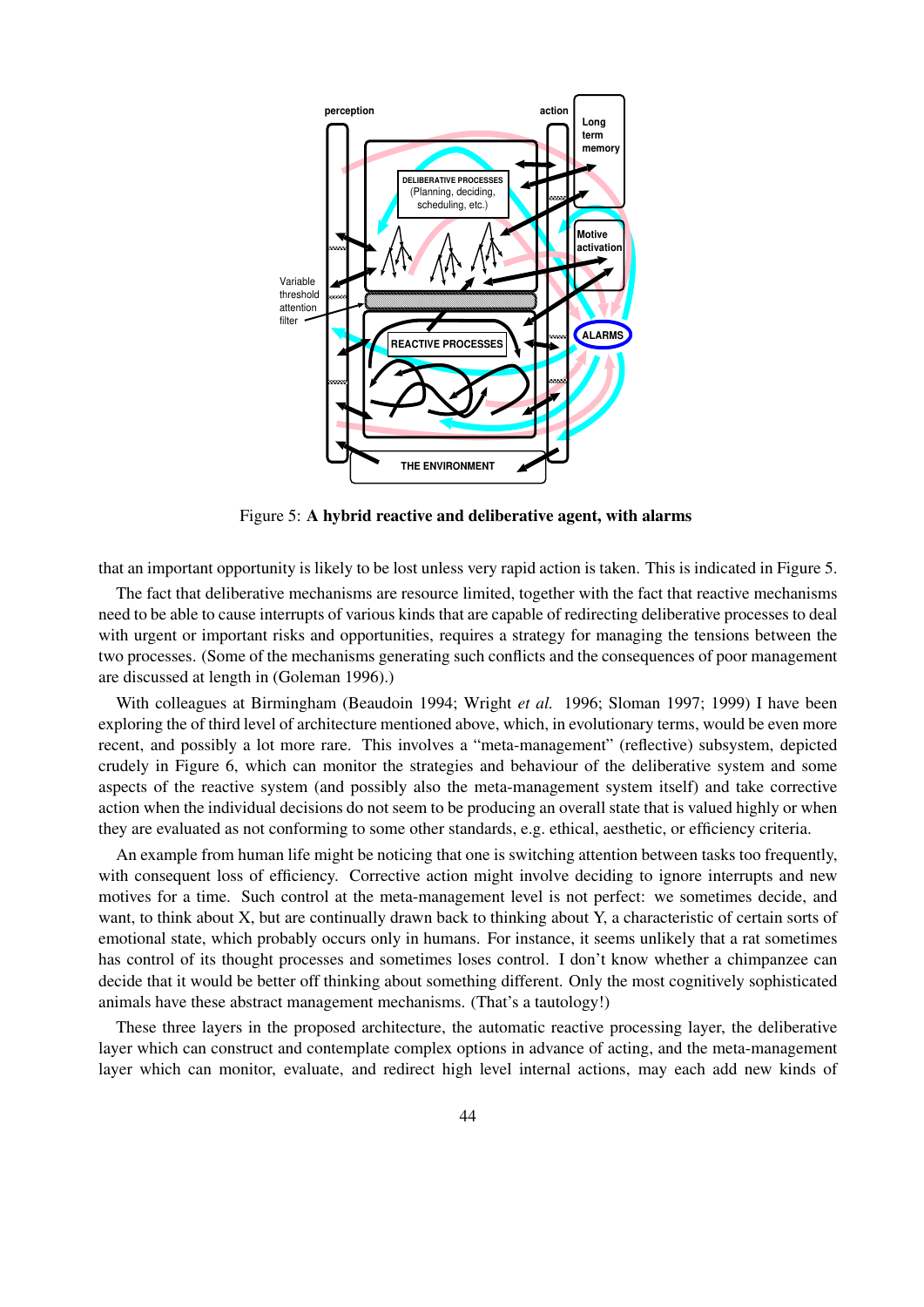

Figure 6: Adding a meta-management layer

capabilities compared with earlier more widespread systems. Trying to treat them as part of a *continuum* of types of mind is therefore seriously misleading. Moreover, for each type of layer there is a large collection of distinct capabilities, which can be present or absent in different combinations, adding to the diversity of designs, and discontinuities in design-space.

The existence of self monitoring mechanism along with a rich perceptual architecture containing several intermediate levels of processing of sensory data can account for the phenomena that make many people wish to talk about sensory "qualia" and "subjective experience", for these are aspects of perceptual states of the viewer as attended to by the viewer, as explained above. In the jargon of some philosophers they have "first-person" characteristics.

The ability to pay attention to our own experience is different from the ability to have the experience (i.e. the ability to see what is out there). Being able to attend to the experience can be useful for some purposes (drawing things, telling others how things look to us, helping someone identify a distant object in a complex scene by describing its relationship to others in the visual field, etc.) I do not know how many other animals which have sensory experiences also have the ability to attend to them, to report them, to compare them.

### 12 Reactive, deliberative and reflective mechanisms

This section adds a little more detail on the three architectural layers outlined above.

There are many variant forms of purely reactive agent, fitting the general ideas sketched in Figure 2. In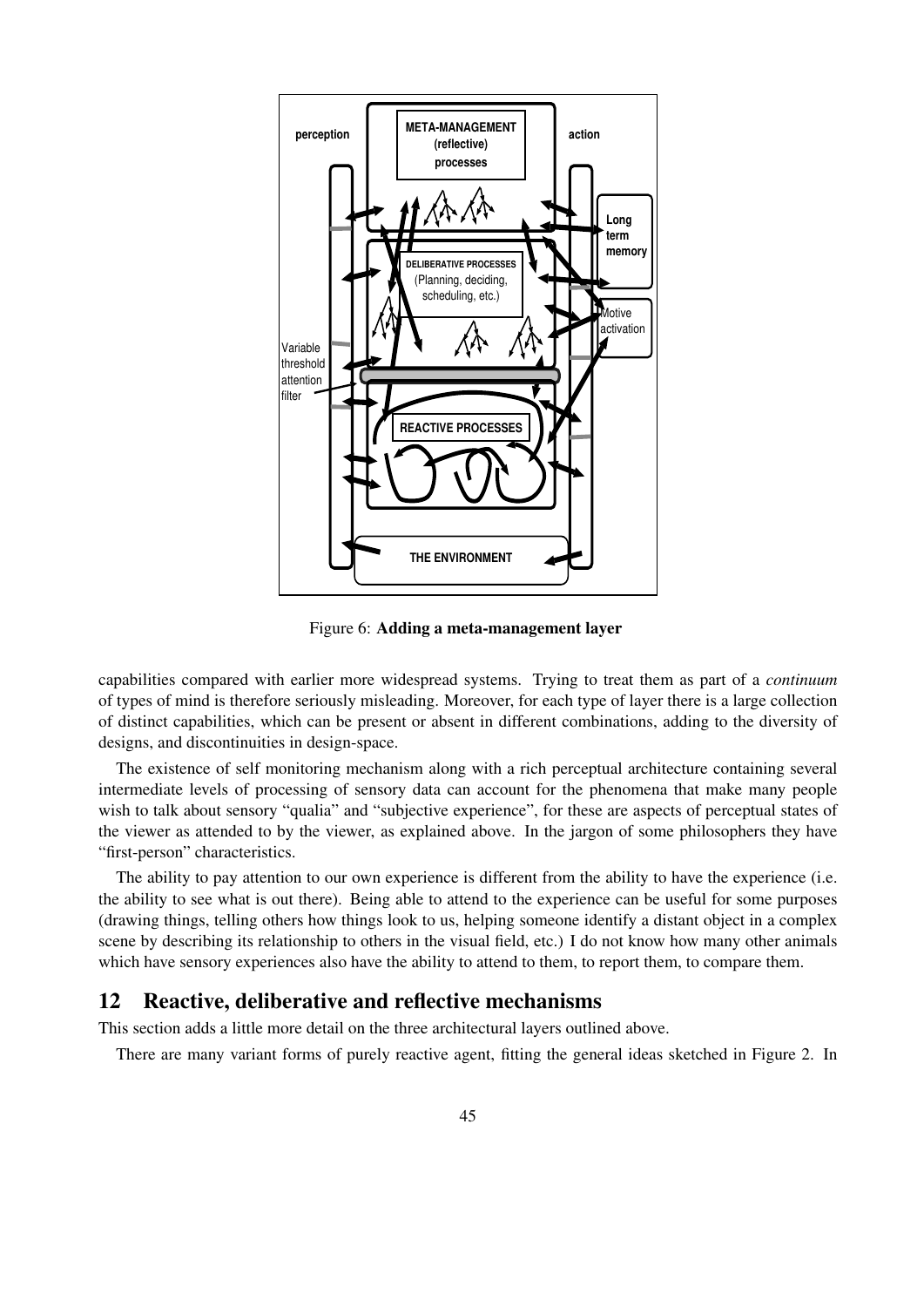particular, sophisticated versions require various kinds of mechanisms to resolve conflicts when different behaviours are triggered simultaneously. Sometimes it makes sense to compose the different behaviours, e.g. using something like vector addition. In other cases the conflict may be resolved by a "winner takes all" neural network, e.g. one in which the first subnet to exceed a certain activation threshold immediately suppresses all competitors.

A reactive network may have a fixed architecture or it may be modifiable by processes which create new links or kill off old ones. More subtle forms of adaptation use reinforcement learning which changes relative strengths of links between nodes. In a purely reactive system the set of behaviours may be fixed genetically with only marginal changes produced by learning. In a hybrid system if the reactive architecture includes spare capacity, it may be possible for new behaviours created by a deliberative architectural layer to be added to the reactive repertoire, as seems to happen when humans acquire new forms of expertise.

It is also possible for functional differentiation to occur in a complex reactive architecture. For instance, in addition to relatively sophisticated and fine-grained recognition of details of a situation which can control movement, a much faster, coarse-grained recognition process could trigger globally dominant reactions such as fighting, fleeing, freezing, ducking, catching rapidly moving prey, increasing arousal, etc. This seems to be how the mammalian limbic system works (Goleman 1996).

Where a reactive system detects an internal need, e.g. lack of food or water, it may be able to create a new internal state which then provides part of the context for other reactions, initiating or strengthening some while terminating or inhibiting others. In a hybrid architecture the same reactive mechanisms may be capable of generating new motives to drive processes of planning and decision making (e.g. find food, find water, get warmer, etc.). Thus a state which functions solely as the basis for controlling pre-existing behaviour patterns in a reactive system may have a quite different role in the process of creating a new behaviour pattern, i.e. a new plan, in a deliberative mechanism.

Figure 2 indicates that the perceptual and motor systems of a reactive agent may also have layered architectures. For instance, perceptual processes may perform a sequence of abstractions capable of feeding information into more sophisticated behaviours, for instance recognising a potential predator and giving information about its location and motion to an escape behaviour ((Sloman 1989)).

Although purely reactive agents are inherently less flexible than agents able to synthesise new plans, if their evolutionary history has been sufficiently long and varied to provide all the behaviours and behaviour control systems they need, and their brains can store all the information, then they can appear as flexible and intelligent as agents with deliberative mechanisms, or even more intelligent since their responses will be quicker. If termites have a purely reactive architecture, then the amazing cathedrals they construct and maintain illustrate this point.

It follows that one cannot determine purely from external observation of achievements whether a system is purely reactive or includes deliberative mechanisms. Detecting the difference requires the "design stance" (Dennett 1978). A purely reactive system, all of whose responses were completely determined by previously stored chains of condition action rules or neural circuits, designed either by a lengthy process of evolution or a super-intelligent designer, would be a sort of "zombie" indistinguishable from an agent that works out its own novel solutions to problems, compares alternatives, evaluates them and takes decisions on the basis of its long and short term objectives, preferences, etc.

It is because this difference is not definable or detectable if one adopts only the intentional stance (Dennett 1978) that that stance is inadequate as a basis for understanding mentality, and similarly the Turing test is inadequate as a basis for assessing the presence of mentality.<sup>18</sup>

<sup>&</sup>lt;sup>18</sup>In the article (Turing 1950) describing the test, Turing himself did not make the mistake of describing the test as anything more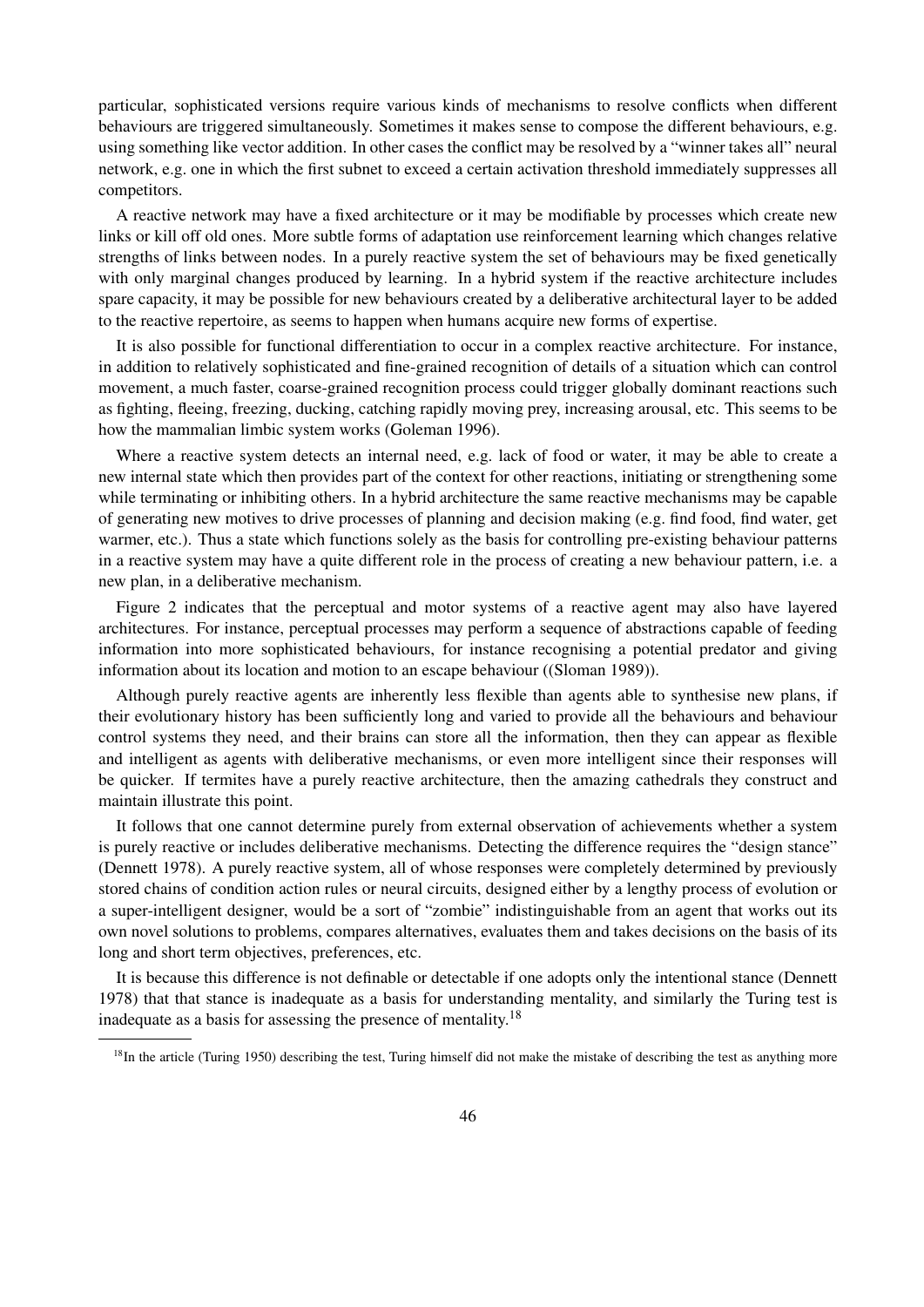Of course, simply adapting the design stance does not in itself provide any simple method for investigating how a complex information processing system works. Even though opening up a modern computer might enable a digital electronic engineer to discover the main circuitry and identify some of the more important functional divisions (e.g. CPU, memory, interface devices), there is no straightforward way to find out the software architecture, algorithms, and datastructures used by the high level virtual machines running on the computer, not least because some of the techniques for probing the processes would change them.

In general only the people who designed the software can answer questions about how the system works. Moreover, if it is an adaptive, self-modifying system, even they may not know what is going on after the system has been running for a long time and has redesigned itself. But the *difficulty* in finding out what is going does not entail that it is impossible to do, or meaningless to ask, or that there is no difference between a deliberative or hybrid design and a purely reactive design.

In fact there are advantages in a hybrid system that could be useful both in an evolutionary context (faster evolution) and from the point of view of a designer concerned with physical requirements for memory stores and the need to be able to cope with the possibility of classes of problems unanticipated by the designer. These issues appear not to be understood by those who are convinced by the suggestion of Brooks (Brooks 1991) that nothing but reactive behaviours will ever be needed for intelligence.

The tree structures shown in Figure 4 are intended to indicate that within a deliberative architecture new hierarchically nested structures such as plans composed of sub-plans, or sentences composed of clauses and phrases, may be created. For a variety of reasons the process of creation is likely to be resource limited. For example the structures may be built in a re-usable workspace of limited capacity, so that it is not possible to create many of them in parallel. The process of construction requires frequent access to a long term associative store of information (to answer questions about what would happen if) and there may be only one such store capable of dealing with only one question at a time. Moreover if a system is to learn from its successes and failures (using meta-management) then it should not do too many things at once, since the resulting combinatorics could defeat the process of finding which combination of activities produced which results. There may also be advantages for integrated control if not too many high level decision making processes are allowed to run in parallel with equal powers.

For all these reasons resource limits in the deliberative layer may prevent indefinite growth of parallel activities. In that case, if the reactive layer and perceptual mechanisms are driven by a fast changing environment, feeding new information and new motives into the deliberative system in rapid succession, the resultant rapid switching of attention may be dysfunctional. That is why Figure 4 suggests that a variable threshold interrupt filter may be required. The Birmingham group's papers on emotions, inspired in part by the work of H.A.Simon (Simon 1967)) have explored some of the implications of this for the understanding of emotions such as long term grief.

We previously considered both a reactive system which evolution has designed to cope adequately with all naturally occurring situations and one which requires the additional flexibility of a deliberative layer. Likewise we can consider both a deliberative layer whose mechanisms for evaluating new goals, creating plans, comparing options, deciding what to do when, etc. have evolved so that they cope adequately in all situations and compare that with one that may need to improve itself by monitoring its performance learning which sorts of things work well and which don't, and determining conditions under which the interrupt filter threshold should be raised or lowered. This is the sort of thing the meta-management layer, depicted in Figure 6 is supposed to do. It may use mechanisms very similar to those involved in planning and deliberating about external actions, except that it needs additional mechanisms for monitoring and altering *internal* states, processes and strategies (including possibly its own). Such a system would then be involved in situations

than a technological challenge.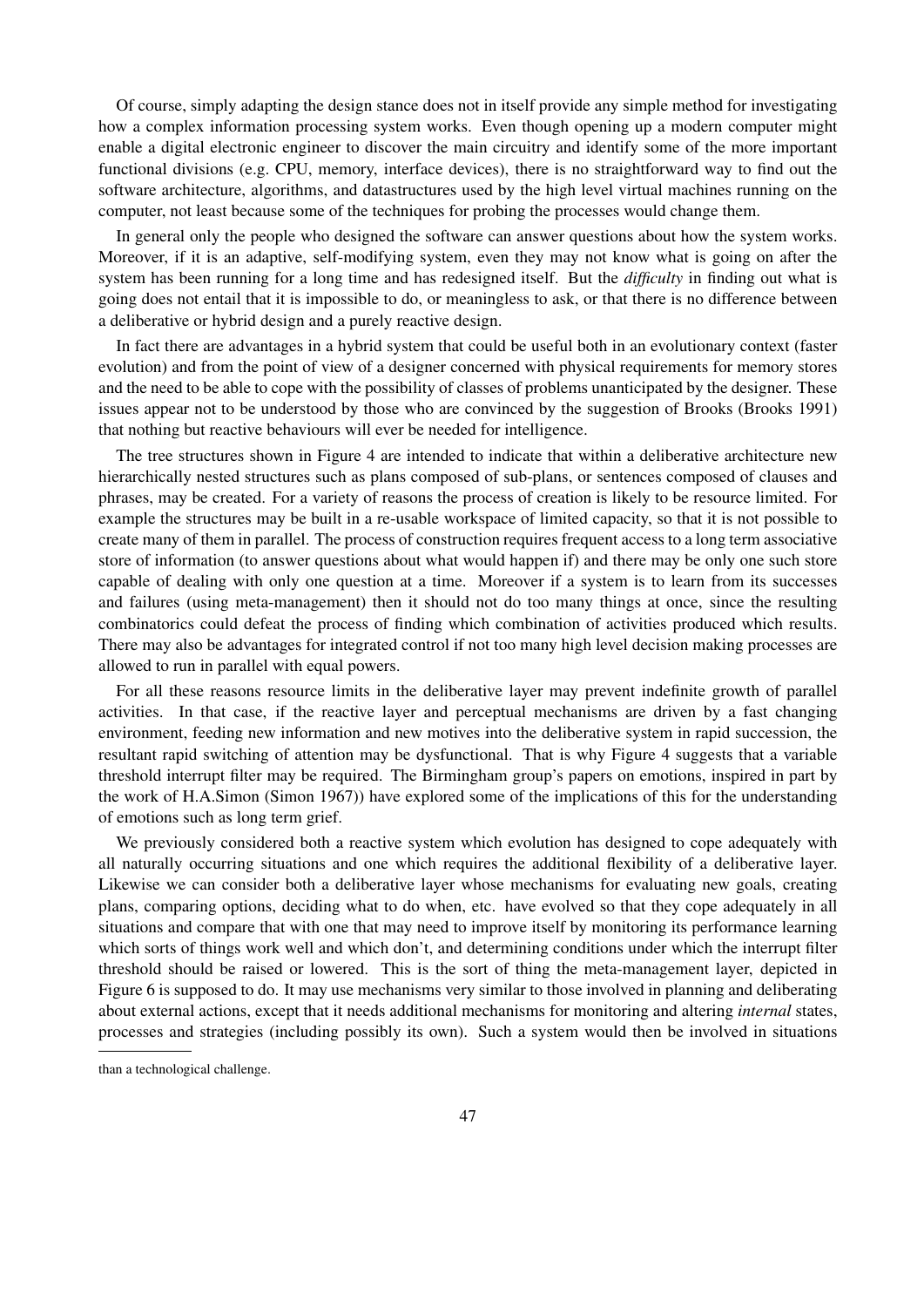

Figure 7: Towards an architecture for a visual system

where an agent with deliberative capabilities decides that it should be thinking about something else and redirects attention, or wonders whether its motives are good ones, or notices that it frequently switches attention between unfinished tasks and therefore tries to achieve longer periods of undivided attention.

Of course, we all know that such control is not perfect, as we learn when our attention wanders from some boring but important task, or when our thoughts are drawn back to a painful episode that we'd rather forget.

In the diagrams I have tried to indicate that as the collection of layers in the architecture increases in sophistication, so will the collection of layers of processing and types of abstraction both in perceptual mechanisms and in action subsystems. Some of this can be the result of evolution, and some the result of individual learning, e.g. learning to read, to recognise artistic styles, or detect the strategy used by an opponent in some game. There are many complications hinted at in the diagrams which there is no space to discuss here.

However, I shall enlarge on the architecture of a visual subsystem to help explain how sensory qualia are to be expected within the sort of agent being described here.

# 13 Perception can use an intricate architecture

Figure 7 (summarising ideas presented in more detail in (Sloman 1989; 1996a)) is intended to indicate that visual perception is not just a matter of registering or recognising.

It also involves the following:

- Classification at different levels of abstraction: a square, a rectangle, a quadrilateral, a polygon, a figure.
- Interpretation: mapping from one domain to another. E.g. the 2-D optic array is interpreted in terms of a 3-D environment. Acoustic patterns are interpreted as meaningful speech.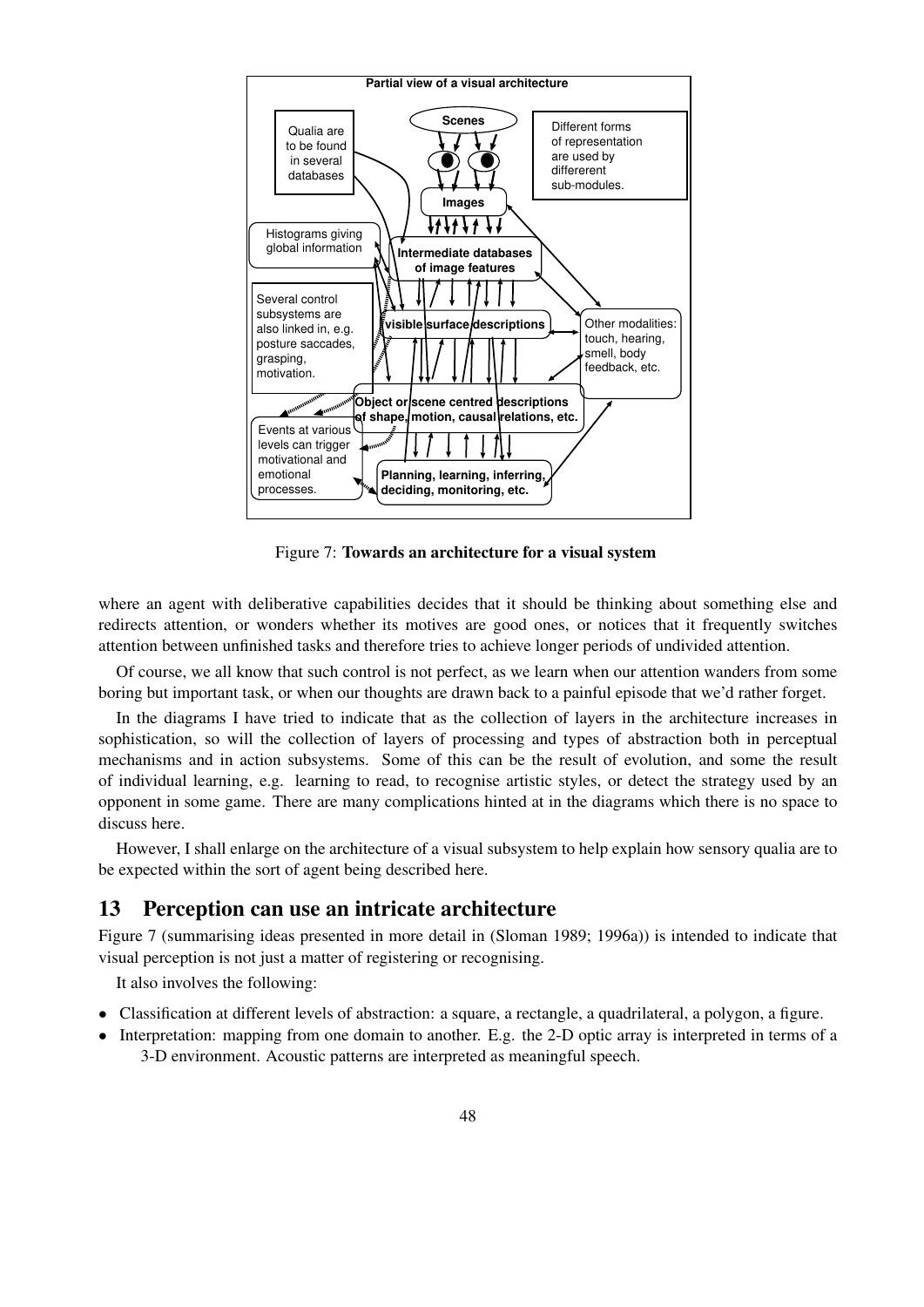- Grasping structure: seeing not only eyes, nose, mouth, arms, legs, hands, feet, but how they are related together. The hands are on the ends of the arms, but a finger may be touching the nose.
- Grasping patterns of change and motion: the wasp is flying towards the window, the car is moving forwards while its wheels are turning, the scissors are opening and shutting.
- Grasping more abstract possibilities and constraints inherent in objects in the environment (i.e. what J J Gibson called "affordances": a chair can support you, a table can obstruct motion, a door allows transfer to another room a window catch allows the window to be held open, a handle allows an object to be grasped, your prey is looking towards you, making detection more likely.)

In order to support this variety of capabilities, a human-like (or ape-like?) perceptual system needs to be able to create and manipulate a number of different sorts of rapidly changing representations of different sorts of information, making use of different intermediate information structures created during interpretation processes. For instance in expert speech understanding this could include the detection of phonemes, syllables, words and phrases. Fluent reading requires a different but related collection of intermediate levels.

Human perceptual architectures allow us to attend to some aspects of these *internal* information stores. E.g. learning to draw pictures, or sighting a gun, both of which require a person to attend to some aspect of how things look rather than how things are. I conjecture that this ability to attend to properties and relationships of intermediate structures in sensory systems, is the main source of philosophical interest in "qualia". But our access is both incomplete and unreliable, which is partly why there is a tendency to regard so-called phenomenal experiences as inherently simple and lacking in causal powers or causal explanations. An organism or robot that has access to some aspects of these internal states, presumably because this provides various biological advantages, will not necessarily also have access to the underlying mechanisms (Wittgenstein's "techniques") providing the substratum for the experiences.

Philosophically inclined robots with appropriate self-monitoring mechanisms within their metamanagement layer can therefore be expected to wonder about the relationships between their qualia and the underlying physical mechanisms, and to consider the possibility that animals like humans (and perhaps some other species?) might have all the functional architecture of an intelligent robot, yet lack these qualia that are detectable only from the "first person" (or "first robot") viewpoint.

### 14 Varieties of perceptual consciousness

By relating the architecture of perceptual systems to other aspects of the architecture we can begin to dissect varieties of types of consciousness to be found in different sorts of animals, or artificial agents.

For example an insect with a purely reactive system, can be described as 'sentient' and capable of experiencing the environment in a rudimentary fashion, e.g. such as a fly that escapes an approaching fly swatter, or a bee that can orient itself in space to obtain nectar from a flower. It is also very likely that the perceptual mechanism of each type of insect has evolved to meet the requirements of that insect's niche. Thus two eyes with similar basic structure may obtain information from the same optic array (the same light cone) but process it differently, abstracting different properties and relationships and also link those properties and relationships to different forms of internal and external behaviour triggered by perceived situations.

Note that how a bee sees the world may be something we cannot describe because the types of abstraction and classification performed by its perceptual mechanisms need not map onto any relevant collection of concepts that we have developed for describing either our environment or our experience of the environment.

Any description in our normal language of what it is like to see like a bee will therefore *necessarily* be at best an approximation, and at worst seriously distorted. If, however, we learn enough about the design of a bee, then we may be able to produce new mathematical characterisations of the structure of a bee's experiences (e.g. their topology) and how they change as the bee moves etc.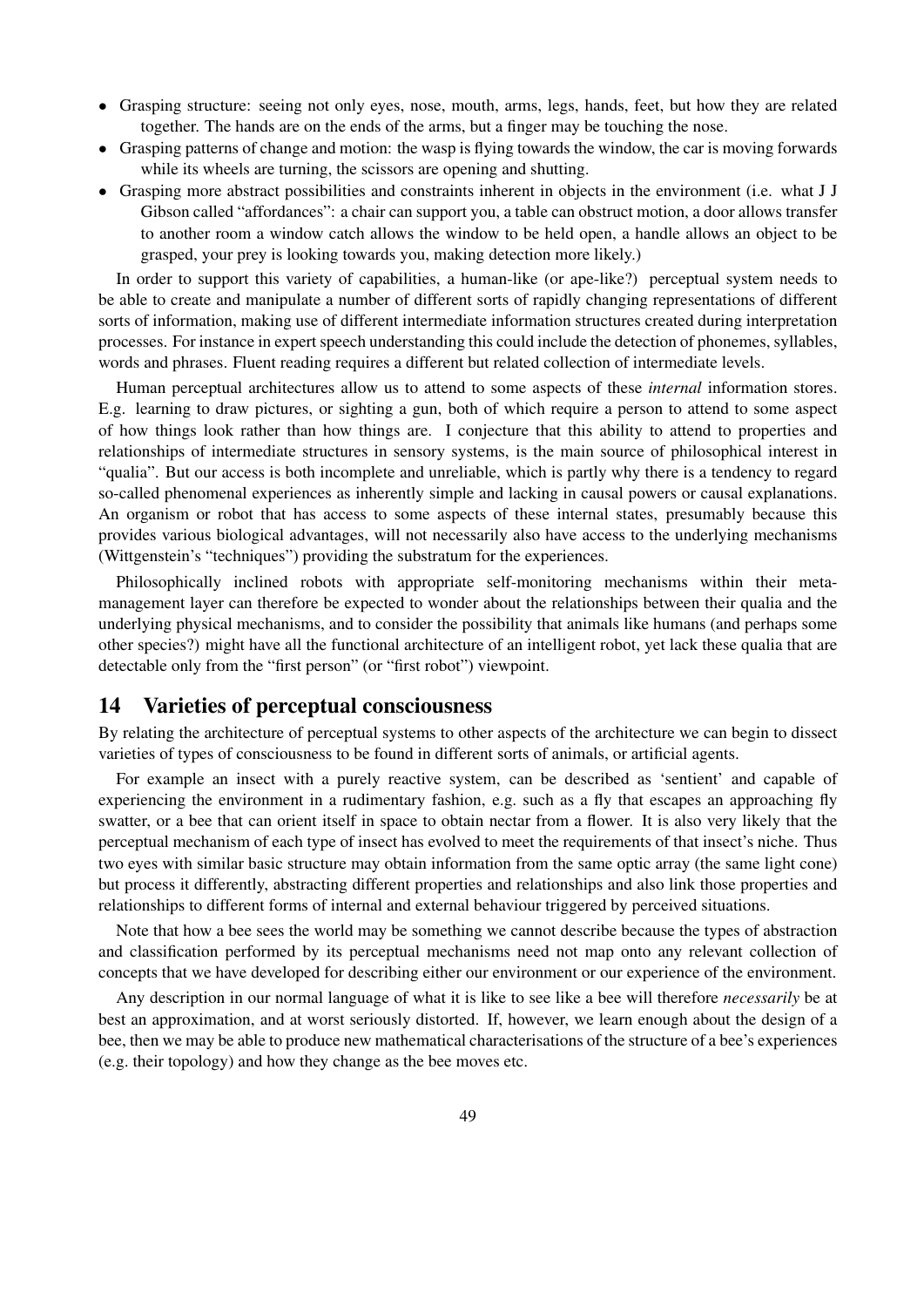An organism which includes a deliberative layer in its architecture will typically both use a different sort of perceptual system, able to provide additional information about the environment, and also use the information for quite different functions. In particular some chimps can, it appears, not only detect the presence of a stick lying on the ground but also see the possibility of grasping the stick, taking it to the bars of its cage, and using it to reach a banana lying outside. This requires not only perceiving actual structures and relationships in the environment but also *possibilities* and *constraints*, or what Gibson called "affordances". This is a necessary component of the deliberative ability to use such possibilities in contemplating in advance the possibilities of certain sorts of actions.

Such an animal both experiences far more complex and abstract aspects of the environment than a purely reactive agent, and also links the information thus obtained to a quite different collection of information processing capabilities. It may also have a reactive subsystem which responds at the same time in a far more primitive fashion: an example of this is the tendency to blink if a nearby object rapidly moves towards your eyes.

Neither a purely reactive agent nor an agent that includes deliberative capabilities can necessarily detect any of its own information states, or make use of those states in deciding what to do. If, however, there is also a meta-management layer which provides internal planning and decision making mechanisms with information about different aspects of the internal state, including for instance the contents of intermediate perceptual information stores, then this provides an additional range of types of awareness, for instance being able to attend to how things look to you as opposed to how they are. This may in some cases be related to an experience of being in control, for instance being able to switch attention, or to change viewpoint, or to move a perceivable part of one's body. This may also go with the experience of partly being out of control for instance when a reflex reaction occurs or a thought inexplicably comes to mind or one's thoughts merely wander.

I have tried in these comments to give an indication of the ways in which we may begin to distinguish different sorts of consciousness that can be supported by different designs, i.e. different sorts of mechanisms combined in an architecture to perform different roles. The full story is very much more complicated than what has been said here, but the reader should be able to extend the analysis by adopting the design standpoint and considering different ways in which information can be acquired, stored, transformed, and used. The implications for varieties of experience are very complex however, and hard to work out in the abstract.

# 15 Control states of varying scope and duration

I have tried to indicate, albeit very briefly, how the sorts of architectures sketched above could accommodate states involving perception, planning, practical knowledge, beliefs about the environment, motives generated by both external and internal processes, and various kinds of emotional states emerging from different features in the architecture. But I don't want to give the impression that this is anything like a complete and accurate survey. There are many additional types of control states that need to be explained by spelling out features of the architecture.

Some of them are global states, like moods (depression, elation, optimism, pessimism) which are not necessarily directed at anything in particular, but modulate many different kinds of processing including how perceptual contents are perceived, how decisions are taken, how actions are performed. This suggests a form of control whereby some global analog device or perhaps the degree of concentration of a particular chemical throughout the brain, might affect processing globally. It is easy to see how changes of these sorts might be based on learning about global features of the environment. It is also possible to see how such global control mechanisms could go wrong and produce pathological states.

Another type of mental state that is important for humans is an attitude which can lie dormant for some time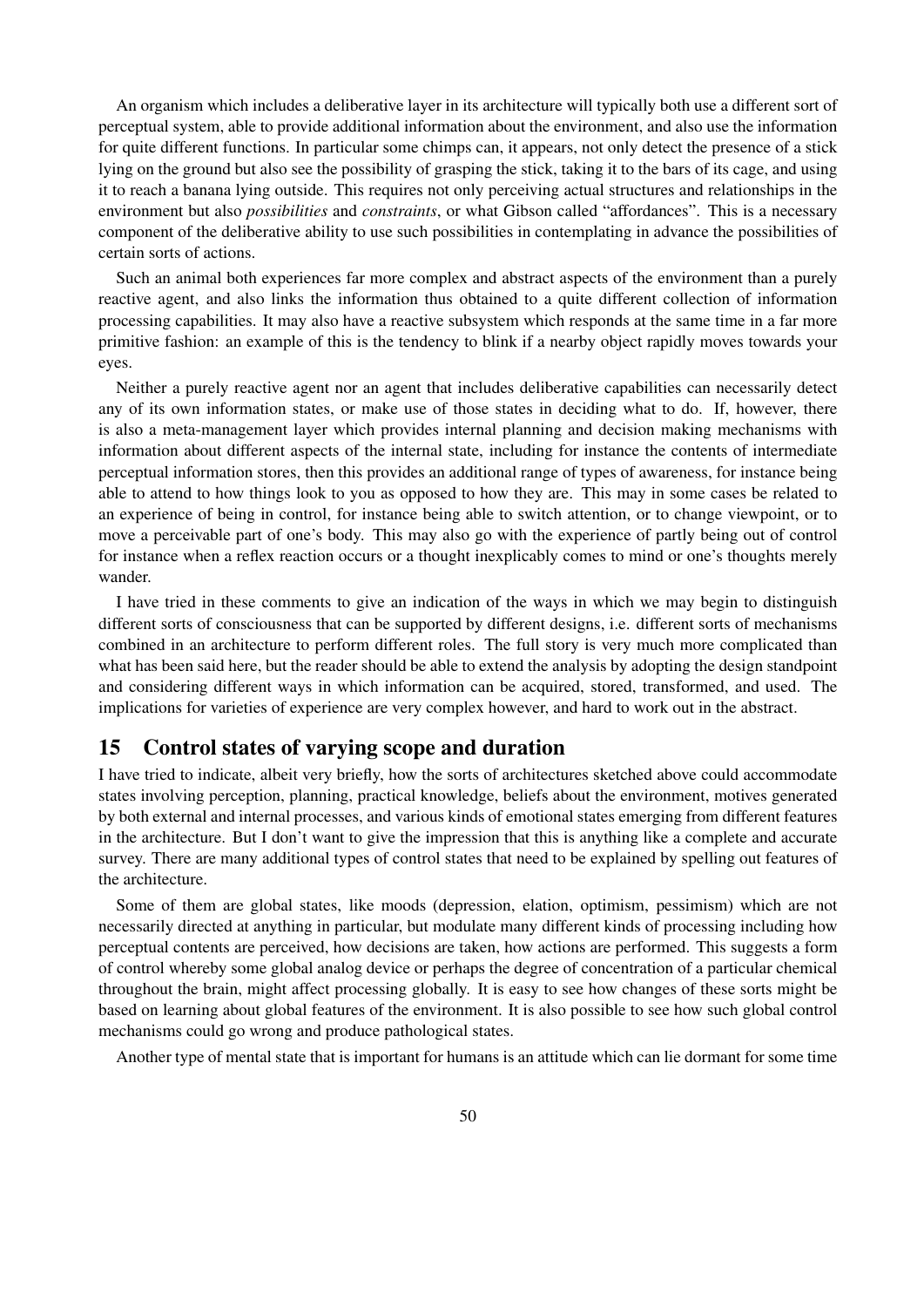

Figure 8: Control states of varying scope and duration

and then be triggered into action. An example might be loyalty to one's country which most of the time does not enter one's thoughts, or affect one's behaviour, but which might interact with information about going to war or news of an international sporting competition, to produce new states such as jubilation about a victory or new actions such as joining an army or a group of supporters of the national team.

Attitudes, unlike moods as defined above, are states that are rich in semantic content, often involving a complex collection of beliefs, motives and preferences which can endure in a dormant state because nothing has occurred to which they are relevant. Nevertheless hearing news about someone or something to which one has an attitude, or seeing an event involving the object of an attitude can be an experience that is automatically coloured by this previously dormant collection of dispositions to react. If Fred is someone you care about then being asked "Have you heard the news about Fred?" may provoke an experience suffused with anxiety, whereas another person grasping the full meaning of the question is simply made curious.

Figure 8 is intended to indicate in a very crude way some of the relationships between different control states. The black dots represent individual events. The other dots represent more or less enduring states with particular information contents and particular potential influences on other states. The shaded background, with arrows pointing into it is supposed to indicate a global control environment which may be modulated by particular transient states and events produced by ongoing processes of various kinds. Some of these modulations may be focused only on particular sub-mechanisms, e.g. motive generation mechanisms or decision making mechanisms or attention controlling mechanisms.

The "higher" states depicted in the diagram are: harder to change, more long lasting, potentially subject to a wider range of influences, more general in their effects, more indirect in their effects. Some of them, e.g. certain aspects of personality, could be genetically determined, while others are largely a product of learning processes including very long term processes in which a whole culture is absorbed.

The lower level states are more transient, more directly under the control of current percepts and other processes, influencing short term feedback loops of various kinds. These are more easily changed by other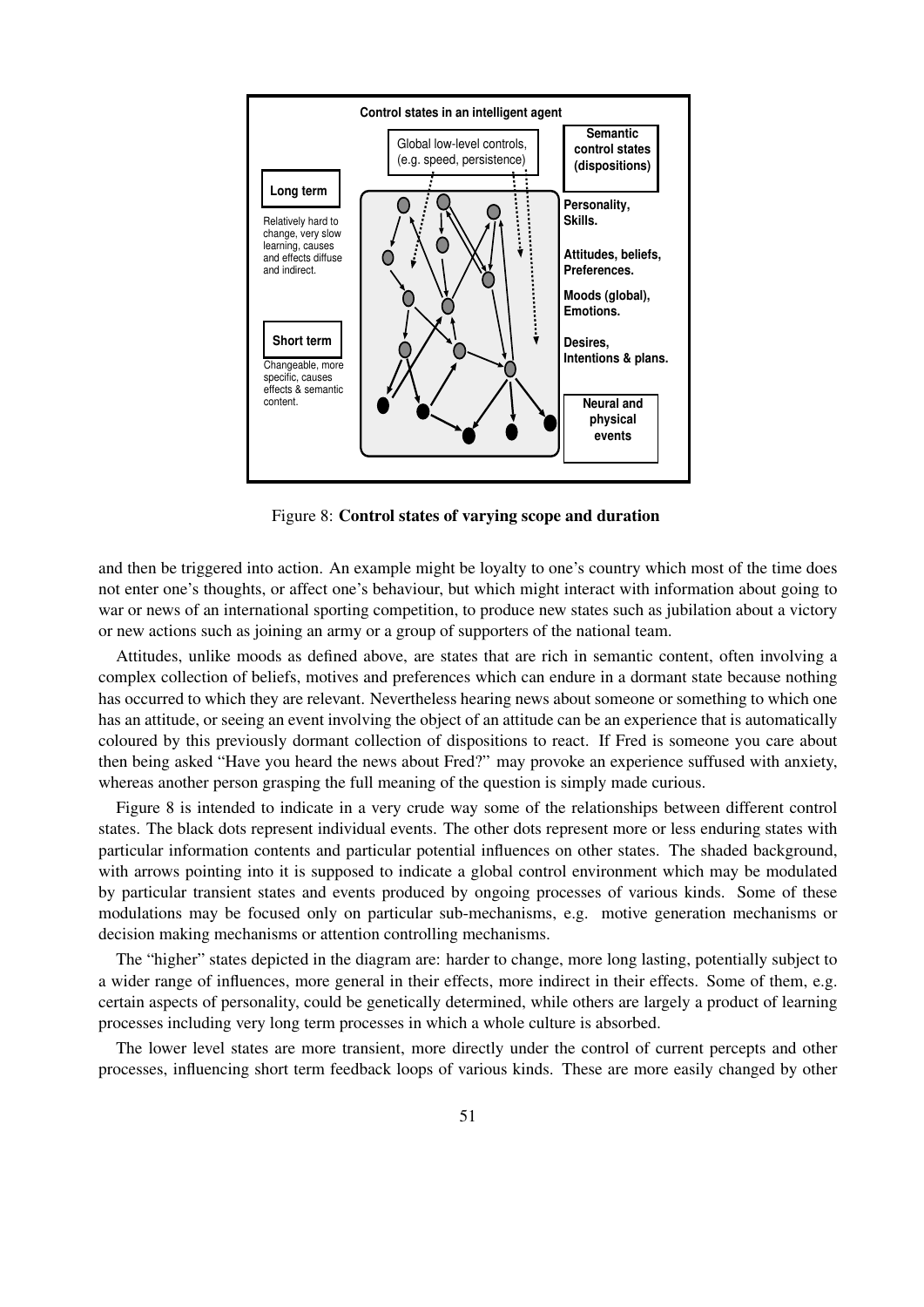

Figure 9: Mappings between design-space and niche-space

events and have more direct and specific effects on processing.

There is no implication that all or even most of this is consciously detectable or capable of being controlled consciously. However in humans and perhaps other animals that include a meta-management layer in the architecture it may be possible for some aspects of these states to be accessible and the information about one's current state (e.g. feeling depressed, feeling light hearted, etc.) to influence high level decision making. Sometimes this can be part of an undesirable positive feedback loop.

Items near the top of the diagram may be more difficult to detect, either because they are buried deep in associative memory mechanisms whose contents cannot be directly inspected or because they are implemented in a widely distributed control mechanism for which no synoptic internal percept is available, because they are parts of reactive subsystems not all of whose internal workings are accessible "from above", or for other reasons.

Although the comments in this section, like many others, have been extremely vague and sketchy they should suffice to rule out some of the more simplistic interpretations of the type of architecture being described here.

# 16 Designs and niches

Different combinations of capabilities correspond to different designs. As shown in Figure 9, there is a space of possible designs, describable at different levels of abstraction. There is also a space of sets of requirements, where a set of requirement is an engineering concept corresponding to the biologist's notion of a "niche". Both spaces have complex structures including many discontinuities (different discontinuities at different levels of abstraction), and there are various kinds of relationships between the spaces, as indicated in Figure 9.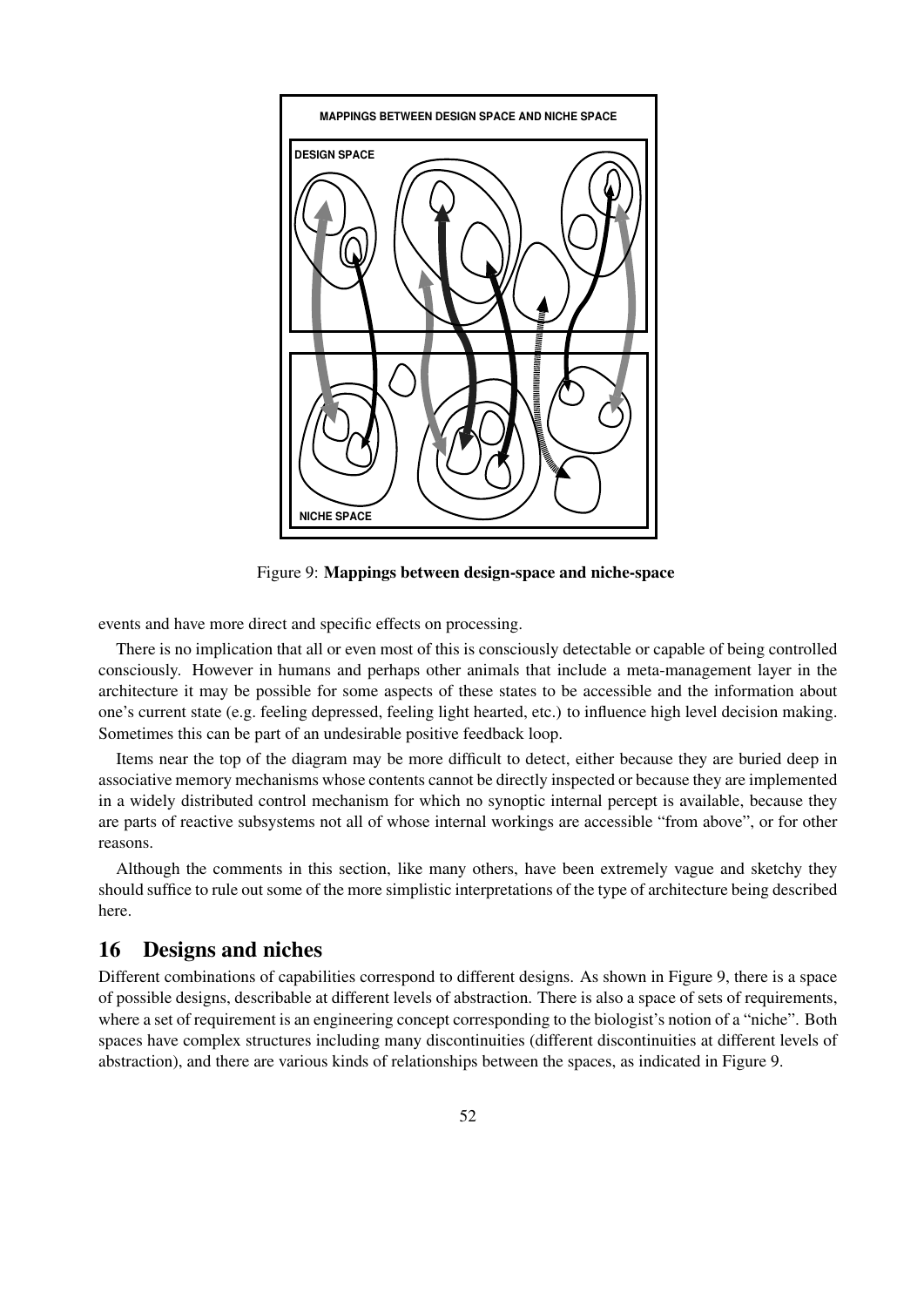Although we normally think of designs as created by people, there is a more general viewpoint according to which designs, like shapes, exist whether they have been thought of or not, and whether instances exist or not. Designs, like shapes, have properties, and those properties have consequences. In particular a design can *explain* the capabilities of a system that instantiates that design. A design presupposes an ontology of components, mechanisms, causal and functional relationships. Many designs use the ontology of an abstract machine, such as the virtual machine in a word processor, which contains chapters, pages, paragraphs, sentences, characters, fonts, diagrams, etc.

At a lower level the design may be implemented in a machine with a very different ontology, e.g. large collections of bit patterns in a typical computer.

Evolution can be seen as producing designs: though there is no designer or engineer, only natural selection. The notion of a design is an abstraction that has nothing to do with how the design was produced, or whether any agent intends it to serve any purposes. In that sense the design of a bee fits the requirement to pollinate plants and to collect pollen for the hive. Similarly the notion of a set of requirements, or "niche" does not presuppose anyone who imposes the requirements. We can also talk about possible niches, which might have existed, even if they don't actually exist in nature.

Actual niches for organisms may exist as pressures imposed by the environment, including other organisms. However the physical environment does not uniquely determine a niche, since different animals in the same physical environment can have different niches, and therefore require different designs, e.g. a bee and a hummingbird. These are natural niches. There are also artefactual niches arising out of requirements faced by designers trying to solve engineering problems. Some niches arise within an architecture, in the form of requirements for a sub-mechanism within the architecture.

Different sorts of designs correspond to different sorts of niches, though there is no one to one correspondence. In general, there are various tradeoffs: design D1 can fit niche N better than design D2 in respect of speed whereas D2 fits it better in terms of reliability. The different sorts of arrows in the figure are intended as a reminder that different sorts of design-niche relationships can exist.

AI can be seen as the general study of design-space, niche-space and their interrelations, for a very large, though ill-defined, class of designs and niches. This includes the study of trajectories in design-space and niche-space. There are different sorts of trajectories that have to be studied, for instance trajectories within a single agent involving development and learning, and trajectories involving evolution over several generations, as in artificial life studies and the use of genetic algorithms for solving problems.

Some trajectories are not possible within an individual (e.g. an cat's embryo cannot develop into a giraffe). However it may be possible for an evolutionary process over many generations to produce transitions that are impossible within an individual. There may be other kinds of trajectories in design-space and niche-space, e.g. those that require cultural development, or those that are not possible for a self-modifying adaptive system, but require external intervention, e.g. by an engineer.

When we have a better understanding of the dynamics of trajectories in design-space we may be able to produce theories about the evolution of various subsets of the capabilities involved in human consciousness.

# 17 Architecturally grounded concepts

It is time to return to conceptual issues. Each design for an architecture (together with the environment) determines a variety of states and processes that that architecture can support. This produces a family of concepts concepts, grounded in the architecture. In (Wright *et al.* 1996) it is suggested that the kind of architecture shown in Figure 6 can be elaborated so as to support many of the processes involved in prolonged grieving.

By studying different sorts of architectures, corresponding to different regions of design-space and of niche-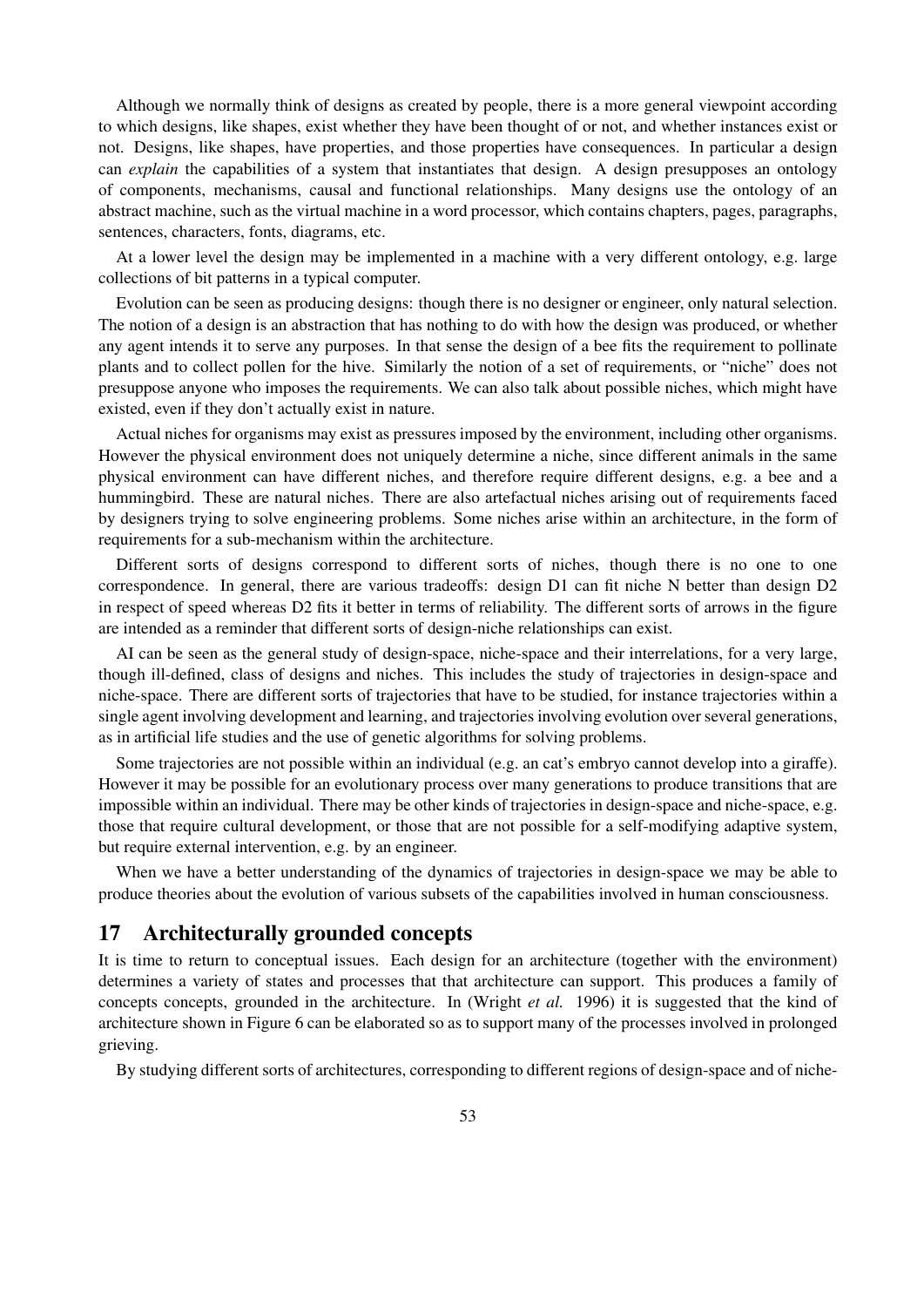space we can generate different families of concepts and provide a framework for comparative studies of animals and machines.

These theory-based concepts can elaborate and extend common sense concepts, as happened with our concepts of kinds of stuff and kinds of physical processes, when the atomic theory of matter explained the periodic table of the elements and the addition of the theory of valence systematically generated concepts of possible types of chemical compounds.

A similar architecture-based refinement of concepts of mentality could lead to conceptual advances in philosophy, psychology and biology to some extent parallelling the conceptual evolution in physics and chemistry that grew out of a new hypothesised architecture for matter. In both cases, we can expect the new concepts to elaborate and extend common sense concepts, instead of replacing them completely, for instance if the old concepts have already been used for many centuries to talk about instances of the architecture.

The new concepts will enable us to formulate new refined empirical questions. Instead of asking which animals are conscious and which are not, we might, for instance, define several different kinds of consciousness involving different collections of capabilities. We can then ask which animals have kind A, which have kind B, and whether infants of a certain age have kind C or D, and whether sufferers from Alzheimer's disease have kinds E or F, and so on. So the question "Which animals are conscious?" is replaced by "Which of the states based on such and such a class of architectures can this sort of animal have?" Likewise, the question how "it" evolved will be replaced with many questions about the evolution of different components or layers in the architecture and the different capabilities and forms of consciousness they support.

The answers may be different in different cases. For instance different niche pressures may have been involved in the development of awareness of features of the environment and development of awareness of states of one's own perceptual subsystem.

From this "design-based" standpoint, attempting to understand and model consciousness requires us not simply to explore one architecture or build one type of robot, but to think about varieties of architectures and trajectories in design-space and niche-space. Only in terms of similarities and differences between cases can we understand any particular architecture properly. E.g. we can then answer questions like: What difference would it make if this feature were absent from the architecture, or if this link between components were missing or damaged? That requires understanding a neighbourhood in design-space.

If we have an architecture-based theory, we can get a much deeper understanding of how a human mind normally works and also how it might go wrong: the more complex the architecture, the more ways it can go wrong. By applying all these ideas, we should be able to help therapy, counselling and education. For instance architecture-based theories of learning and development can replace educational theories that are mostly hunches and rules of thumb, and complex diseases involving multiple mental malfunctions, such as schizophrenia, can perhaps be better understood in terms of deviations from a normally functioning architecture.

Within the context of our exploration of design-space we can see how to replace some apparently endless debates with research that makes real progress, in philosophy and in science. In part this is because some of the debates are at cross purposes, with participants using words (e.g. "emotion", "consciousness") to refer to different sorts of things without being aware of the differences because they lack a conceptual framework in which to demarcate the distinctions.

The prizes to be won from such studies are high: including far better understanding of processes of evolution, processes of individual development, and also forms of treatment or therapy to help those who suffer from various kinds of abnormality or deficiency.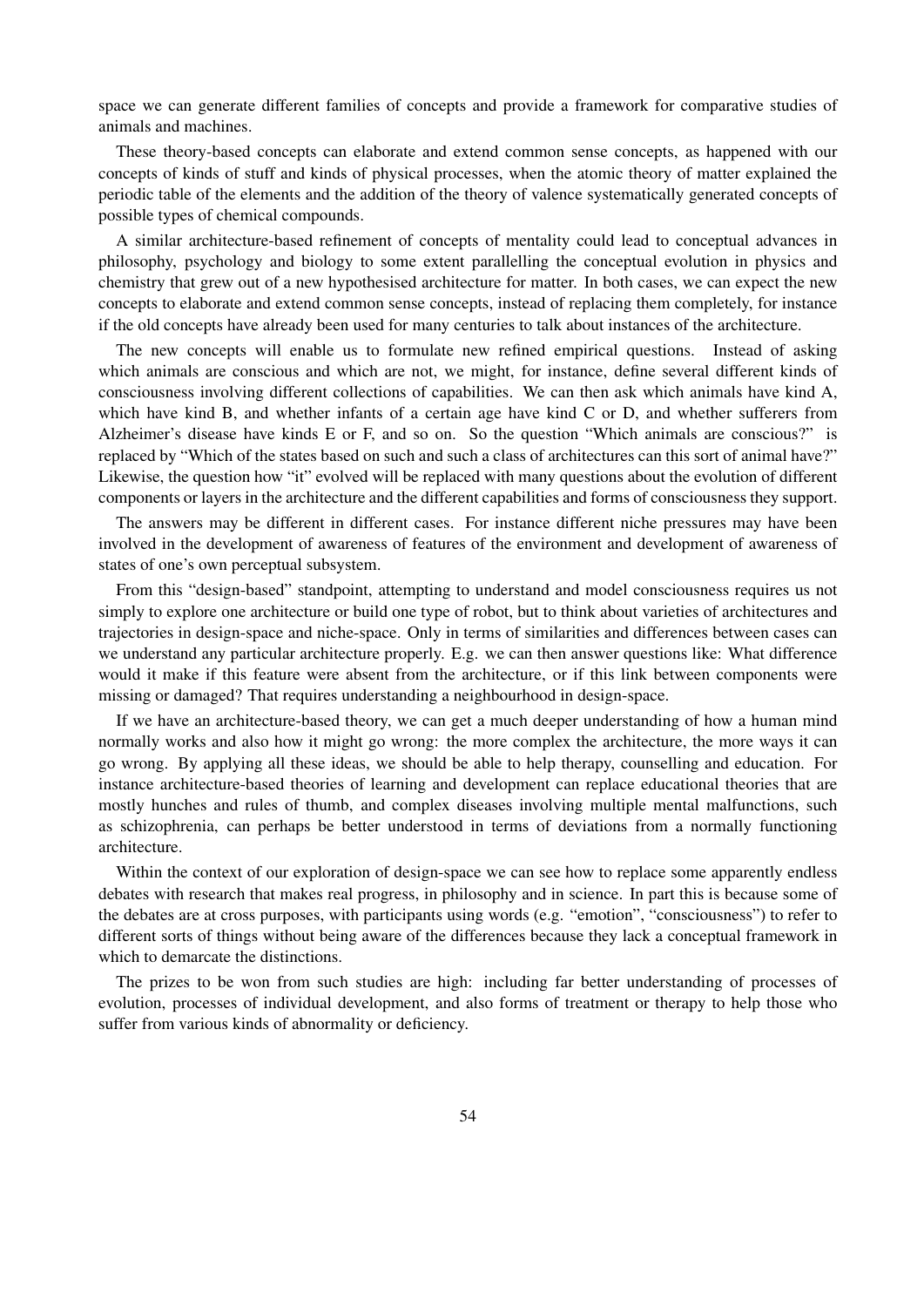### 18 Relations to Dennett's work

It will be clear to anyone who has studied Dennett's work that there is considerable overlap between his ideas and mine. Curiously his book *Brainstorms* and my *The computer revolution in philosophy* were both published by Harvester press in 1978, though neither of us knew anything about the other's work before that, and our styles are totally different, despite the considerable similarities in our general approaches. However there are also important differences.

One difference is that Dennett has always emphasised the importance of the intentional stance, which I think is of little significance as a basis for explaining how our concepts of mentality actually work. I think our concepts are rooted in the design stance which we adopt implicitly. From an evolutionary point of view it is obviously advantageous for infants in a social species to have innate, genetically determined, abilities to take account of mental states and processes in others, instead of each one having to solve the mind body problem by some elaborate philosophical inference.

The idea is that we are born with innate dispositions to develop assumptions (both implicit and vague) about a cognitive architecture in other agents and ourselves, supporting a collection of distinctions between beliefs, desires, preferences, intentions, sensory experiences, hedonic states (pain and pleasure). These presumed mental states and processes and capabilities will be defined by their causal powers, of which we have only a very limited intuitive grasp, and to that extent the concepts are partly indeterminate.

Sometimes the genetic mechanisms are missing or do not work and a child develops without a grasp of these concepts (e.g. autistic children). In no case will they be totally determined by genetic mechanisms: like many other aspects of high level cognitive functioning our grasp of the design of a mind (our own and others) develops partly through interaction with the environment and cultural influences can play a deep role.

One thing we do not need to assume in ourselves or others is high level rationality: which is a presumption of the intentional stance. Given the right collection of causal powers in the mental architecture we can expect some processes to be rational and others not. I.e. the design stance makes the intentional stance redundant where the architecture is rich enough. In other cases (e.g. insects and some software systems) issues of rationality may be totally irrelevant: yet semantic belief-like states of a primitive type may be produced by perceptual mechanisms. I have discussed these issues and disagreements at greater length elsewhere (e.g. (Sloman 1994)).

However I believe that in Dennett's recent books the intentional stance has played an increasingly minor role compared with the design stance, so maybe that disagreement is disappearing. Moreover, if I say that an animal or child adopts the design stance in attributing mentality to others (or itself) and Dennett says it adopts the intentional stance, there will be a large measure of agreement regarding the predictions based on these claims: the core difference seems to be the extent to which the assumption of rationality is used and the extent to which an assumption of a network of causal mechanisms is used. Perhaps this can be resolved by empirical investigation.

Another difference is that Dennett apparently wishes to banish talk of qualia as incoherent, whereas I think there is a coherent concept to which some philosophers add incoherent and unnecessary extra baggage, which we can strip away. We are then left with a concept that refers to a host of familiar phenomena whose possibility needs to be explained, and the three layered architecture in "central" processes combined with multi-layered perceptual and motor systems, seems to me to provide a framework within which much can be explained (though a lot more detail is needed than I have space for here). I think Dennett just did not notice the important coherent concept buried in the incoherent one.

I suspect that he might be willing to go along with this sort of strategy without wishing to use the word "qualia", which I continue to use despite his protestations, because I think it has the right historical connections. (The word does not occur in the index to his 1996 book).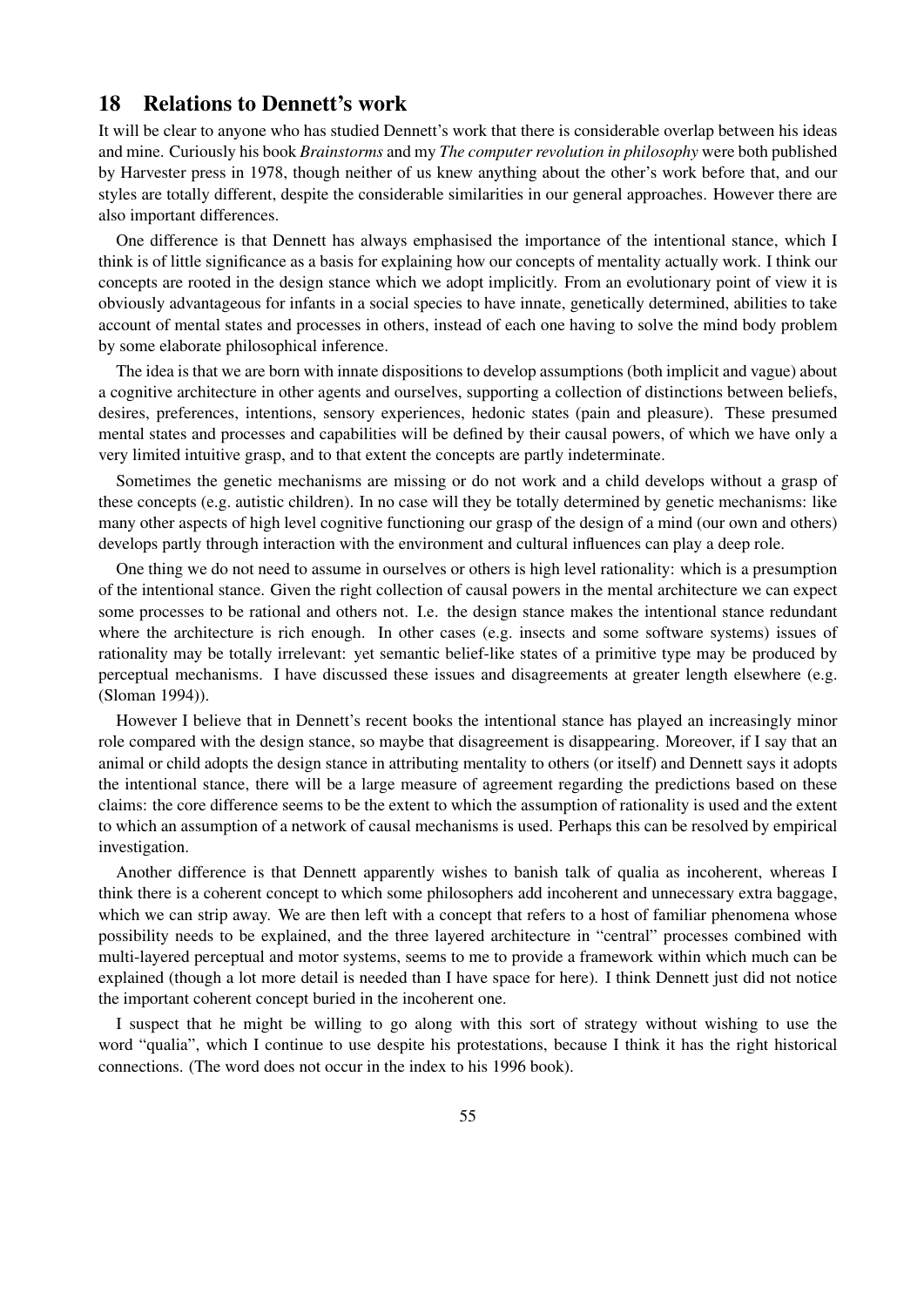A third difference concerns the role of language. Dennett has always emphasised the role of an external communicative language as the basis for human consciousness, and even for thinking (see the discussion of animal thinking in (Dennett 1996) pages 159-160), whereas I have always thought that more primitive *internal* representational mechanisms are required for certain kinds of animal learning and plan construction and can then later be used for external language. For example production of a novel sentence (as children do frequently) requires internal compositional syntactic and semantic mechanisms which might turn out to have developed from more general action control mechanisms that evolved earlier. These are empirical issues not to be settled in our armchairs.

While I agree that we need to resist temptations to over-anthropomorphize, we also need to do further analysis of the requirements for the *internal* deliberative capabilities which make it possible for an animal (or robot) to create, evaluate and use new action sequences or plan structures, whether by merely "thinking" about them or by learning from the observed successful and unsuccessful actions of others. (It's likely that the ability to do the latter developed before the ability to simulate the process in internal planning, for the purely internal processes need a far more sophisticated ability to store generalisations about the consequences of actions in various circumstances, whereas learning from observation of the successes and failures of others uses the environment as the store of generalisations about itself.)

It may turn out that *before* an external human-like language can be developed, more primitive capabilities are required of the type that are needed in any case for the simpler sorts of deliberative mechanisms sketched above. In that case those mechanisms could provide a basis for primitive forms of thinking (e.g. about what would happen if), and even some primitive types of thinking about thinking e.g. the ability to detect that a proposed plan has unnecessary steps and can be shortened. This ability to detect and make use of information about plan structures seems to be related to a number of kinds of mathematical reasoning, e.g. reasoning about the equivalence of algorithms or mappings between structures. Perhaps some primitive and ancient ability to create and reflect on plans with loops provides the basis of our thinking about infinite structures, e.g. the natural number series and infinitely long lines. We should not take it for granted that somehow external linguistic ability was able to develop without presupposing any comparable internal mechanism and then fed back into the system as the major or main source of our abilities to think and reason. Perhaps further research will show that there was gradual development of both sorts with mutual feedback and a steadily growing dependence on cultural learning, based on ever more sophisticated internal mechanisms able to take advantage of cultural benefits.

### 19 Caveat: currently understood mechanisms may, or may not suffice

I'll mention one caveat. It may be thought that my references to information processing implies some sort of commitment to an implementation based on current computing concepts. There is no such *a priori* commitment, for it is an empirical question whether they will suffice. We may find that high level humanlike architectures can be implemented on a number of different sorts of low level mechanisms – for instance, computer-based mechanisms as well as naturally occurring mechanisms.

Alternatively we may have to invent new mechanisms before we can make robots with human capabilities (ignoring, for now, the question whether we *ought* to do so). Our knowledge of what is and is not possible using computers is still very limited. We have been trying to explore what computers can do for only forty or fifty years. A comprehensive overview may take hundreds of years, especially as we discover new ways of linking large numbers of computers into an integrated system, and new ways of combining digital and analog mechanisms and perhaps new forms of chemical mechanisms capable of supporting complex information processing.

However, we may also find that, provided the global architecture is right, there are several *different* types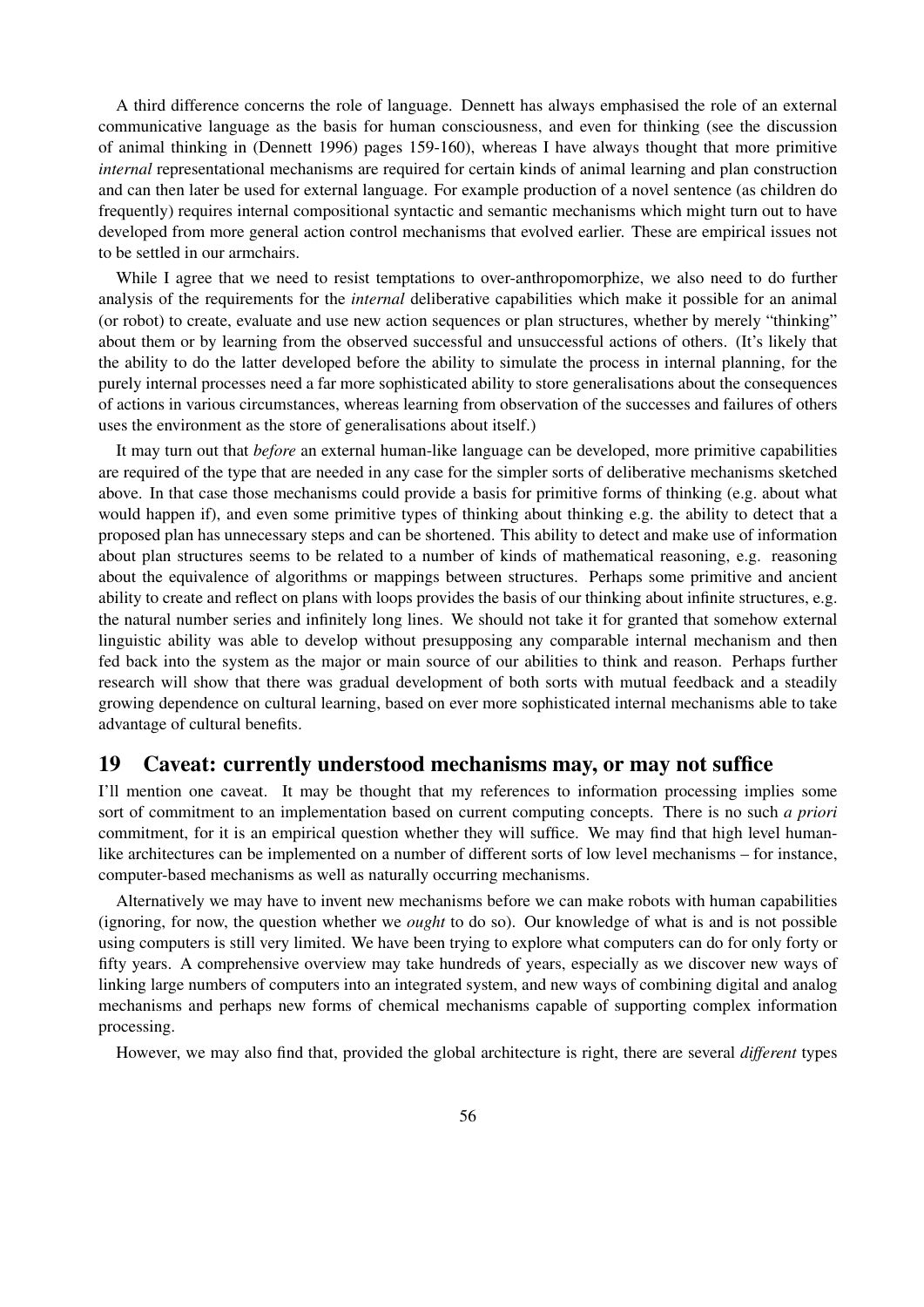of implementation mechanisms with sufficient richness and structural variability to support the architecture. Different implementations may turn out to differ no more than different humans do already. In short, we may discover that architecture dominates mechanism.

Alternatively we may find that because of laws of physics only systems that are largely like animal brains can satisfy the constraints on size, weight, energy consumption and processing capabilities required for human like features.

Sometimes people produce spurious refutations of the possibility of computer based implementations of mind by extrapolating from the properties of computers to the properties of virtual machines implemented in computers. For instance it is sometimes argued that all states in a computer are binary, and therefore everything implemented in a computer must be determinate in the sense that for any property, at every moment the system either does or does not have that property. This may be true of the simplest sorts of computing systems, but it is not necessarily true of all. This is an important fact because a kind of indefiniteness seems to be one of the features of human conscious states, as I've indicated above, e.g. in connection with peripheral vision and the blind spot.

There are many aspects of human experience that are inherently indeterminate. Besides peripheral vision there are cases of seeing something in fog or darkness with a shape that you cannot make out, states of indecision about what to do, propositions that one half believes and half doesn't, theories that one only dimly understands, past episodes that one vaguely recalls, a face that reminds you of some person though you can't be sure which person, and so on. E.g. when you look at the stars on a clear night there's a fixed number of them visible from your current viewpoint. But it does not follow that there's a definite number of experienced light points, including points in the periphery of your field of view.

This kind of indeterminacy is one of the things that makes imagining a scene quite unlike seeing a picture: a physical picture on a physical surface cannot have the kind of indeterminacy that we find in mental states. For instance a fuzzy picture is definitely fuzzy when you look directly at it, in a way that is different from the indeterminacy described above.

None of the widely used current (in 1997) forms of information storage appears to have these features: a data-structure or image array either does or does not have certain contents. However, there is no difficulty in principle in accommodating structures with indeterminate contents within appropriate virtual machines. An obvious example would be to generalise the existing mechanisms for "lazy evaluation". For example in languages with lazy evaluation it is possible for a list to contain infinitely many elements, because the Nth element is computed as soon as something attempts to access it. Other modules cannot tell that the components of a lazy list are not stored explicitly all the time. If the computation is partly probabilistic then the Nth element of the list may have a fluctuating character giving the rest of the system the impression of fuzziness.

Similarly a large 2-D array might have many cells whose contents are computed only when required. In these cases it may sometimes be useful to store information about the general type of contents to be found in different parts of the array, without having the actual contents already created. This may be useful for deciding which elements to examine in order to obtain the actual contents. In addition the process of creating the contents may be partly unpredictable, for instance, if it uses a probabilistic procedure or if it depends on the state of an external sensor. In such a case the information available to another subsystem about the contents of the array in advance of doing the actual evaluation would have a kind of indeterminacy. This could mean that decisions based on that information would have to be hedged in some way.

It is quite possible that the indeterminacy in human mental states is of a very different kind from this. The important point for now is that we should not extrapolate from properties of the underlying implementation medium (digital, discrete, determinate) to properties of higher level virtual machines implemented in that medium.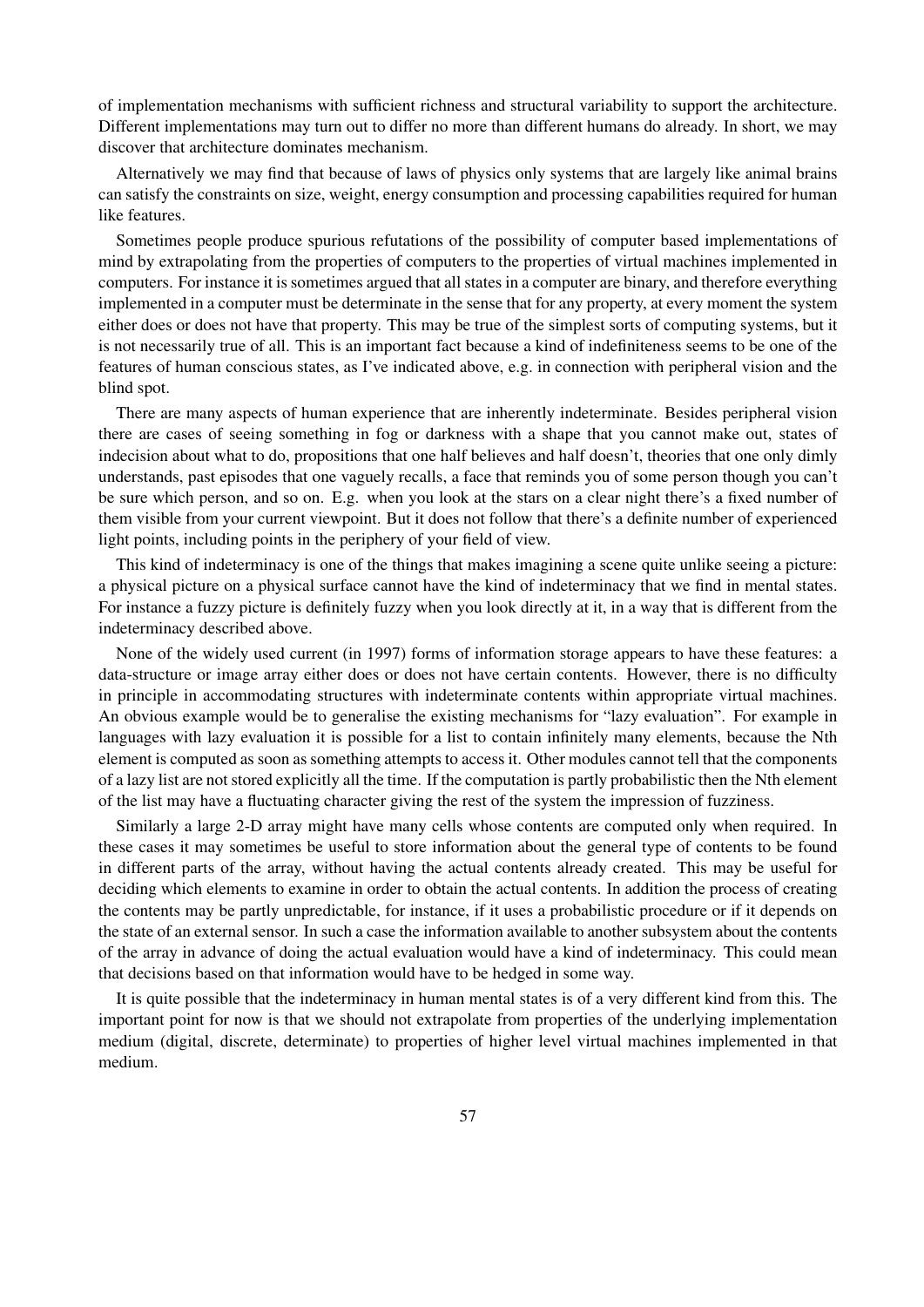It is also important to counteract any impression that might have been given in earlier parts of the paper that I was talking only about architectures whose information states were determinate.

# 20 Conclusion

The ideas described here have many and varied implications. An important subclass of implications has to do with the fact that if you know about an architecture you have a basis for understanding not only how it normally works but also ways in which it can go wrong and what sorts of intervention can remedy the situation. In the case of human architectures this may eventually provide a far more solid theoretical basis for diagnosing various kinds of abnormality or malfunction, and recommending far better forms of therapy, counselling, education or other intervention.

A design-based theory can generate many new descriptive concepts, which can then be used to formulate a host of new empirical questions to be settled by neurophysiological, psychological and biological research.

Understanding virtual machines and how they relate to the mechanisms in which they are *implemented* and other mechanism in the environment is an important task for philosophy. The engineer's concept of one thing being implemented in another is a (comparatively) well understood special case of the philosophers' notion of one thing being *supervenient* on another. But there is still much work to be done clarifying these concepts.

In particular we need to improve our grasp of the constraints a particular high level virtual machine can impose on possible implementation machines. For instance, although this is still an open question, we may find that most of the high level aspects of a human-like architecture that enable people to form part of a human society can be implemented on quite different sorts of low level mechanisms (e.g. computer-based mechanisms). We can summarise this as the conjecture that for the purposes of fitting into a human social niche *architecture dominates mechanism*. To what extent this is true is a topic for further research.

It could be true for high level social capabilities even if many other aspects of human functioning, e.g. reproductive capability and states like feeling an itch or feeling thirsty cannot be implemented in some of the socially competent human-like architectures, because they lack the relevant mechanisms.

We need to study "design-space": the space of possible designs for systems, with different combinations of capabilities. This is linked to another kind of space, "niche-space", which includes what biologists study when they talk about the niche of an organism and includes what engineers study when they talk about the requirements against which a design is to be evaluated. Niche space and design-space are both very complex structures, containing many discontinuities, and the mappings between them are very complex, involving many trade-offs.

Recent research has opened up many unanswered questions regarding those spaces. What are the dynamics of these spaces: what sorts of trajectories are possible within them? Which sorts can occur in individual development? Which sorts of trajectories require evolution across generations involving many individuals? Which can occur in a laboratory? Which physical mechanism scan support which sorts of designs, and design trajectories?

We can study different ways in which transitions can occur from one collection of capabilities to another. Some involve change within an individual, some may not be capable of occurring without an evolutionary process involving generations of individuals. Perhaps an evolutionary process could produce human beings with a strong ability to detect magnetic fields. Their consciousness would be different from ours. Moreover the form of that consciousness would be different depending whether the magnetic sensors could influence only the reactive subsystem or whether they could also feed information about affordances to the deliberative system. It would also be different depending on whether intermediate information structures in the processing of magnetic data were accessible to meta-management processes or not.

Different combinations of capabilities correspond to different designs. Designing an overhead projector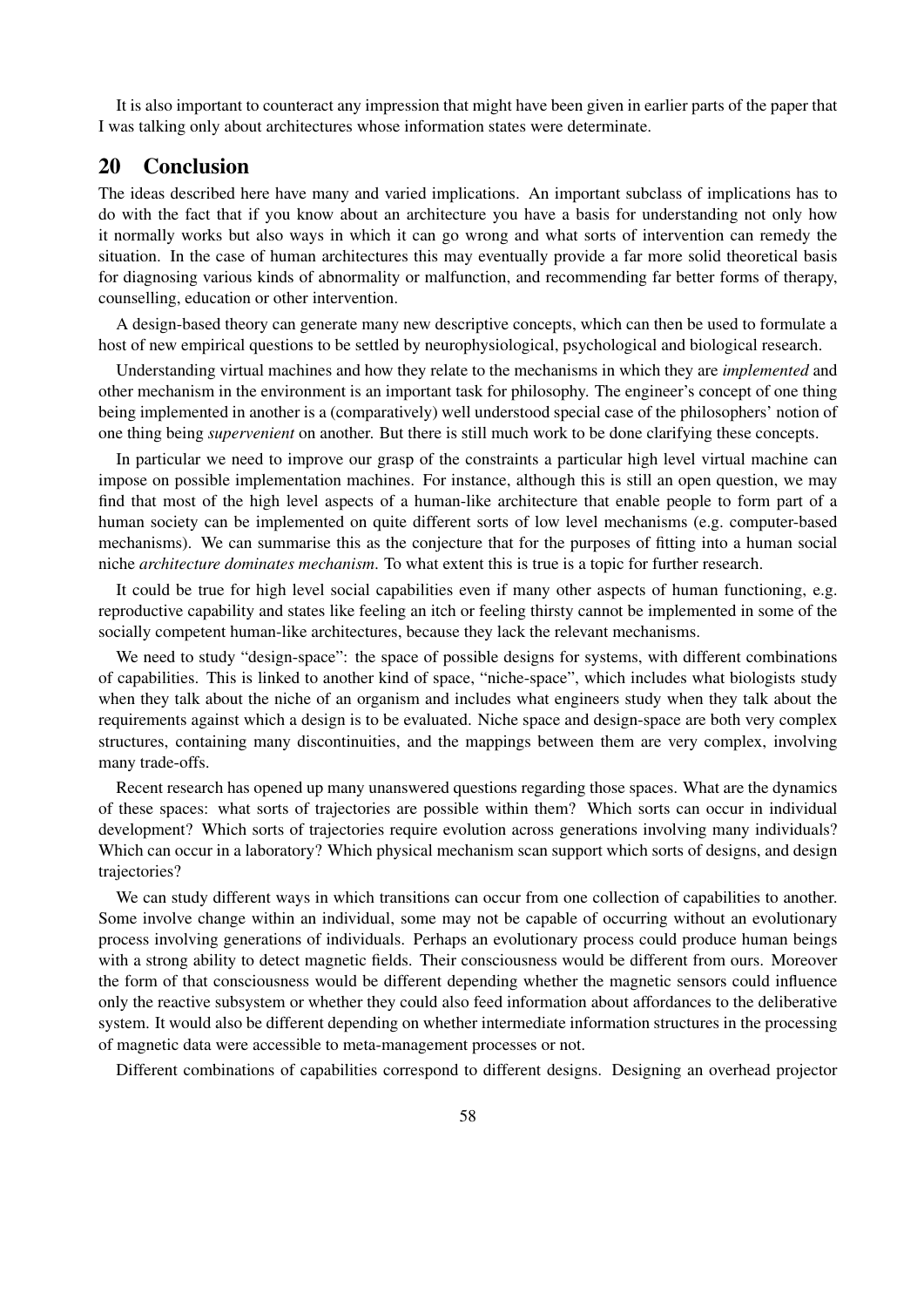involves combining physical capabilities and some cognitive ones (it should be easy to find the controls). Designing a piece of software involves combining more abstract abilities, for instance to calculate, reformat a document, check spelling or grammar, solve puzzles. Some designs inherently involve a particular physical implementation (e.g. a violin) whereas others admit considerable variety in their implementation (e.g. a particular type of word processor may run on computers with very different physical structures).

The theoretical part of Cognitive Science coincides with the subset of AI that studies regions of designspace and niche-space containing human and animal designs. We still do not know much about the overall structure of design-space, nor which kinds of mechanisms are needed as substructures for particular sorts of designs. Nor do we know much about the classes of designs that are relevant to characteristically human capabilities, and we understand very little about the dynamics of such designs and the variety of possible trajectories in design-space. Thus Cognitive Science, like AI, is necessarily in its infancy.

In our current state of relative ignorance we should get on with the job, perhaps pausing from time to time to marvel at the complexity of the phenomena and mechanisms we are grappling with. By contrast pontificating about whether machines can or cannot be conscious or about whether consciousness does or does not need quantum gravity engines, or whether particular animals are or are not consciousness seems to me to be just silly, or at best premature. There is far too much research still to be done.

Instead of asking a few big, but empty and largely unanswerable, questions about consciousness we can ask, and perhaps answer, a large number of smaller, even more fascinating, questions about all the myriad components of the cluster. In particular, by considering how some sophisticated robots in the future including meta-management layers are likely to reflect on aspects of their knowledge of their own sensory states we can see how they are likely to be drawn into philosophical speculation and discussion about the problem of consciousness. Explaining in great detail why this is inevitable is part of the answer to the problem of consciousness.

A more profound long term implication is the possibility of a new science investigating laws governing possible trajectories in design-space and niche-space, as these form parts of high order feedback loops in the biosphere.

# Acknowledgements and Notes

This work was supported by the UK Joint Council Initiative, the Renaissance Trust, and a grant from the University of Birmingham.

I thank colleagues in the Cognition and Affect project at the University of Birmingham, including Steve Allen, Luc Beaudoin, Chris Complin, Darryl Davis, Glyn Humphreys, Brian Logan, Christian Paterson, Riccardo Poli, Tim Read, and Ian Wright. Greg Mulhauser's comments on an early draft led to many improvements. I have also benefitted from discussions with Stan Klein, Roz Picard, and Henry Stapp. The work has benefited indirectly from a collaborative project on autonomous agents, funded by DERA Malvern, involving Jeremy Baxter.

This "position paper" overlaps with and extends the collection of papers in the Cognition and Affect ftp directory. ftp://ftp.cs.bham.ac.uk/pub/groups/cog affect/

The project overview is to be found at

http://www.cs.bham.ac.uk/research/projects/cogaff/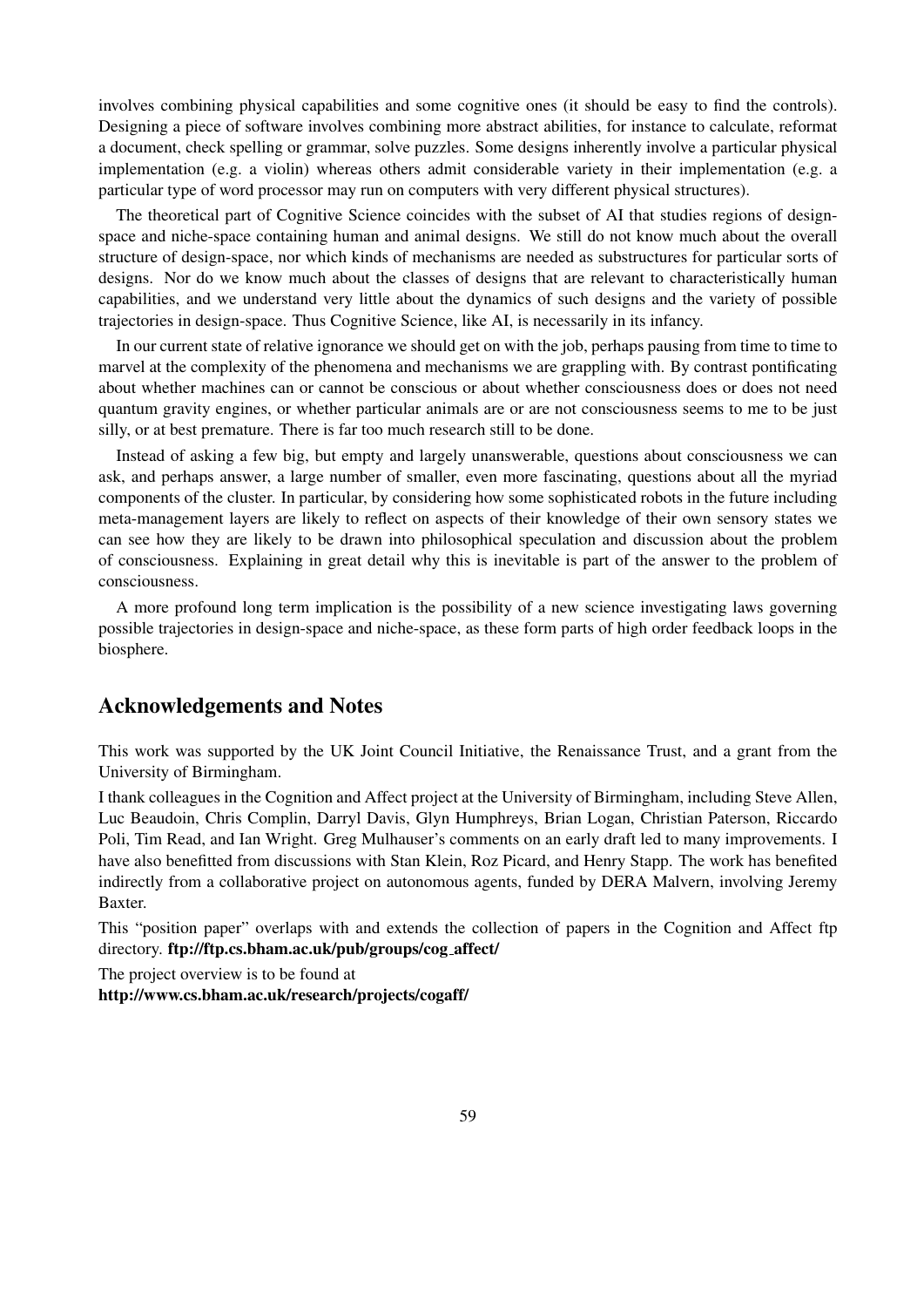# Bibliography

So much has been and is being written on consciousness, how brains work, evolution, the scope and limits of AI, artificial life, etc. that a full bibliography of relevant literature would take very many pages, and would quickly be out of date. A very small subset of directly relevant material is listed below. Readers may also find useful the ever growing on-line bibliography maintained by David Chalmers:

### http://ling.ucsc.edu/˜chalmers/biblio.html

Additional papers and presentations from the Cognition and Affect group at the university of Birmingham can be found at

#### http://www.cs.bham.ac.uk/research/projects/cogaff/ http://www.cs.bham.ac.uk/research/projects/cogaff/talks

Further notes and discussions in various forms of incompleteness can be found in the author's "miscellaneous" web directory:

### http://www.cs.bham.ac.uk/research/projects/cogaff/misc/AREADME.html

# **References**

Bernard J. Baars. *A cognitive Theory of Consciousness*. Cambridge University Press, Cambridge, UK, 1988.

Bernard J. Baars. *In the Theater of Consciousness: The Workspace of the Mind*. Oxford University Press, New York, Oxford, 1997.

L.P. Beaudoin. *Goal processing in autonomous agents*. PhD thesis, School of Computer Science, The University of Birmingham, Birmingham, UK, 1994.

N. Block. On a confusion about the function of consciousness. *Behavioral and Brain Sciences*, 18:227–47, 1995.

M. A. Boden. *Artificial Intelligence and Natural Man*. Harvester Press, Hassocks, Sussex, 1977. Second edition 1986. MIT Press.

V. Braitenberg. *Vehicles: Experiments in Synthetic Psychology*. The MIT Press, Cambridge, MA, 1984.

R. A. Brooks. Intelligence without representation. *Artificial Intelligence*, pages 139–159, 1991.

David J Chalmers. *The Conscious Mind: In Search of a Fundamental Theory*. Oxford University Press, New York, Oxford, 1996.

D. C. Dennett. *Brainstorms: Philosophical Essays on Mind and Psychology*. MIT Press, Cambridge, MA, 1978.

D. C. Dennett. *Elbow Room: the varieties of free will worth wanting*. Oxford: The Clarendon Press, 1984.

D. C. Dennett. *Consciousness Explained*. Penguin Press, London and New York, 1991.

Daniel C. Dennett. *Kinds of minds: towards an understanding of consciousness*. Weidenfeld and Nicholson, London, 1996.

Stan Franklin. *Artificial Minds*. Bradford Books, MIT Press, Cambridge, MA, 1995.

J. J. Gibson. *The Ecological Approach to Visual Perception*. Houghton Mifflin, Boston, MA, 1979.

D. Goleman. *Emotional Intelligence: Why It Can Matter More than IQ*. Bloomsbury Publishing, London, 1996.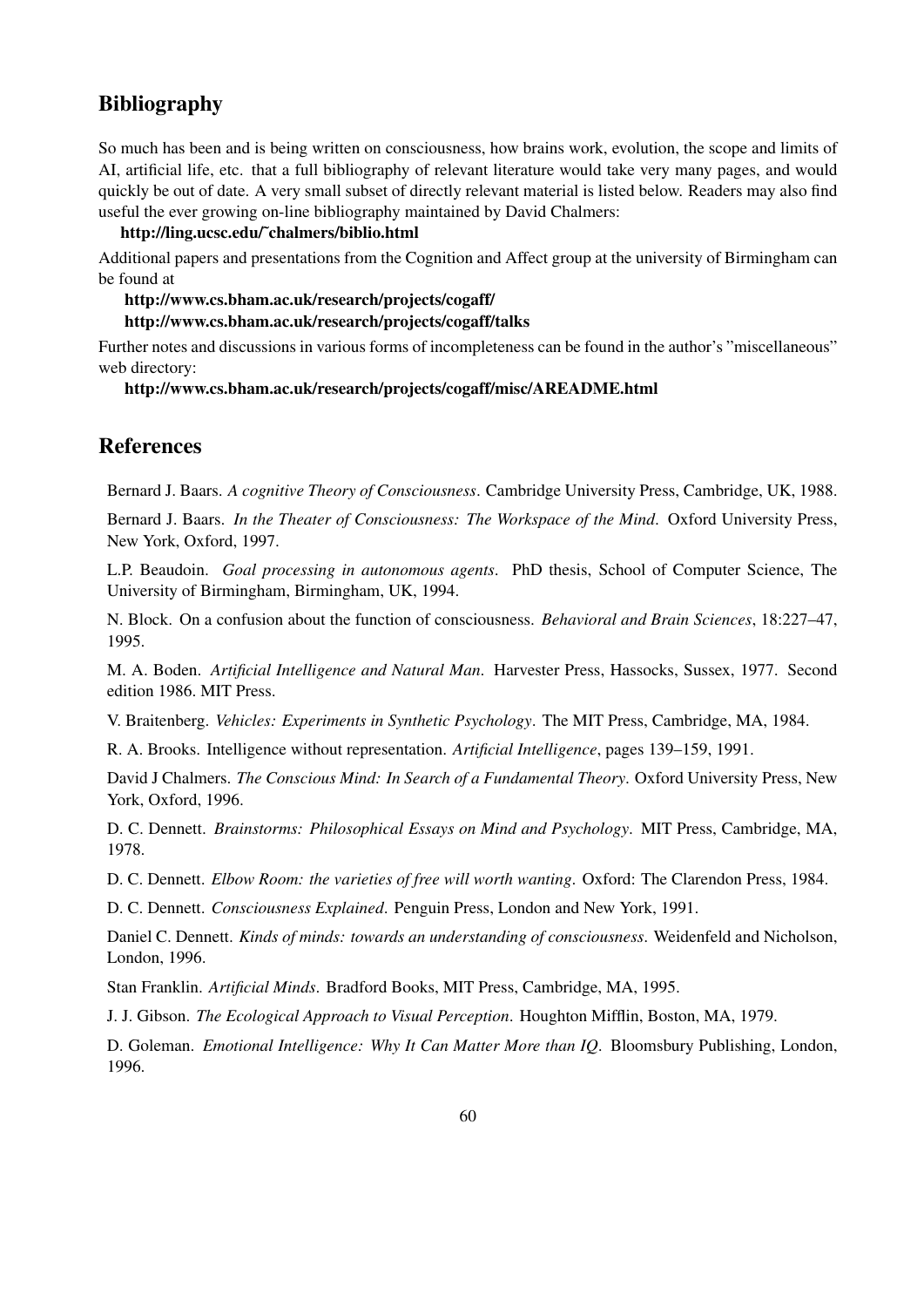Douglas R Hofstadter. *Godel, Escher, Bach: an Eternal Golden Braid*. The Harvester Press, Hassocks, 1979.

Immanuel Kant. *Critique of Pure Reason*. Macmillan, London, 1781. Translated (1929) by Norman Kemp Smith.

J. McCarthy. *Formalising Common Sense*. Ablex, Norwood, New Jersey, 1990.

M. L. Minsky. *The Society of Mind*. William Heinemann Ltd., London, 1987.

T. Nagel. What is it like to be a bat. In D.R. Hofstadter and D.C.Dennett, editors, *The mind's I: Fantasies and Reflections on Self and Soul*, pages 391–403. Penguin Books, 1981.

R.W. Picard. *Affective Computing*. MIT Press, Cambridge, MA; London, England, 1997.

G. Ryle. *The Concept of Mind*. Hutchinson, London, 1949.

J.R. Searle. Minds brains and programs. *The Behavioral and Brain Sciences*, 3(3), 1980. (With commentaries and reply by Searle).

H. A. Simon. Motivational and emotional controls of cognition. In H. A. Simon, editor, *reprinted in Models of Thought*, pages 29–38. Yale University Press, Newhaven, CT, 1967.

A. Sloman and M. Croucher. Why robots will have emotions. In *Proc 7th Int. Joint Conference on AI*, pages 197–202, Vancouver, 1981. IJCAI.

A. Sloman. Interactions between philosophy and AI: The role of intuition and non-logical reasoning in intelligence. In *Proc 2nd IJCAI*, pages 209–226, London, 1971. William Kaufmann. Reprinted in *Artificial Intelligence*, vol 2, 3-4, pp 209-225, 1971.

A. Sloman. *The Computer Revolution in Philosophy*. Harvester Press (and Humanities Press), Hassocks, Sussex, 1978. http://www.cs.bham.ac.uk/research/cogaff/62-80.html#crp, Revised 2018.

A. Sloman. The structure of the space of possible minds. In S. Torrance, editor, *The Mind and the Machine: philosophical aspects of Artificial Intelligence*. Ellis Horwood, Chichester, 1984. http://www.cs.bham.ac.uk/research/projects/cogaff/81-95.html#49a.

A. Sloman. What enables a machine to understand? In *Proc 9th IJCAI*, pages 995–1001, Los Angeles, 1985. IJCAI.

A. Sloman. On designing a visual system (towards a gibsonian computational model of vision). *Journal of Experimental and Theoretical AI*, 1(4):289–337, 1989.

A. Sloman. Notes on consciousness, 1990.

A. Sloman. The emperor's real mind. *Artificial Intelligence*, 56:355–396, 1992. Review of Roger Penrose's *The Emperor's new Mind: Concerning Computers Minds and the Laws of Physics*.

A. Sloman. The mind as a control system. In C. Hookway and D. Peterson, editors, *Philosophy and the Cognitive Sciences*, pages 69–110. Cambridge University Press, Cambridge, UK, 1993.

A. Sloman. Semantics in an intelligent control system. *Philosophical Transactions of the Royal Society: Physical Sciences and Engineering*, 349(1689):43–58, 1994.

A. Sloman. What sort of control system is able to have a personality?, 1995. (Presented at Workshop on Designing personalities for synthetic actors, Vienna, June 1995).

A. Sloman. Actual possibilities. In L.C. Aiello and S.C. Shapiro, editors, *Principles of Knowledge Representation and Reasoning: Proc. 5th Int. Conf. (KR '96)*, pages 627–638, Boston, MA, 1996. Morgan Kaufmann Publishers.